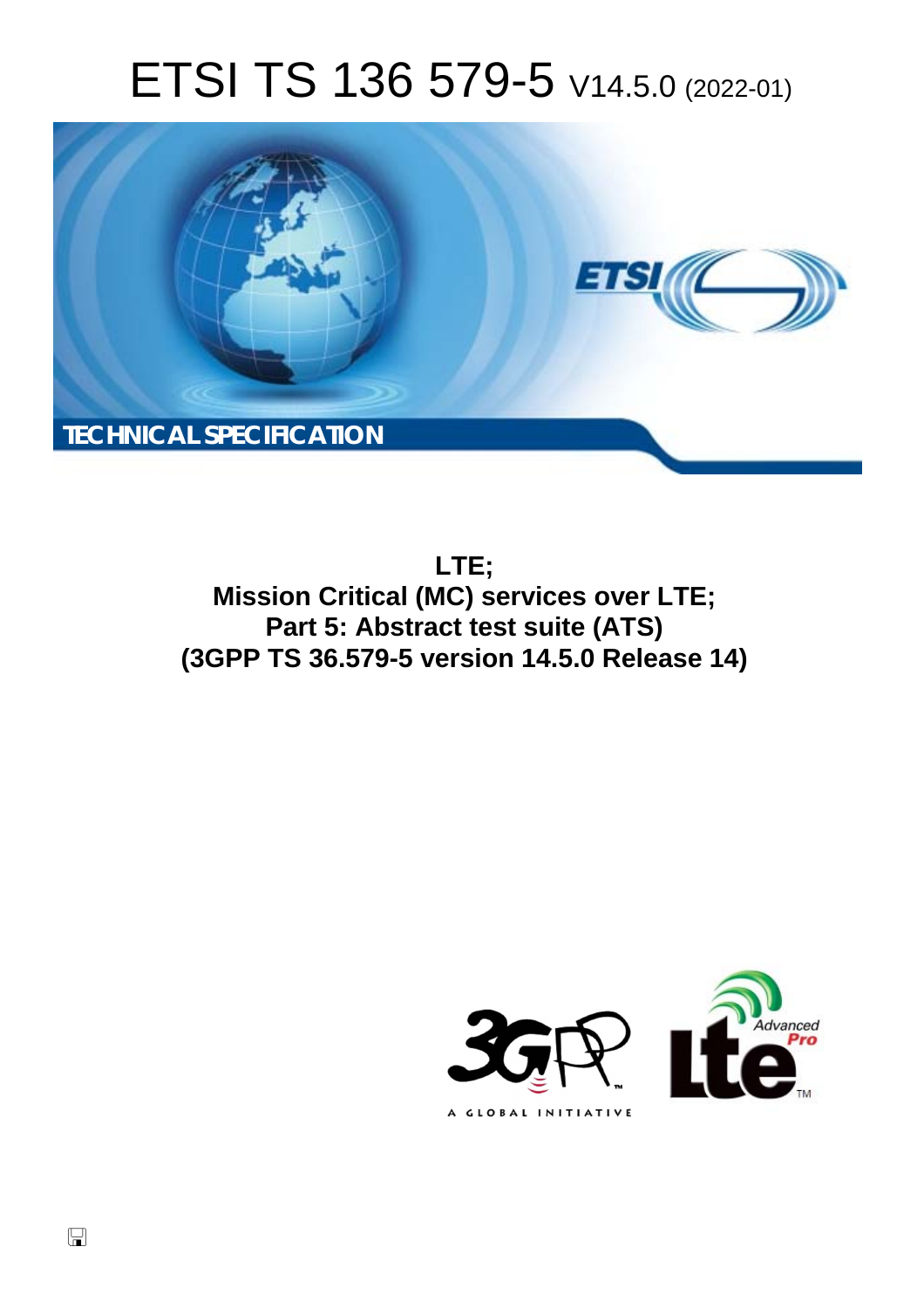Reference RTS/TSGR-0536579-5ve50

Keywords

 $\overline{\mathsf{ITF}}$ 

#### *ETSI*

650 Route des Lucioles F-06921 Sophia Antipolis Cedex - FRANCE

Tel.: +33 4 92 94 42 00 Fax: +33 4 93 65 47 16

Siret N° 348 623 562 00017 - APE 7112B Association à but non lucratif enregistrée à la Sous-Préfecture de Grasse (06) N° w061004871

#### *Important notice*

The present document can be downloaded from: <http://www.etsi.org/standards-search>

The present document may be made available in electronic versions and/or in print. The content of any electronic and/or print versions of the present document shall not be modified without the prior written authorization of ETSI. In case of any existing or perceived difference in contents between such versions and/or in print, the prevailing version of an ETSI deliverable is the one made publicly available in PDF format at [www.etsi.org/deliver](http://www.etsi.org/deliver).

Users of the present document should be aware that the document may be subject to revision or change of status. Information on the current status of this and other ETSI documents is available at <https://portal.etsi.org/TB/ETSIDeliverableStatus.aspx>

If you find errors in the present document, please send your comment to one of the following services: <https://portal.etsi.org/People/CommiteeSupportStaff.aspx>

#### *Notice of disclaimer & limitation of liability*

The information provided in the present deliverable is directed solely to professionals who have the appropriate degree of experience to understand and interpret its content in accordance with generally accepted engineering or other professional standard and applicable regulations.

No recommendation as to products and services or vendors is made or should be implied.

No representation or warranty is made that this deliverable is technically accurate or sufficient or conforms to any law and/or governmental rule and/or regulation and further, no representation or warranty is made of merchantability or fitness for any particular purpose or against infringement of intellectual property rights.

In no event shall ETSI be held liable for loss of profits or any other incidental or consequential damages.

Any software contained in this deliverable is provided "AS IS" with no warranties, express or implied, including but not limited to, the warranties of merchantability, fitness for a particular purpose and non-infringement of intellectual property rights and ETSI shall not be held liable in any event for any damages whatsoever (including, without limitation, damages for loss of profits, business interruption, loss of information, or any other pecuniary loss) arising out of or related to the use of or inability to use the software.

#### *Copyright Notification*

No part may be reproduced or utilized in any form or by any means, electronic or mechanical, including photocopying and microfilm except as authorized by written permission of ETSI. The content of the PDF version shall not be modified without the written authorization of ETSI.

The copyright and the foregoing restriction extend to reproduction in all media.

© ETSI 2022. All rights reserved.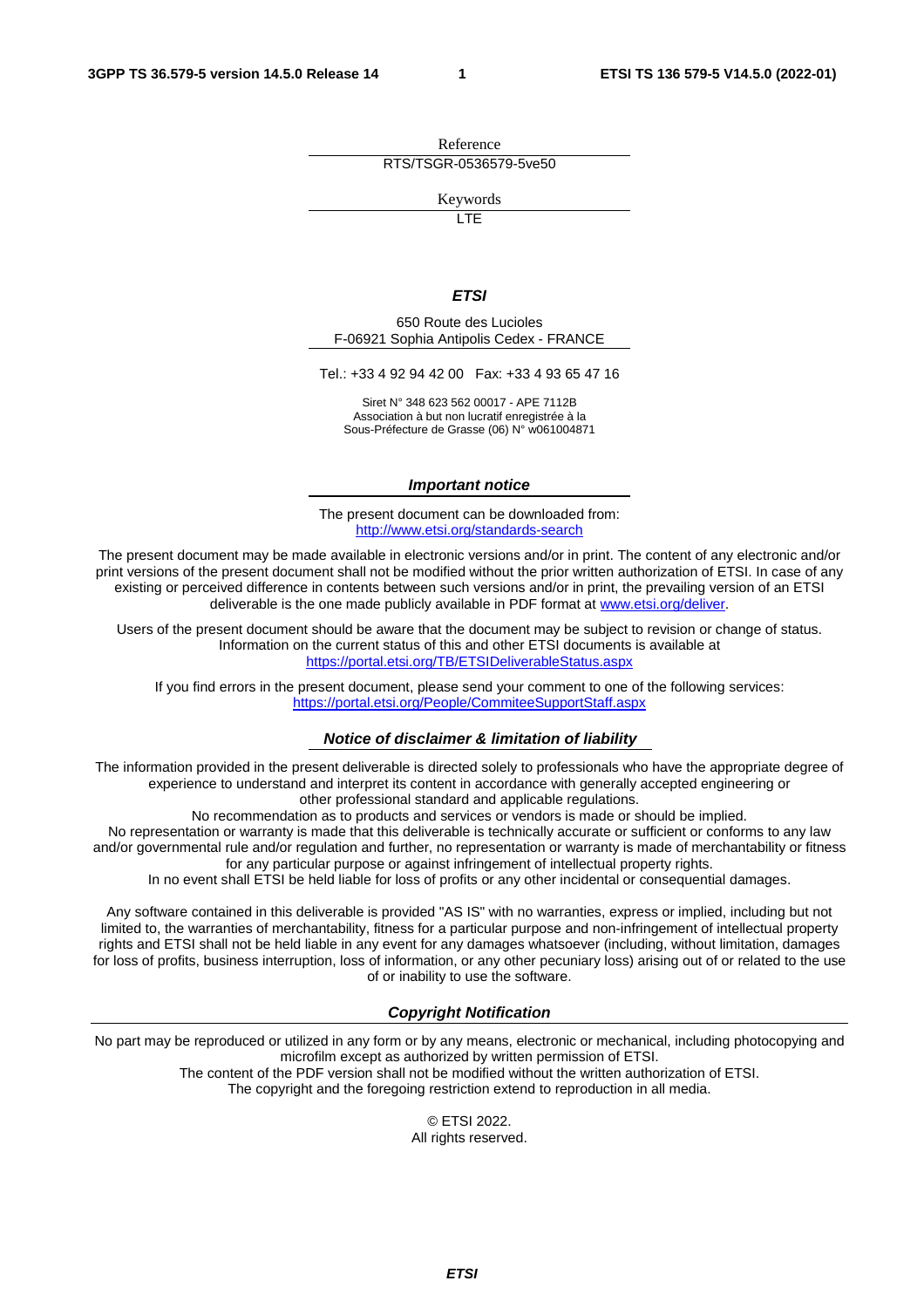# Intellectual Property Rights

#### Essential patents

IPRs essential or potentially essential to normative deliverables may have been declared to ETSI. The declarations pertaining to these essential IPRs, if any, are publicly available for **ETSI members and non-members**, and can be found in ETSI SR 000 314: *"Intellectual Property Rights (IPRs); Essential, or potentially Essential, IPRs notified to ETSI in respect of ETSI standards"*, which is available from the ETSI Secretariat. Latest updates are available on the ETSI Web server ([https://ipr.etsi.org/\)](https://ipr.etsi.org/).

Pursuant to the ETSI Directives including the ETSI IPR Policy, no investigation regarding the essentiality of IPRs, including IPR searches, has been carried out by ETSI. No guarantee can be given as to the existence of other IPRs not referenced in ETSI SR 000 314 (or the updates on the ETSI Web server) which are, or may be, or may become, essential to the present document.

#### **Trademarks**

The present document may include trademarks and/or tradenames which are asserted and/or registered by their owners. ETSI claims no ownership of these except for any which are indicated as being the property of ETSI, and conveys no right to use or reproduce any trademark and/or tradename. Mention of those trademarks in the present document does not constitute an endorsement by ETSI of products, services or organizations associated with those trademarks.

**DECT™**, **PLUGTESTS™**, **UMTS™** and the ETSI logo are trademarks of ETSI registered for the benefit of its Members. **3GPP™** and **LTE™** are trademarks of ETSI registered for the benefit of its Members and of the 3GPP Organizational Partners. **oneM2M™** logo is a trademark of ETSI registered for the benefit of its Members and of the oneM2M Partners. **GSM**® and the GSM logo are trademarks registered and owned by the GSM Association.

# Legal Notice

This Technical Specification (TS) has been produced by ETSI 3rd Generation Partnership Project (3GPP).

The present document may refer to technical specifications or reports using their 3GPP identities. These shall be interpreted as being references to the corresponding ETSI deliverables.

The cross reference between 3GPP and ETSI identities can be found under<http://webapp.etsi.org/key/queryform.asp>.

# Modal verbs terminology

In the present document "**shall**", "**shall not**", "**should**", "**should not**", "**may**", "**need not**", "**will**", "**will not**", "**can**" and "**cannot**" are to be interpreted as described in clause 3.2 of the [ETSI Drafting Rules](https://portal.etsi.org/Services/editHelp!/Howtostart/ETSIDraftingRules.aspx) (Verbal forms for the expression of provisions).

"**must**" and "**must not**" are **NOT** allowed in ETSI deliverables except when used in direct citation.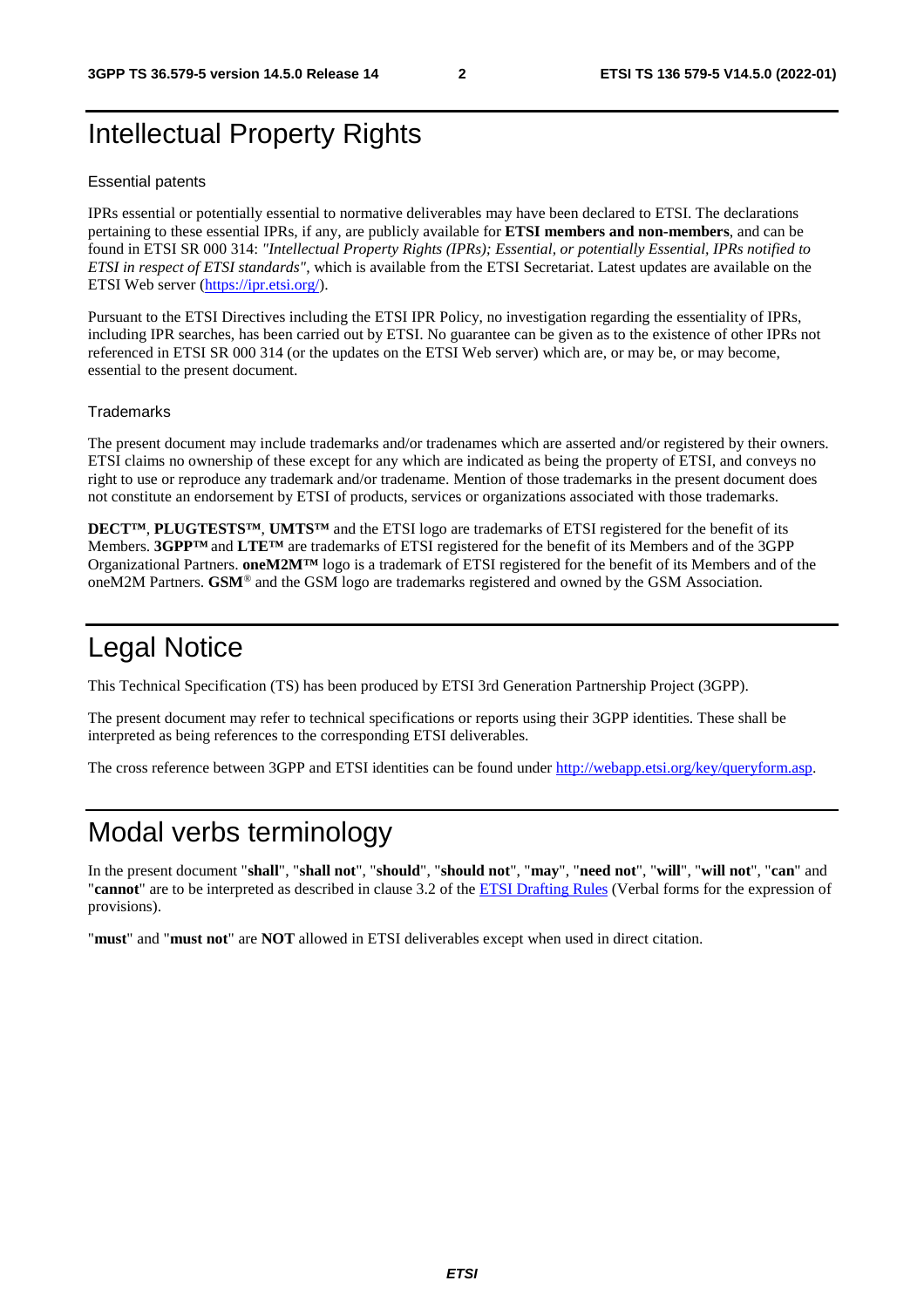$\mathbf{3}$ 

# Contents

| 1                                                                               |                                                                                                                                                                      |  |
|---------------------------------------------------------------------------------|----------------------------------------------------------------------------------------------------------------------------------------------------------------------|--|
| 2                                                                               |                                                                                                                                                                      |  |
| 3<br>3.1<br>3.2<br>3.3                                                          |                                                                                                                                                                      |  |
| $\overline{4}$<br>4.1<br>4.2                                                    |                                                                                                                                                                      |  |
| 5<br>5.1<br>5.1.1<br>5.1.2<br>5.2<br>5.2.1                                      | MCX test model with TTCN based E-UTRA/EPC implementation (MCX EUTRA test model)10<br>MCX test model with SS based E-UTRA/EPC implementation (MCX IPCAN test model)11 |  |
| 6<br>6.1<br>6.2                                                                 |                                                                                                                                                                      |  |
| 7<br>7.1<br>7.1.1<br>7.1.1.1<br>7.1.1.2<br>7.1.1.3<br>7.1.1.4<br>7.1.1.5<br>7.3 |                                                                                                                                                                      |  |
| 8<br>8.1<br>8.2                                                                 |                                                                                                                                                                      |  |
| 9<br>9.1<br>9.2<br>9.2.1<br>9.2.2<br>9.2.3<br>9.3                               |                                                                                                                                                                      |  |
| 10<br>10.1<br>10.2                                                              |                                                                                                                                                                      |  |
|                                                                                 | <b>Annex A (normative):</b>                                                                                                                                          |  |
| A.1                                                                             |                                                                                                                                                                      |  |
| A.2                                                                             |                                                                                                                                                                      |  |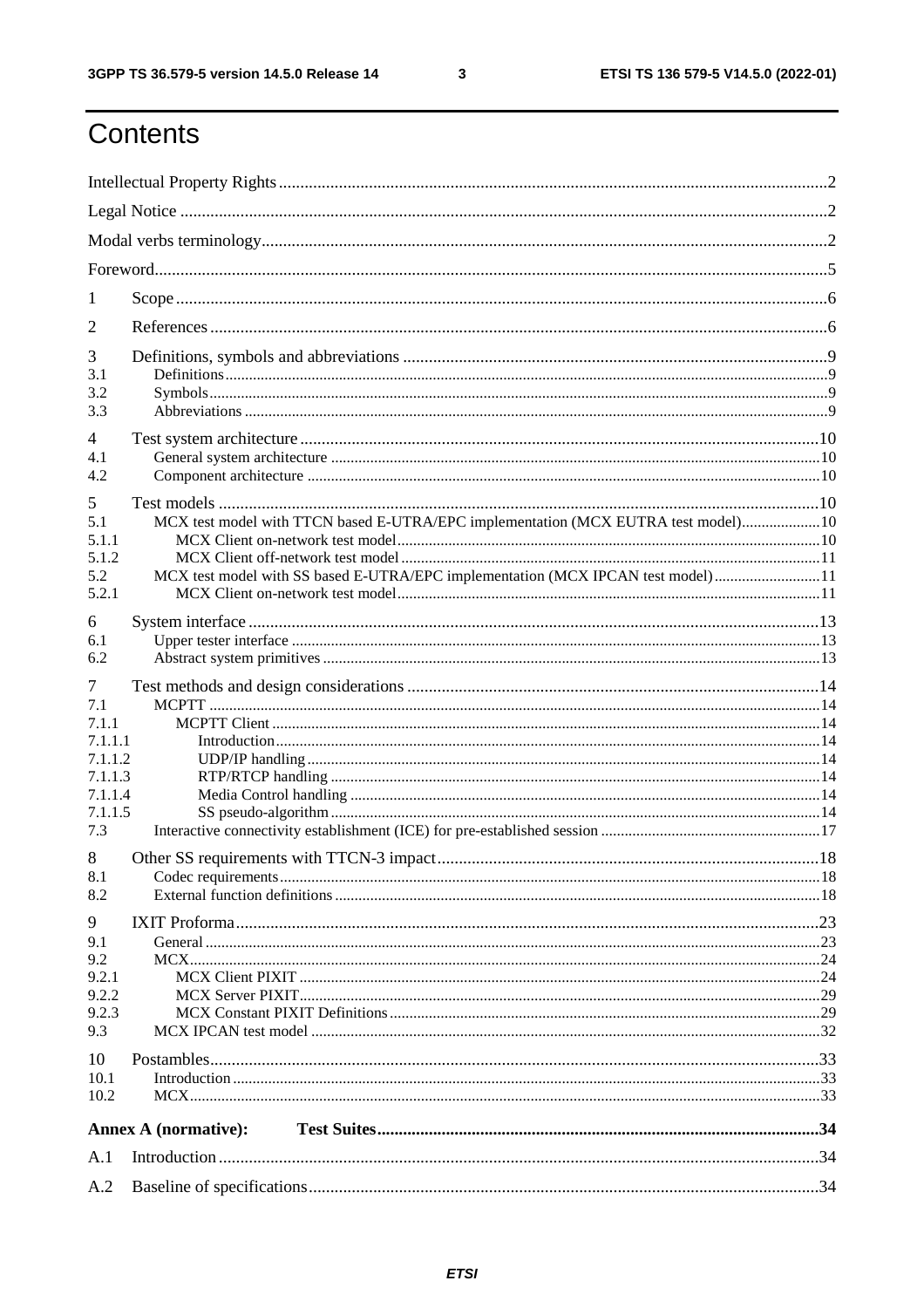$\overline{\mathbf{4}}$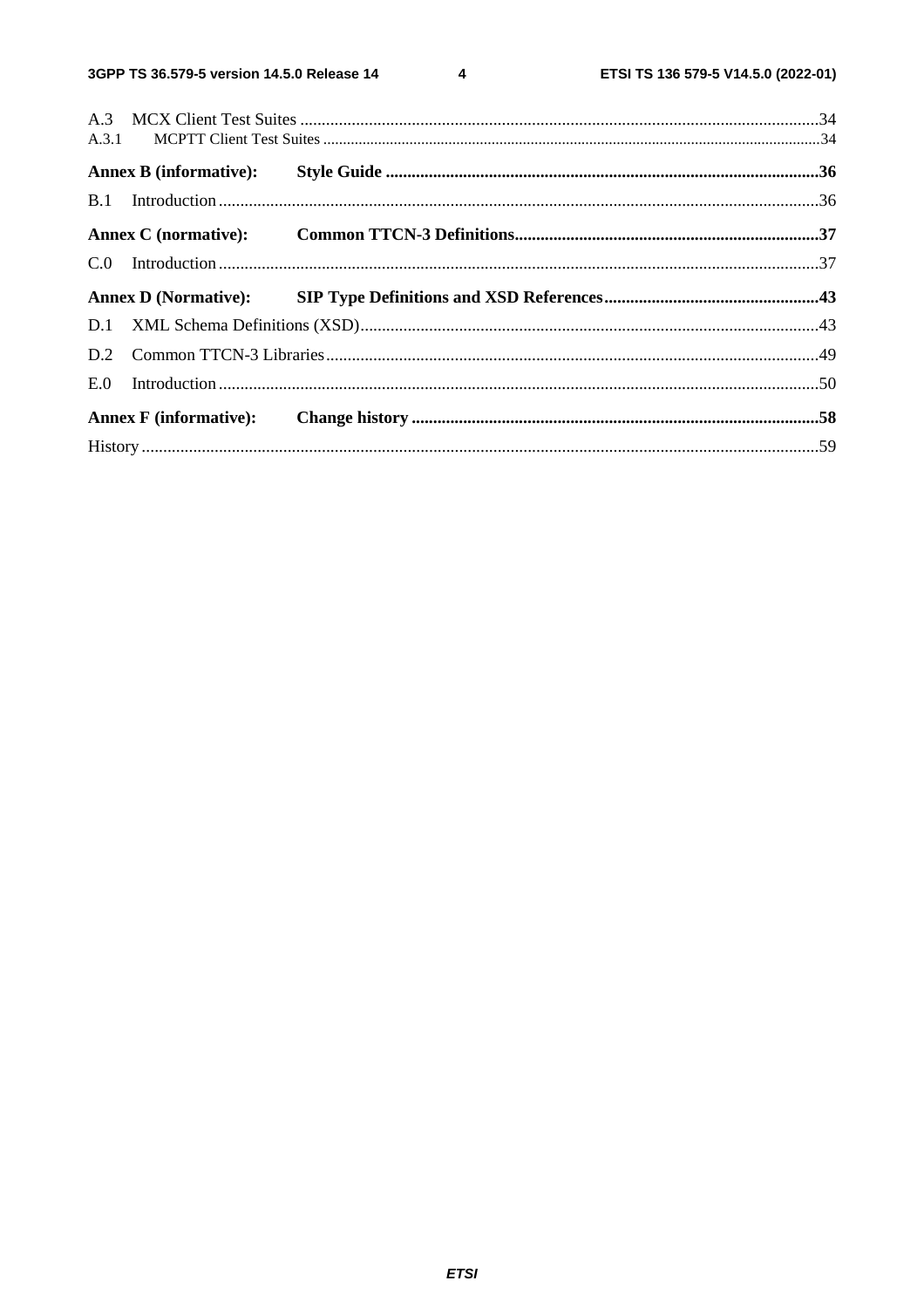# Foreword

This Technical Specification has been produced by the 3rd Generation Partnership Project (3GPP).

The contents of the present document are subject to continuing work within the TSG and may change following formal TSG approval. Should the TSG modify the contents of the present document, it will be re-released by the TSG with an identifying change of release date and an increase in version number as follows:

Version x.y.z

where:

- x the first digit:
	- 1 presented to TSG for information;
	- 2 presented to TSG for approval;
	- 3 or greater indicates TSG approved document under change control.
- y the second digit is incremented for all changes of substance, i.e. technical enhancements, corrections, updates, etc.
- z the third digit is incremented when editorial only changes have been incorporated in the document.

The present document is part 1 of a multi-part conformance test specification for Mission Critical services over LTE consisting of:

3GPP TS 36.579-1 [2]: "Mission Critical (MC) services over LTE; Part 1: Common test environment"

 3GPP TS 36.579-2 [3]: "Mission Critical (MC) services over LTE; Part 2: Mission Critical Push To Talk (MCPTT) User Equipment (UE) Protocol conformance specification"

 3GPP TS 36.579-3 [4]: "Mission Critical (MC) services over LTE; Part 3: Mission Critical Push To Talk (MCPTT) Server Application conformance specification"

 3GPP TS 36.579-4 [5]: "Mission Critical (MC) services over LTE; Part 4: Test Applicability and Implementation Conformance Statement (ICS) proforma specification"

#### **3GPP TS 36.579-5: "Mission Critical (MC) services over LTE; Part 5: Abstract test suite (ATS)" (the present specification)**

 3GPP TS 36.579-6 [59]: "Mission Critical (MC) services over LTE; Part 6: Mission Critical Video (MCVideo) User Equipment (UE) Protocol conformance specification"

 3GPP TS 36.579-7 [60]: "Mission Critical (MC) services over LTE; Part 7: Mission Critical Data (MCData) User Equipment (UE) Protocol conformance specification"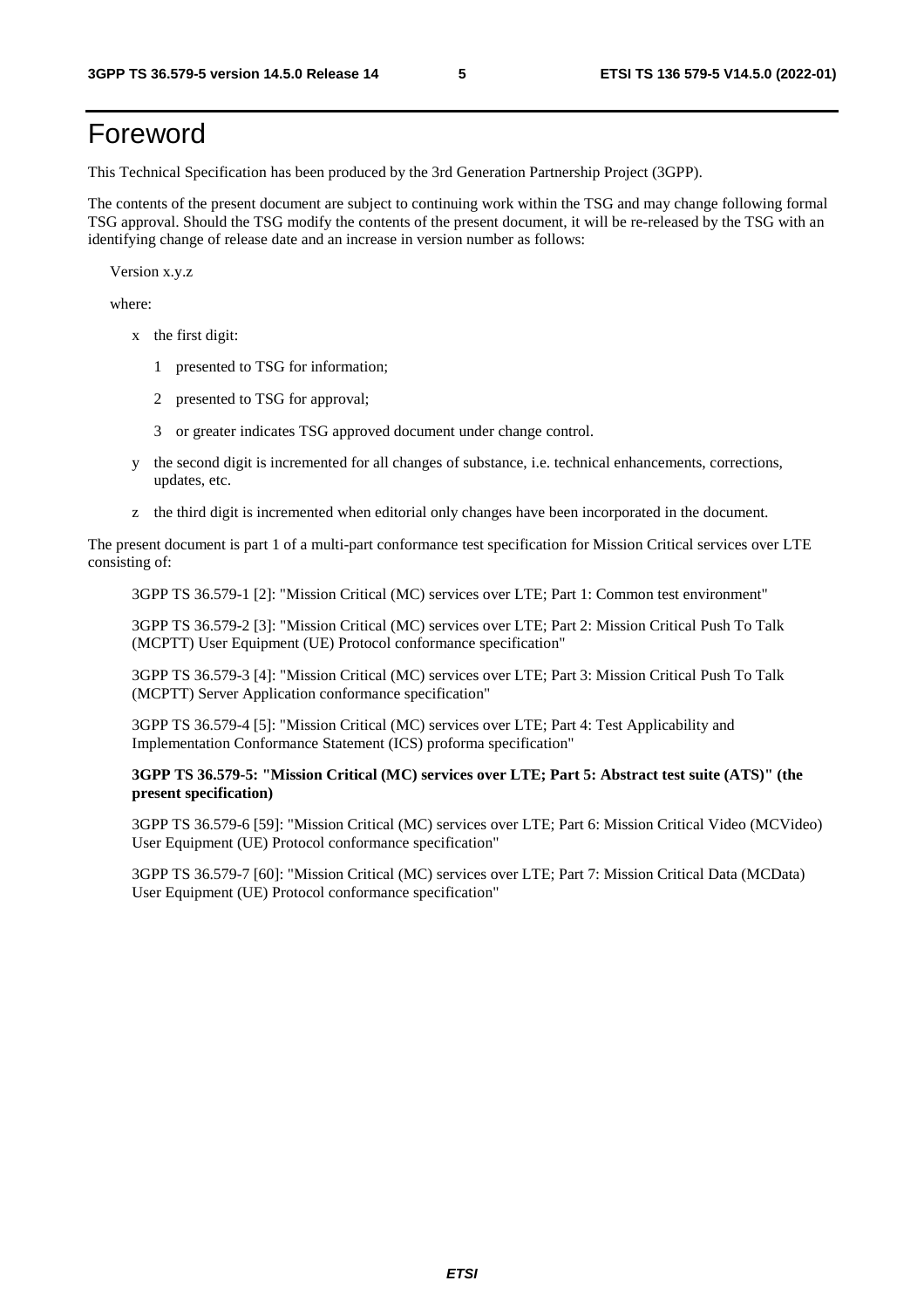# 1 Scope

The present document specifies the protocol and signalling conformance testing in TTCN-3 for the Mission Critical services over LTE signalling and protocol requirements defined by 3GPP.

The following TTCN test specification and design considerations can be found in the present document:

- the test system architecture;
- the overall test suite structure;
- the test models and ASP definitions;
- the test methods and usage of communication ports definitions;
- the test configurations;
- the design principles and assumptions;
- TTCN styles and conventions;
- the partial Implementation eXtra Information for Testing (IXIT) proforma;
- the test suites.

The Abstract Test Suites designed in the document are based on the test cases specified in 3GPP TS 36.579-2 [3], TS 36.579-6 [59] and TS 36.579-7 [60]. The test cases specified in 3GPP TS 36.579-3 [4] are out of scope of the present document.

The applicability of the individual test cases is specified in the test ICS proforma specification in 3GPP TS 36.579-4 [5]). Where appropriate the Abstract Test Suites belonging to the present specification may refer to other Abstract Test Suites e.g. 3GPP TS 36.523-3 [27] for test requirements related to the EPS (LTE) bearers which carry the Mission Critical services data.

The present document is valid for TTCN development for Mission Critical services clients' conformance tests according to 3GPP Releases starting from Release 14 up to the Release indicated on the cover page of the present document.

# 2 References

The following documents contain provisions which, through reference in this text, constitute provisions of the present document.

- References are either specific (identified by date of publication, edition number, version number, etc.) or non-specific.
- For a specific reference, subsequent revisions do not apply.
- For a non-specific reference, the latest version applies. In the case of a reference to a 3GPP document (including a GSM document), a non-specific reference implicitly refers to the latest version of that document *in the same Release as the present document* unless the context in which the reference is made suggests a different Release is relevant (information on the applicable release in a particular context can be found in e.g. test case title, description or applicability, message description or content).
- [1] 3GPP TR 21.905: "Vocabulary for 3GPP Specifications".
- [2] 3GPP TS 36.579-1: "Mission Critical (MC) services over LTE; Part 1: Common test environment".
- [3] 3GPP TS 36.579-2: "Mission Critical (MC) services over LTE; Part 2: Mission Critical Push To Talk (MCPTT) User Equipment (UE) Protocol conformance specification".
- [4] 3GPP TS 36.579-3: "Mission Critical (MC) services over LTE; Part 3: Mission Critical Push To Talk (MCPTT) Server Application conformance specification".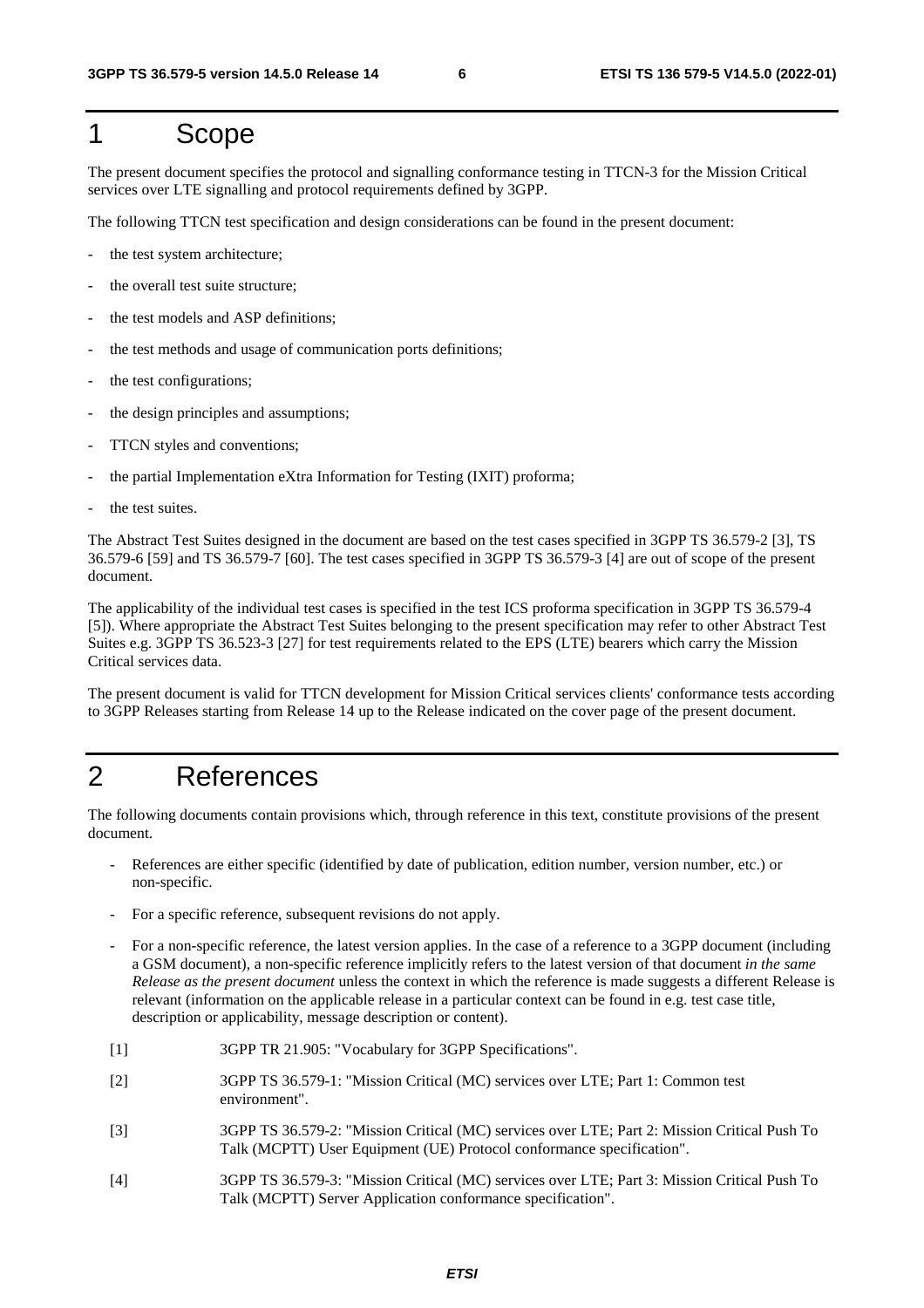- [5] 3GPP TS 36.579-4: "Mission Critical (MC) services over LTE; Part 4: Test Applicability and Implementation Conformance Statement (ICS) proforma specification".
- [6] 3GPP TS 36.523-1: "User Equipment (UE) conformance specification; Part 1: Protocol conformance specification"
- [7] 3GPP TS 22.179: "Mission Critical Push To Talk (MCPTT) over LTE; Stage 1".
- [8] Void.
- [9] 3GPP TS 24.379: "Mission Critical Push To Talk (MCPTT) call control; Protocol specification".
- [10] 3GPP TS 24.380: "Mission Critical Push To Talk (MCPTT) floor control; Protocol specification".
- [11] 3GPP TS 24.481: "Mission Critical Services (MCS) group management; Protocol specification".
- [12] 3GPP TS 24.482: "Mission Critical Services (MCS) identity management; Protocol specification".
- [13] 3GPP TS 24.483: "Mission Critical Services (MCS) Management Object (MO)".
- [14] 3GPP TS 24.484: "Mission Critical Services (MCS) configuration management; Protocol specification".
- [15] 3GPP TS 33.179: "Security of Mission Critical Push-To-Talk (MCPTT)".
- [16] 3GPP TS 24.229: "IP multimedia call control protocol based on Session Initiation Protocol (SIP) and Session Description Protocol (SDP); Stage 3".
- [17] 3GPP TS 24.237: "IP Multimedia Subsystem (IMS) Service Continuity; Stage 3".
- [18] 3GPP TS 29.468: "Group Communication System Enablers for LTE (GCSE\_LTE); MB2 Reference Point; Stage 3".
- [19] 3GPP TS 24.301: "Non-Access-Stratum (NAS) protocol for Evolved Packet System (EPS); Stage 3".
- [20] 3GPP TS 24.008: "Mobile Radio Interface Layer 3 specification; Core Network Protocols; Stage 3".
- [21] 3GPP TS 23.003: "Numbering, addressing and identification".
- [22] ISO/IEC 9646-1: "Information technology Open Systems Interconnection Conformance testing methodology and framework - Part 1: General concepts".
- [23] ISO/IEC 9646-7: "Information technology Open systems interconnection Conformance testing methodology and framework - Part 7: Implementation Conformance Statements".
- [24] 3GPP TS 23.303: "Proximity-based services (ProSe); Stage 2".
- [25] IETF RFC 4566 (July 2006): "SDP: Session Description Protocol".
- [26] 3GPP TS 26.171: "Speech codec speech processing functions; Adaptive Multi-Rate Wideband (AMR-WB) speech codec; General description".
- [27] 3GPP TS 36.523-3: "Evolved Universal Terrestrial Radio Access (E-UTRA) and Evolved Packet Core (EPC); User Equipment (UE) conformance specification; Part 3: Test suites".
- [28] 3GPP TS 34.229-3: "Internet Protocol (IP) multimedia call control protocol based on Session Initiation Protocol (SIP) and Session Description Protocol (SDP); User Equipment (UE) conformance specification; Part 3: Abstract Test Suites (ATS)".
- [29] ISO/IEC 9646-1: "Information technology Open Systems Interconnection Conformance testing methodology and framework - Part 1: General concepts".
- [30] ISO/IEC 9646-7: "Information technology Open systems interconnection Conformance testing methodology and framework - Part 7: Implementation Conformance Statements".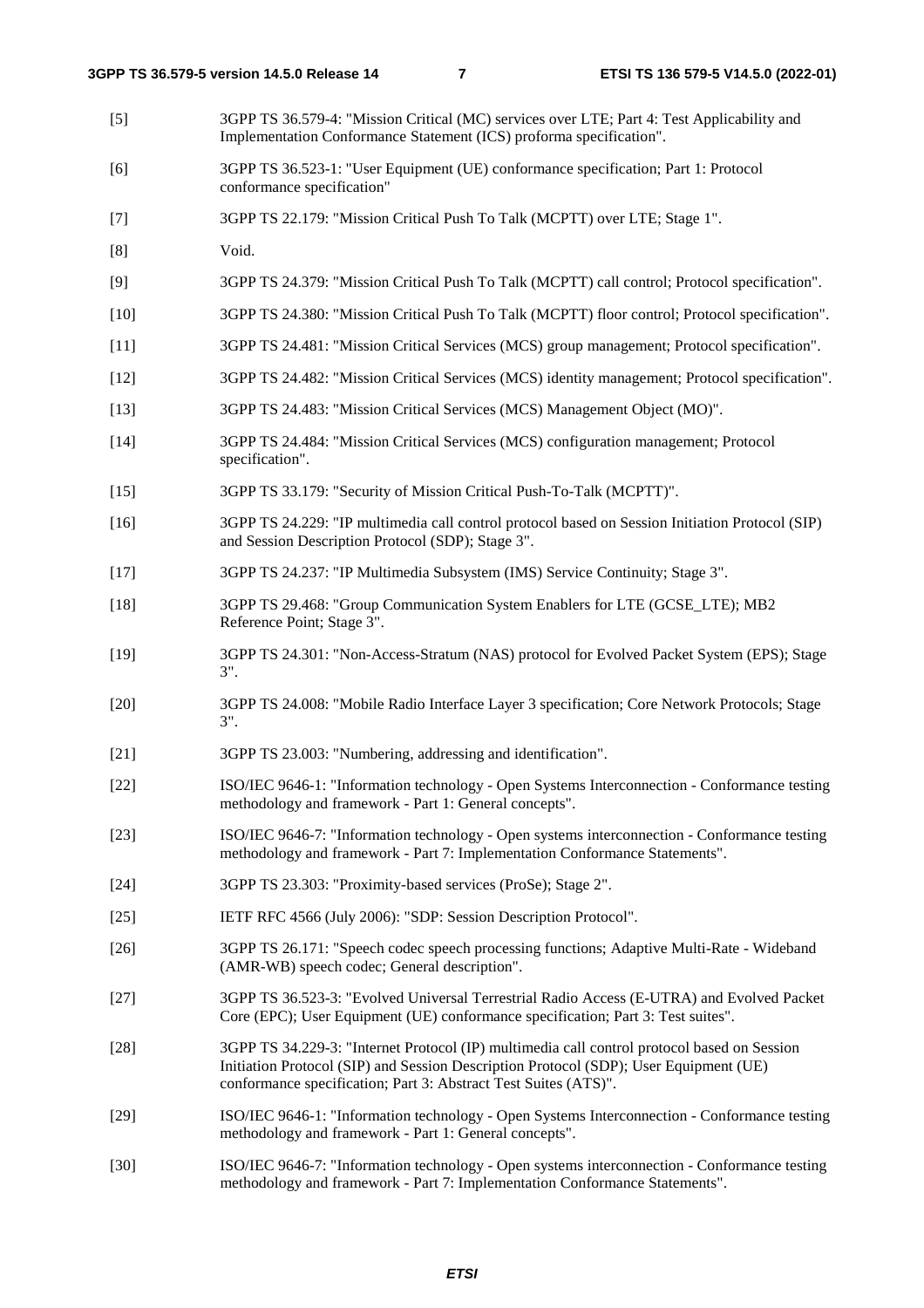- [31] ETSI ES 201 873: "Methods for Testing and Specification (MTS); The Testing and Test Control Notation version 3". [32] IETF RFC 3711: "The Secure Real-time Transport Protocol (SRTP)". [33] 3GPP TS 27.007: "AT command set for User Equipment (UE)". [34] IETF RFC 4661: "An Extensible Markup Language (XML)-Based Format for Event Notification Filtering". [34] IETF RFC 4826: "Extensible Markup Language (XML) Formats for Representing Resource Lists". [35] W3C: "XML Encryption Syntax and Processing Version 1.1", [https://www.w3.org/TR/xmlenc](https://www.w3.org/TR/xmlenc-core1/)[core1/.](https://www.w3.org/TR/xmlenc-core1/) [36] W3C: "XML Signature Syntax and Processing (Second Edition)", [http://www.w3.org/TR/xmldsig](http://www.w3.org/TR/xmldsig-core/)[core/.](http://www.w3.org/TR/xmldsig-core/) [37] OMA - poc\_listService-v1\_0: "List Service". [40] OMA - xdm\_commonPolicy-V1\_0: "XDM - Common Policy". [39] OMA - xdm\_extensions-v1\_0: "XDM - XDM2 - Extensions". [40] OMA - xdm\_rsrclst\_uriusage-v1\_0: "Resource List - URI usage". [41] W3C: "XML Encryption Syntax and Processing Version 1.1", [https://www.w3.org/TR/xmlenc](https://www.w3.org/TR/xmlenc-core1/)[core1/.](https://www.w3.org/TR/xmlenc-core1/) [42] W3C: "XML Signature Syntax and Processing (Second Edition)", [http://www.w3.org/TR/xmldsig](http://www.w3.org/TR/xmldsig-core/)[core/.](http://www.w3.org/TR/xmldsig-core/) [43] 3GPP TS 33.180: "Security of the mission critical service". [44] IETF RFC 6507: "Elliptic Curve-Based Certificateless Signatures for Identity-Based Encryption (ECCSI)". [45] IETF RFC 6508: "Sakai-Kasahara Key Encryption (SAKKE)". [46] IETF RFC 6509 (February 2012): ''MIKEY-SAKKE: Sakai-Kasahara Key Encryption in Multimedia Internet KEYing (MIKEY)''. [47] IETF RFC 3394: "Advanced Encryption Standard (AES) Key Wrap Algorithm". [48] W3C: "XML Signature Syntax and Processing (Second Edition)", [http://www.w3.org/TR/xmldsig](http://www.w3.org/TR/xmldsig-core/)[core/.](http://www.w3.org/TR/xmldsig-core/) [49] **IETF RFC 7515: "JSON Web Signature (JWS)"**. [50] IETF RFC 5261: "An Extensible Markup Language (XML) Patch Operations Framework Utilizing XML Path Language (XPath) Selectors". [51] IETF RFC 5874: "An Extensible Markup Language (XML) Document Format for Indicating a Change in XML Configuration Access Protocol (XCAP) Resources". [52] IETF RFC 4354: "A Session Initiation Protocol (SIP) Event Package and Data Format for Various Settings in Support for the Push-to-Talk over Cellular (PoC) Service". [53] IETF RFC 3986: "Uniform Resource Identifier (URI): Generic Syntax". [54] 3GPP TS 23.280: "Common functional architecture to support mission critical services". [55] 3GPP TS 24.281: "Mission Critical Video (MCVideo) signalling control; Protocol specification"
- [56] 3GPP TS 24.581: "Mission Critical Video (MCVideo) media plane control; Protocol specification"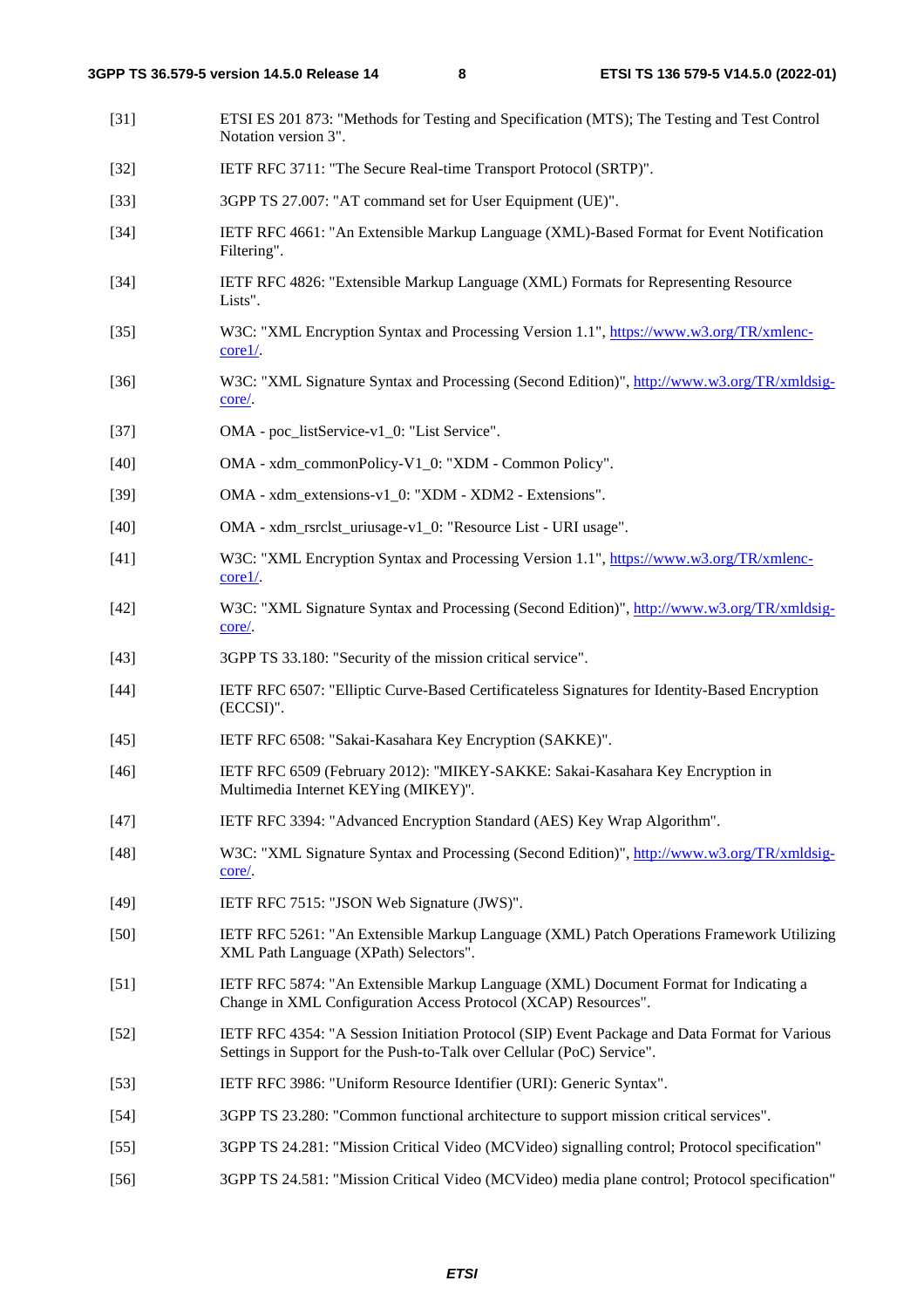- [57] 3GPP TS 24.282: "Mission Critical Data (MCData) signalling control; Protocol specification"
- [58] 3GPP TS 24.582: "Mission Critical Data (MCData) media plane control; Protocol specification"
- [59] 3GPP TS 36.579-6: "Mission Critical (MC) services over LTE; Part 6: Mission Critical Video (MCVideo) User Equipment (UE) Protocol conformance specification"
- [60] 3GPP TS 36.579-7: "Mission Critical (MC) services over LTE; Part 7: Mission Critical Data (MCData) User Equipment (UE) Protocol conformance specification"
- [61] 3GPP TS 36.508: "Evolved Universal Terrestrial Radio Access (E-UTRA) and Evolved Packet Core (EPC); Common Test Environments for User Equipment (UE) Conformance Testing".
- [62] IETF RFC 4122: "A Universally Unique IDentifier (UUID) URN Namespace"
- [63] IETF RFC 5245: "Interactive Connectivity Establishment (ICE): A Protocol for Network Address Translator (NAT) Traversal for Offer/Answer Protocols"

# 3 Definitions, symbols and abbreviations

# 3.1 Definitions

For the purposes of the present document, the terms and definitions given in 3GPP TR 21.905 [1] and the following apply. A term defined in the present document takes precedence over the definition of the same term, if any, in 3GPP TR 21.905 [1].

In addition for the purposes of the present document, the following terms, definitions, symbols and abbreviations apply:

- such given in ISO/IEC 9646-1 [22] and ISO/IEC 9646-7 [23]
- NOTE: Some terms and abbreviations defined in [22] and [23] are explicitly included below with small modification to reflect the terminology used in 3GPP.

**Implementation eXtra Information for Testing (IXIT)**: A statement made by a supplier or implementer of an UEUT which contains or references all of the information (in addition to that given in the ICS) related to the UEUT and its testing environment, which will enable the test laboratory to run an appropriate test suite against the UEUT.

**IXIT proforma:** A document, in the form of a questionnaire, which when completed for an UEUT becomes an IXIT.

**Protocol Implementation Conformance Statement (PICS):** An ICS for an implementation or system claimed to conform to a given protocol specification.

**Protocol Implementation eXtra Information for Testing (PIXIT):** An IXIT related to testing for conformance to a given protocol specification.

# 3.2 Symbols

No specific symbols have been identified so far.

# 3.3 Abbreviations

For the purposes of the present document, the abbreviations given in 3GPP TR 21.905 [1] and the following apply. An abbreviation defined in the present document takes precedence over the definition of the same abbreviation, if any, in 3GPP TR 21.905 [1].

| ASP           | <b>Abstract Service Primitive</b>            |
|---------------|----------------------------------------------|
| <b>ICS</b>    | <b>Implementation Conformance Statement</b>  |
| <b>IXIT</b>   | Implementation eXtra Information for Testing |
| MC.           | <b>Mission Critical</b>                      |
| <b>MCData</b> | <b>Mission Critical Data</b>                 |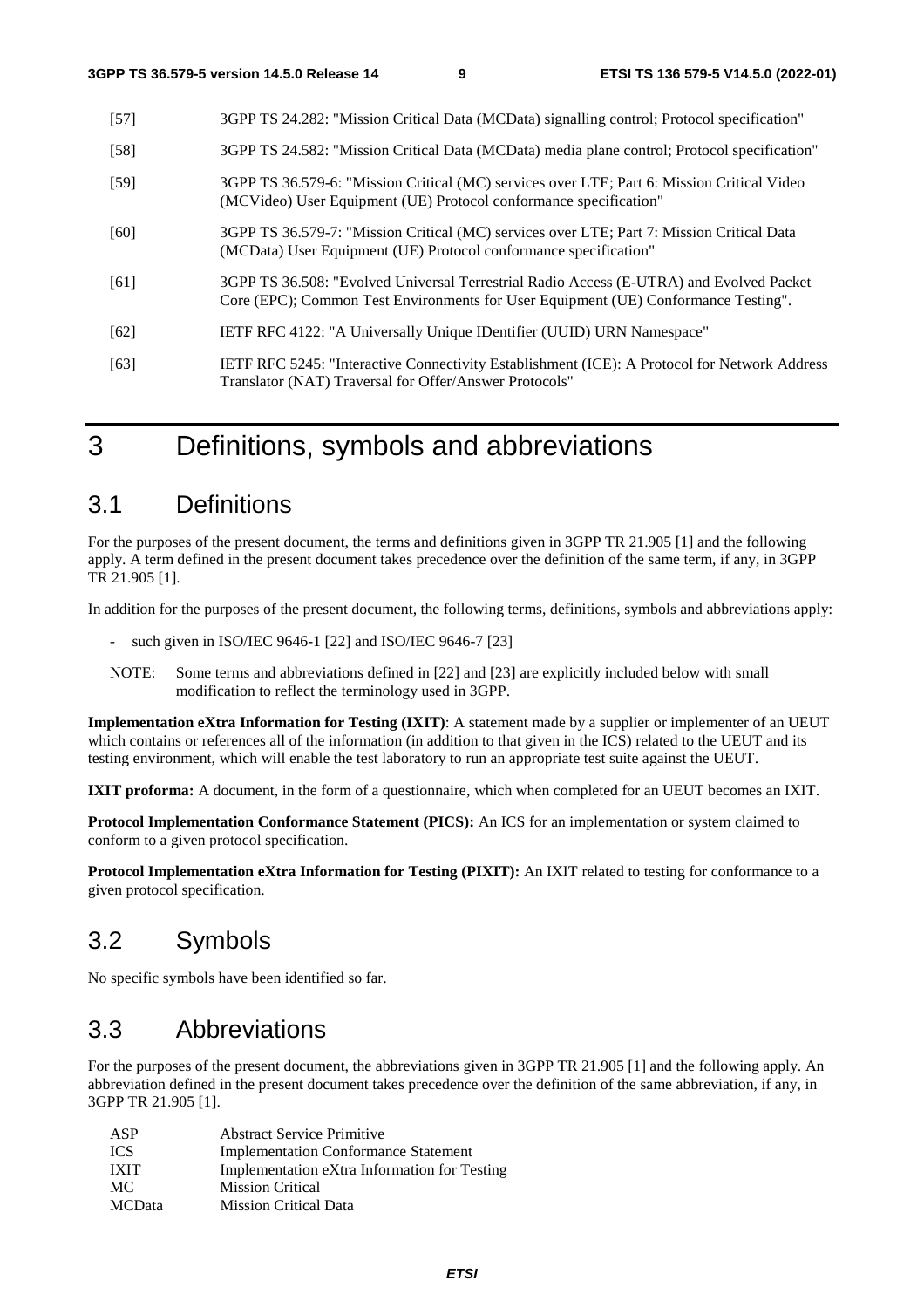| <b>MCPTT</b>   | Mission Critical Push To Talk    |
|----------------|----------------------------------|
| <b>MCS</b>     | <b>Mission Critical Services</b> |
| <b>MCVideo</b> | Mission Critical Video           |
| <b>PTC</b>     | <b>Parallel Test Component</b>   |
| <b>RTCP</b>    | RTP Control Protocol             |
| <b>RTP</b>     | Real-time Transport Protocol     |
| <b>SRTCP</b>   | <b>Secure RTCP</b>               |
| <b>SRTP</b>    | <b>Secure RTP</b>                |
| SS             | System Simulator                 |
| <b>SSRC</b>    | <b>Synchronization SouRCe</b>    |
| TC             | <b>Test Case</b>                 |
| UE             | User Equipment                   |
|                |                                  |

# 4 Test system architecture

# 4.1 General system architecture

The architecture specified in TS 36.523-3 [27] applies to the present document.

# 4.2 Component architecture

The architecture specified in TS 36.523-3 [27] applies to the present document, with the exception that only one RAT, E-UTRAN, is within the scope of the present document.

# 5 Test models

# 5.1 MCX test model with TTCN based E-UTRA/EPC implementation (MCX EUTRA test model)

# 5.1.1 MCX Client on-network test model

The MCX Client on-network test model is depicted in figure 5.1.1-1. The test model consists of an IMS component and an HTTP component, on top of the multi-testers test model (E-UTRA) specified in TS 34.229-3 [28]. These parallel test components (PTCs) handle the IMS and HTTP signalling asynchronously.

The IMS PTC controls the IPCanEmu and the IP PTC. IPCanEmu is responsible for handling the E-UTRA cell(s) configuration in the SS as well as the E-UTRA/EPC level signalling and related procedures. The IPCanEmu is based on the TTCN implementation used for E-UTRA/EPC conformance testing according to TS 36.523-3 [27]. The IP PTC controls the IP related configurations as described in TS 36.523-3[27]. In addition there is an SRTP port at the MCX IMS PTC mapped to the system interface to configure SRTP/SRTCP for media streams and media control messages (see clause 7.1.1.3). The media control messages are exchanged between TTCN and the system simulator via the IP PTC's IP\_SOCK port (see clause 7.1.1.4 and clause 7.1.1.5) whereas the media stream messages are handled by the SS (see clause 7.1.1.5).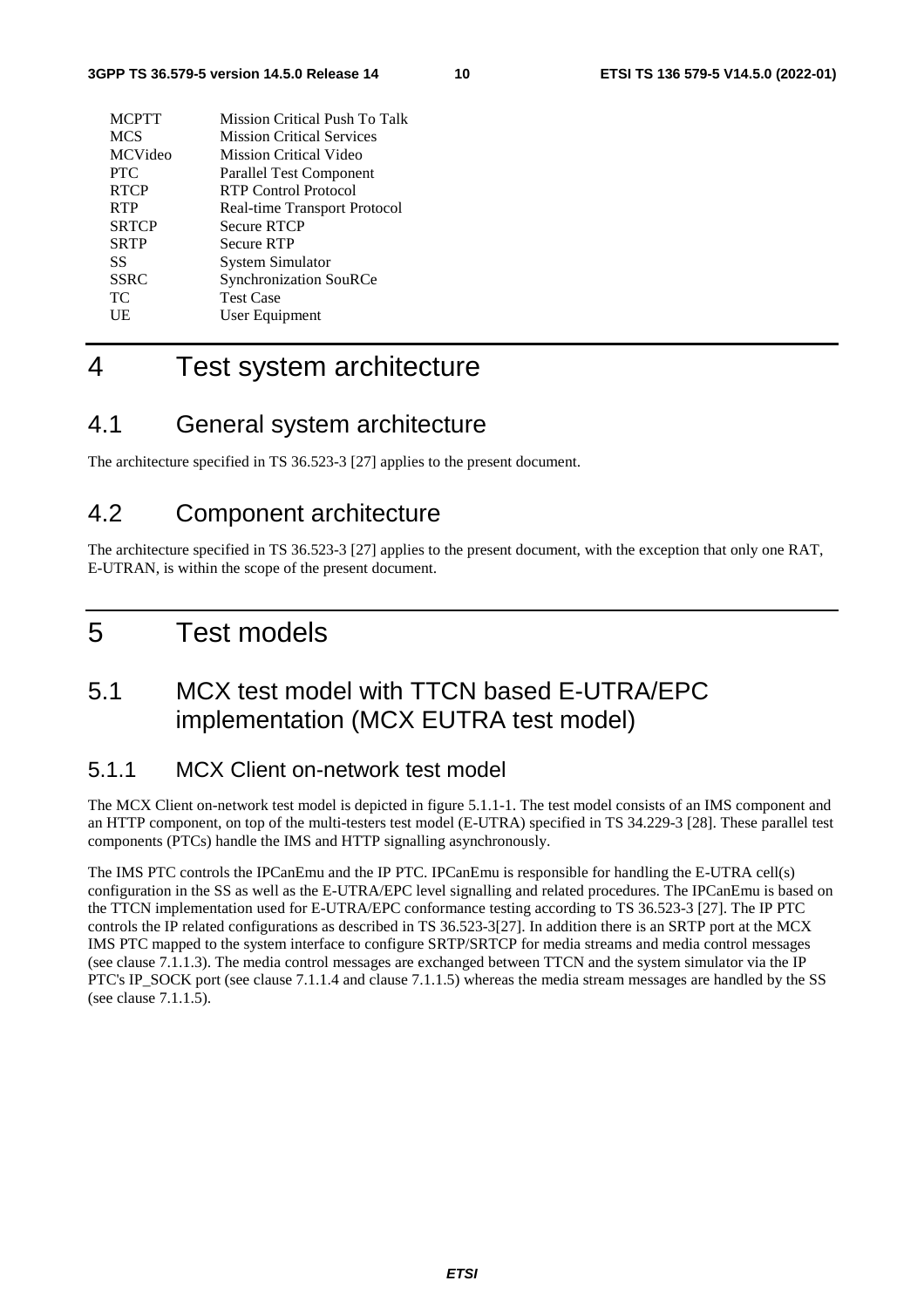

**Figure 5.1.1-1: MCX Client on-network test model with TTCN based E-UTRA/EPC implementation** 

# 5.1.2 MCX Client off-network test model

This test model is not supported by the present version of the specification.

# 5.2 MCX test model with SS based E-UTRA/EPC implementation (MCX IPCAN test model)

# 5.2.1 MCX Client on-network test model

In contrast to the MCX EUTRA test model the MCX IPCAN test model shown in figure 5.2.1-1 uses an external E-UTRA/EPC (black-box) implementation which is integrated in the system simulator. In general this E-UTRA/EPC implementation shall be conformant in terms of TS 36.508 [61] but this is out of the scope for the MCX IPCAN test model as long as the E-UTRA/EPC implementation obeys the commands at the system interface as specified in annex E.

NOTE: Whether or how the MCX IPCAN test model may use other IP-connectivity access networks is out of scope of this specification.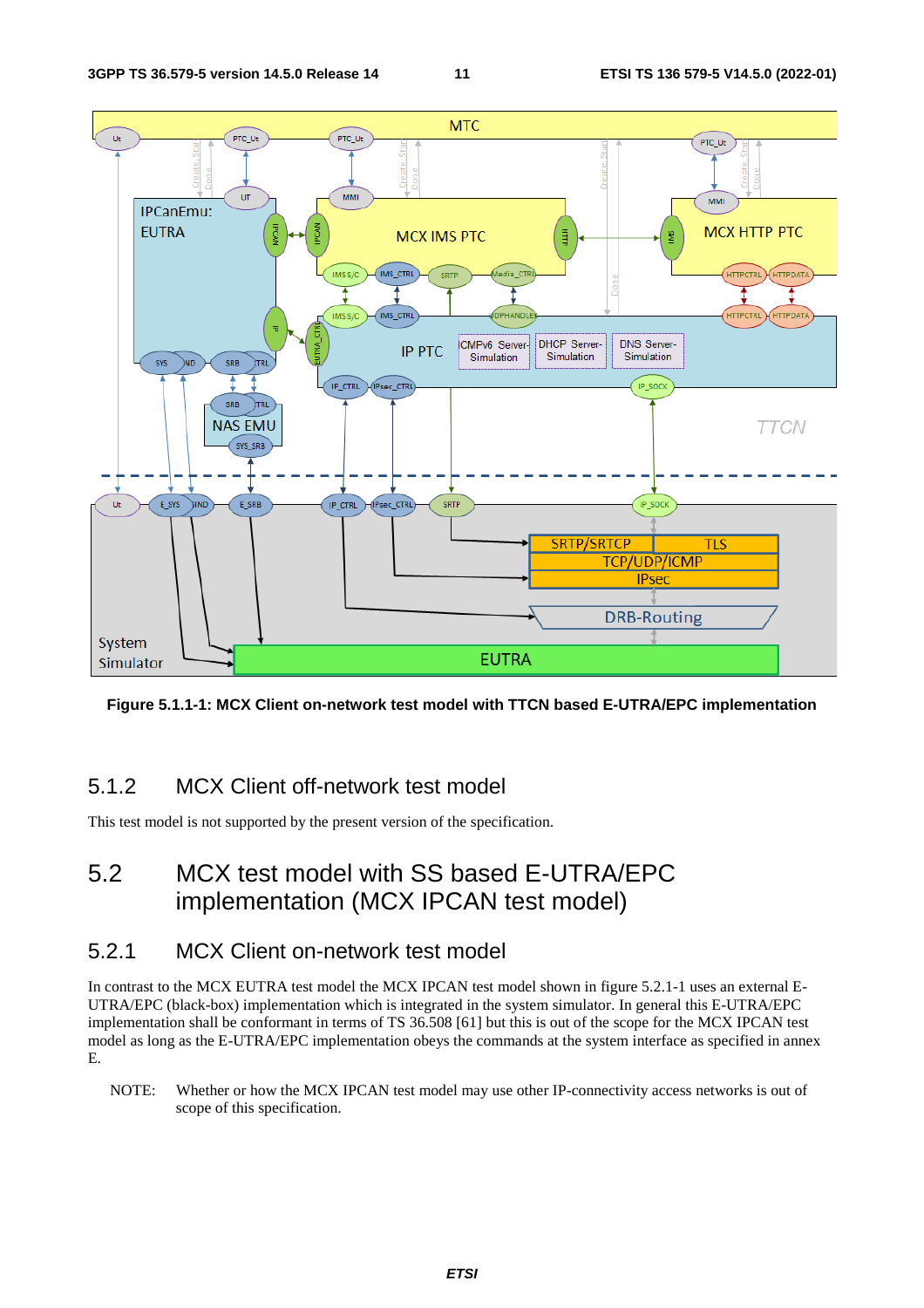

**Figure 5.2.1-1: MCX Client on-network test model with SS based E-UTRA/EPC implementation** 

As described in clause 5.4.1A of TS 36.579-1 [2] after switch on the UE may register to an internet PDN, an IMS PDN and the MCX PDN. Nevertheless in TTCN the MCX IPCAN test model supports signalling for the MCX PDN only: The IPCAN test model does not handle any signalling for the other PDNs and especially not the SIP signalling for an IMS registration to the IMS PDN.

 $\Rightarrow$  It is up to SS implementation to handle the potential registrations to an internet PDN and/or an IMS PDN.

To avoid conflicts due to use of one and the same value at the SS and in TTCN, the SS gets configured at the IPCAN configuration port (IPCANSYS) with the information shown in table 5.2.1-1 and table 5.2.1-2.

| <b>Parameter</b>                                                                             | <b>PDN</b> | <b>Value/Comment (NOTE 1)</b>                       |  |
|----------------------------------------------------------------------------------------------|------------|-----------------------------------------------------|--|
| Bearer ID (NOTE 2)                                                                           | <b>MCX</b> | px MCX IPCAN EpsBearerId MCX                        |  |
|                                                                                              | <b>IMS</b> | px MCX IPCAN EpsBearerId IMS                        |  |
|                                                                                              | Internet   | px_MCX_IPCAN_EpsBearerId_INTERNET                   |  |
| NW IP address                                                                                | MCX.       | Not configured at IPCAN interface but used by TTCN: |  |
|                                                                                              |            | px_IPv4_Address1_NW, px_IPv6_Address1_NW            |  |
|                                                                                              | <b>IMS</b> | px IPv4 Address2 NW, px IPv6 Address2 NW            |  |
|                                                                                              | Internet   | px IPv4 Address3 NW, px IPv6 Address3 NW            |  |
| UE IP address                                                                                | <b>MCX</b> | Not configured at IPCAN interface but used by TTCN: |  |
|                                                                                              |            | px IPv4 Address1 UE, px IPv6 Address1 UE            |  |
|                                                                                              | <b>IMS</b> | px IPv4 Address2 UE, px IPv6 Address2 UE            |  |
|                                                                                              | Internet   | px_IPv4_Address3_UE, px_IPv6_Address3_UE            |  |
| NOTE 1: Values may change depending on TTCN implementation                                   |            |                                                     |  |
| NOTE 2: The DRB associated with the EPS bearer shall have the DRB ID := EPS Bearer ID $-4$ . |            |                                                     |  |

**Table 5.2.1-1: Default EPS bearer(s)**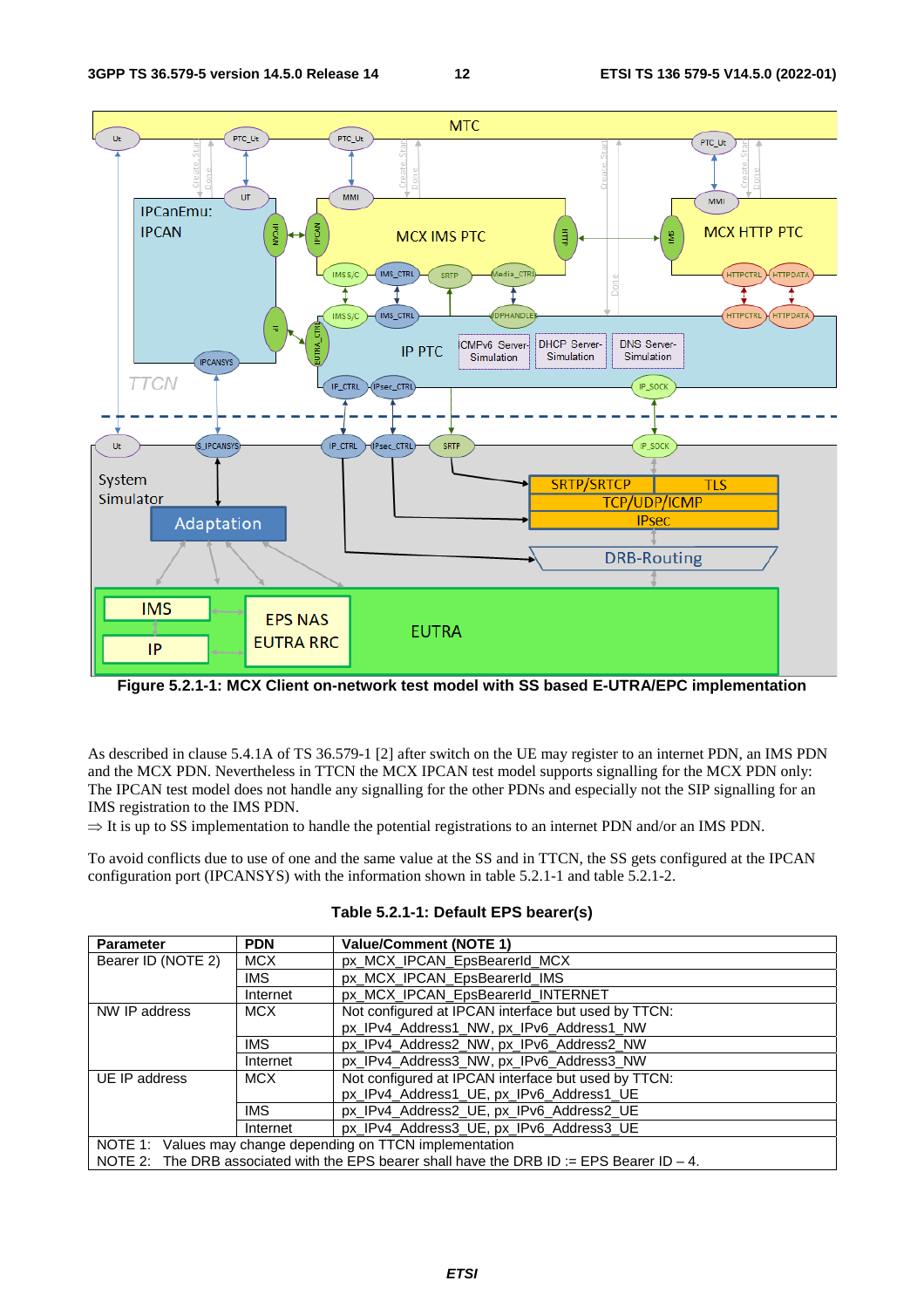| <b>Parameter</b>                 | <b>Service</b> | <b>Value/Comment (NOTE 1)</b>      |                                     |                             |  |
|----------------------------------|----------------|------------------------------------|-------------------------------------|-----------------------------|--|
| Bearer ID (NOTE 2)               | <b>MCPTT</b>   | px MCX IPCAN EpsBearerId MCX Audio |                                     |                             |  |
|                                  | <b>MCVideo</b> |                                    | px_MCX_IPCAN_EpsBearerId_MCX_Audio, |                             |  |
|                                  |                |                                    | px MCX IPCAN EpsBearerId MCX Video  |                             |  |
|                                  | MCData         | <b>FFS</b>                         |                                     |                             |  |
| Packet filters                   | <b>MCPTT</b>   | Audio                              | Remote port range                   | tsc MCX MediaPort Audio     |  |
|                                  | Media Control  |                                    |                                     | tsc MCX MediaPort Audio + 1 |  |
|                                  |                |                                    | Protocol                            | <b>UDP</b>                  |  |
|                                  |                | Single remote port                 | tsc MCX MediaControlPortNW          |                             |  |
|                                  |                | Protocol                           | <b>UDP</b>                          |                             |  |
|                                  | MCVideo        | <b>FFS</b>                         |                                     |                             |  |
|                                  | <b>MCData</b>  | <b>FFS</b>                         |                                     |                             |  |
| NOTE 1, 2:<br>see Table 5.2.1-1. |                |                                    |                                     |                             |  |

#### **Table 5.2.1-2: Dedicated EPS bearer(s)**

6 System interface

# 6.1 Upper tester interface

The Upper Tester (UT) interface is the same as defined in TS 36.523-3 [27] clause 5, with additional IMS-specific AT commands as specified in TS 34.229-3 [28] clause 8.4 and IMS-specific MMI commands as specified in TS 34.229-3 [28] annex B.2.

The following MMI commands are defined.

#### **Table 6.1-1: MMI commands**

|                   | <b>Parameters</b> |                           |                                                     |
|-------------------|-------------------|---------------------------|-----------------------------------------------------|
| Command           | Name              | Value                     | ResultString                                        |
| I"MCX USERACTION" | "UserAction"      | <charstring></charstring> | (none)                                              |
| "MCX USERCHECK"   | "UserCheck"       | <charstring></charstring> | "YES" if the check is successful,<br>"NO" otherwise |
| "MCX_GROUP_CALL"  | *Uri"             | <charstring></charstring> | (none)                                              |

The following AT commands are applied in TTCN.

#### **Table 6.1-2.: AT Commands**

| Command | Reference      |
|---------|----------------|
|         | TS 27.007 [33] |

# 6.2 Abstract system primitives

This clause specifies the abstract system primitives (ASPs) used on the system interface to configure and control the SS. The MCX test system interface re-uses the ASPs specified in TS 36.523-3 [27] (see clause 6 and Annex D) and TS 34.229-3 [28] (see clause 6).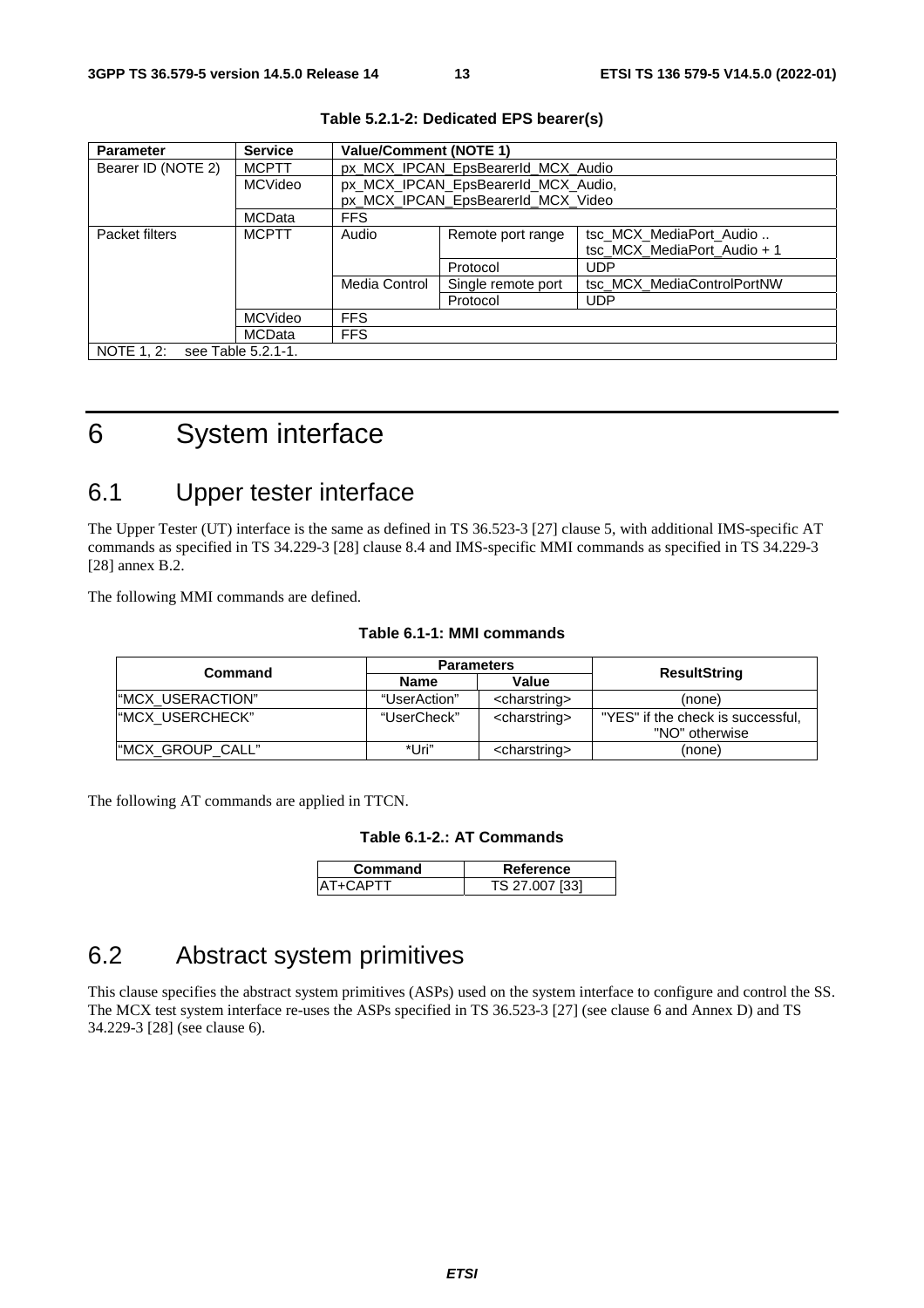# 7 Test methods and design considerations

# 7.1 MCPTT

# 7.1.1 MCPTT Client

#### 7.1.1.1 Introduction

Test cases for on-network operation are described in terms of IMS, Floor Control and HTTP signalling, see TS 36.579-2 [3]. Thus, on-network test cases are written in TTCN code running on the IMS and HTTP PTCs, see figure 5.1.1-1. Floor Control messages are sent and received within the IMS PTC.

### 7.1.1.2 UDP/IP handling

The same mechanisms specified in TS 36.523-3 [27] for UDP/IP configuration and Routing Table configuration are applied.

For MCPTT test cases with RTP/RTCP media streams, the TTCN shall configure the loopback mode specified in TS 36.523-3 [27] subclause 4.2.4.4.

### 7.1.1.3 RTP/RTCP handling

The RTP/RTCP loopback mechanism specified in TS 36.523-3 [27] applies as baseline.

MCPTT test cases require SRTP (secure RTP) for their media stream, which means that the loopback mechanism needs to be enhanced: the RTP/RTCP packet in uplink needs to be decrypted with the Rx or uplink key, encrypted with the Tx or downlink key and then sent back to the UE.

TTCN controls the usage of security for SRTP/SRTCP and provides the necessary security parameters to the SS via the SRTP port. Once security has been configured by TTCN, the SS shall handle media plane encryption and decryption.

The SRTP system interface is defined in Annex C.

#### 7.1.1.4 Media Control handling

MCPTT requires that media control messages for floor control and pre-established session control according to TS 24.380 [10] are made available and handled in TTCN as structured messages.

TTCN uses the IP PTC to handle the UDP socket for Media Control messages: Encoded UDP datagrams are exchanged between the MCX IMS PTC and the IP PTC. The Client's port number is retrieved from the SDP signalling during connection establishment.

Media plane security is configured at the SRTP system port: The SS gets the information how to identify the UDP packets to be encrypted and decrypted together with the key material and the security policy parameters (see annex C).

#### 7.1.1.5 SS pseudo-algorithm

The following summarizes the requirements on the SS with regards to RTP / RTCP / Media Control handling within the SS:

- Uplink direction:
	- Upon reception of an SRTP/SRTCP packet, the SS shall extract the UDP payload and decrypt it using the RX crypto parameters of the respective connection.
	- In case of an RTP packet or an RTCP packet associated with the (RTP) media stream the SS shall apply the RTP/RTCP loopback as specified in clause 4.2.4.4 of TS 36.523-3 [27] with the following clarification:

The SS shall replace the SSRC in the SRTP/SRTCP packet (octets 8 to 11 for SRTP and octets 4 to 7 for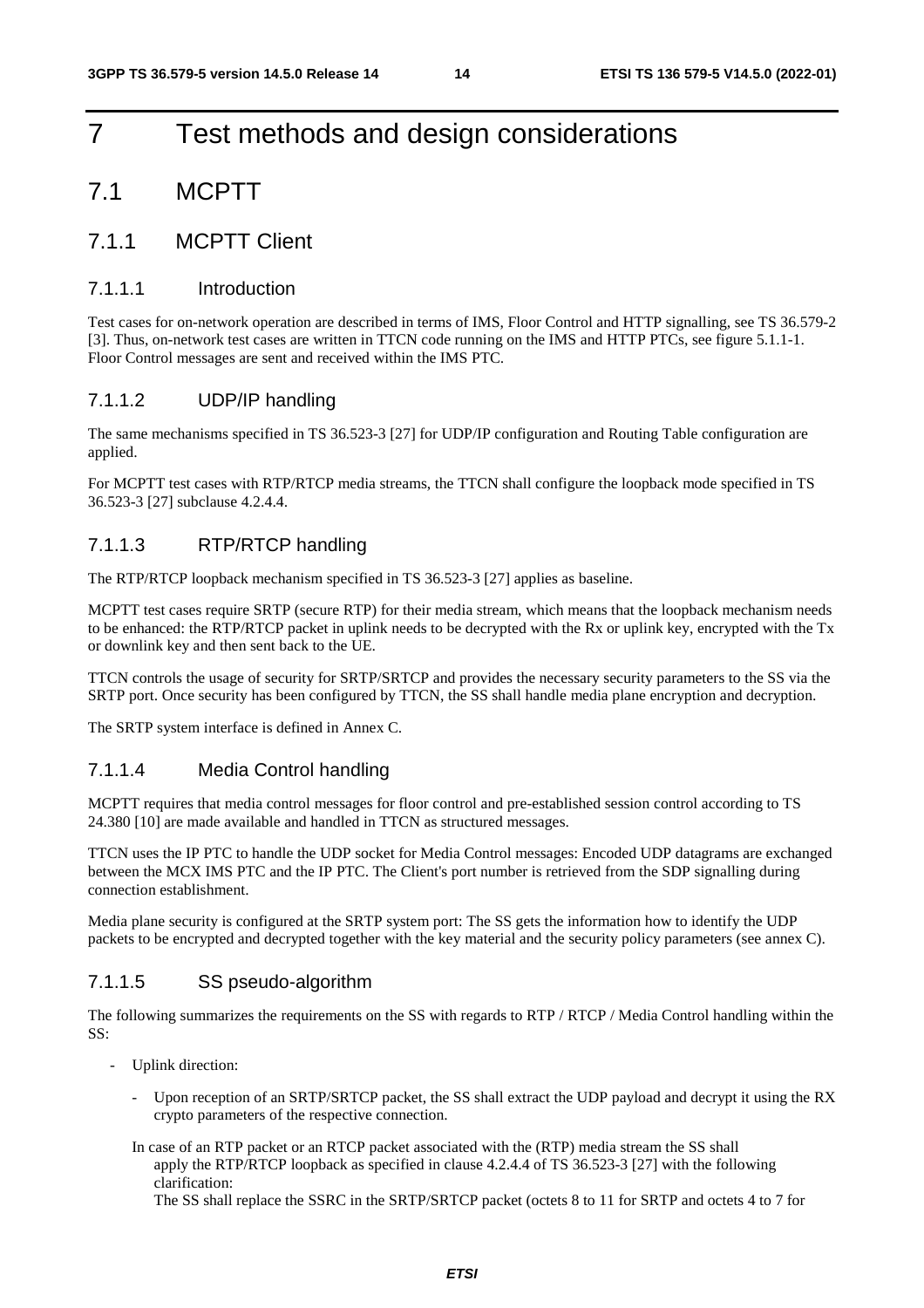SRTCP, see IETF RFC 3711 [32] clauses 3.1 and 3.4) by the SSRC as configured at the SS for this connection.

The SS shall encrypt the packet using the crypto parameters configured for the connection.-

- For RTCP APP packets the generic mechanisms of the IP test model according to clause 4.2 of TS 36.523-3 [27] apply: A UDP socket is configured by TTCN with corresponding entry in the common IP routing table so that the UDP packets are routed to the IP PTC which routes them to the MCX IMS PTC via the UDPHANDLER/Media\_CTRL ports. Decoding of the media control messages is done in TTCN using TTCN-3's decvalue function.
- Downlink direction:
	- TTCN encodes media control messages using TTCN-3's encvalue function and sends the resulting datagram via the UDPHANDLER/Media\_CTRL ports to the IP PTC and from there to the UDP socket configured at the SS. The SS shall encrypt the packet as according to the SRTP configuration for the connection and send it to the remote end.-

# 7.2 MCX functional architecture

# 7.2.1 HTTP-Signalling

Figure 7.2.1-1 shows the functional architecture for HTTP-Signalling between the MCX-capable UE and different network entities as emulated by the test models.



**Figure 7.2.1-1: Functional architecture for HTTP-Signalling** 

The UE is expected to establish HTTP connections to the following entities:

Initial Configuration Server: The UE gets configured with IP address (px\_MCX\_InitialConfigServer\_IPAddress) and port number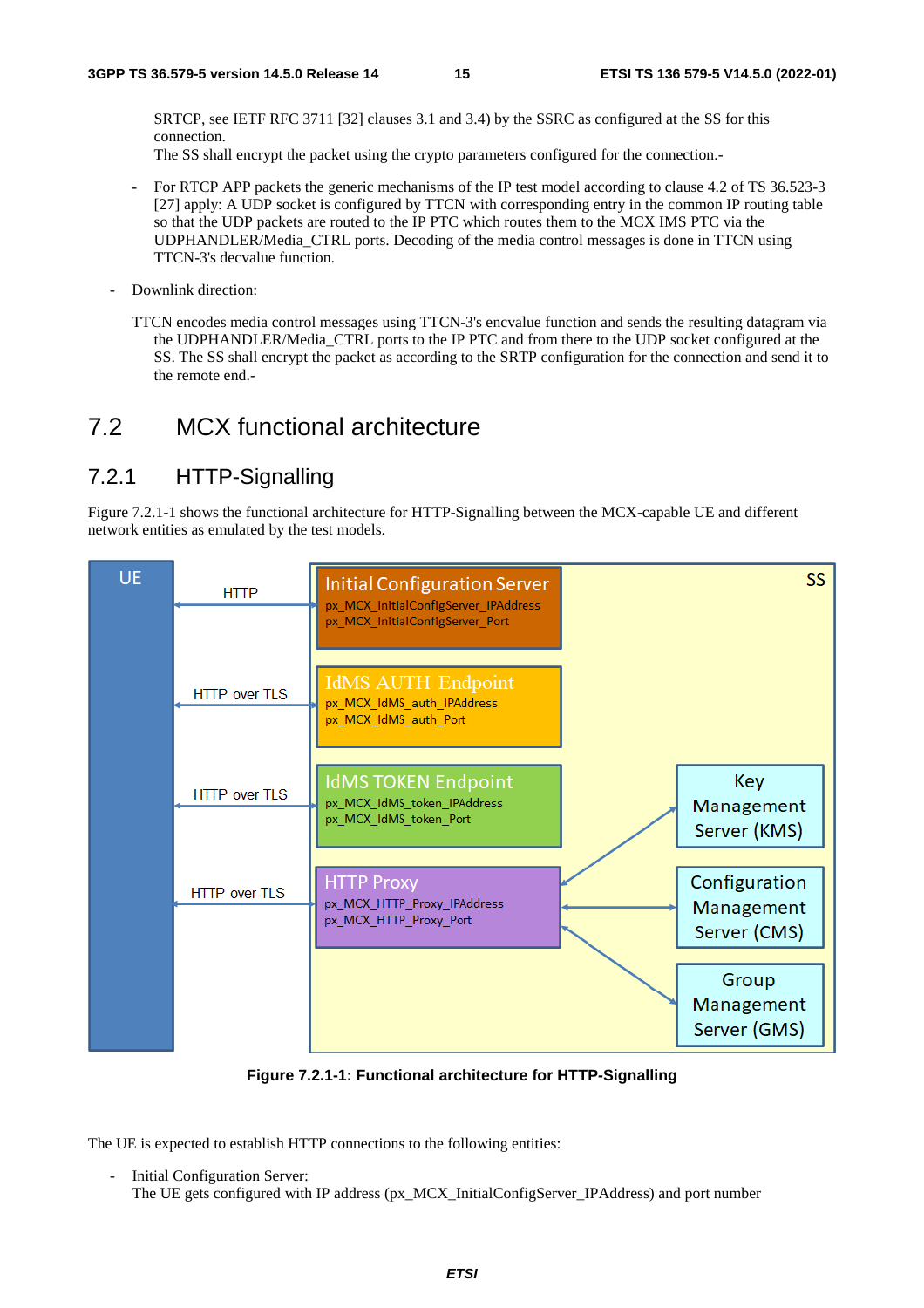(px\_MCX\_InitialConfigServer\_Port) of the server from which it retrieves the MCS UE initial configuration document (TS 24.484 [14] clause 7.2). It depends on UE implementation how the IP address and port are configured at the UE but the UE is expected to support this to be configured.

As there is no requirement by the core specs the HTTP connection is not security protected.

- IdMS AUTH Endpoint:

The UE retrieves IP address (px\_MCX\_IdMS\_auth\_IPAddress) and port number (px\_MCX\_IdMS\_auth\_Port) from the MCS UE initial configuration document (TS 24.484 [14] clause 7.2). The connection shall be TLS protected.

- IdMS TOKEN Endpoint: The UE retrieves IP address (px\_MCX\_IdMS\_token\_IPAddress) and port number (px\_MCX\_IdMS\_token\_Port) from the MCS UE initial configuration document (TS 24.484 [14] clause 7.2). The connection shall be TLS protected.
- HTTP Proxy: The UE retrieves IP address (px\_MCX\_HTTP\_Proxy\_IPAddress) and port number (px\_MCX\_HTTP\_Proxy\_Port) from the MCS UE initial configuration document (TS 24.484 [14] clause 7.2). The connection shall be TLS protected.

Design considerations and working assumptions:

- Domain Name Server DNS is not needed for address resolution as in the URIs of the network entities in the MCS UE initial configuration document the IP address of the respective entity can be used as host name.
- Initial UE configuration

The UE is able to retrieve the MCS UE initial configuration document (TS 24.484 [14] clause 7.2) via an HTTP connection to an Initial Configuration Server. Other means of initial configuration are out of scope for conformance testing.

- HTTP signalling between UE and KMS The UE is expected to support HTTP signalling with the KMS via the HTTP proxy using a transport key (TrK) according to TS 33.180 [43] clause 4.3.3 and clause 5.3.2.
- Use of TLS

All HTTP traffic between the UE and the HTTP proxy and between the UE and the IdMS is protected using HTTPS (TS 33.180 [43] clause 5.1.3.1, clause 6.1.1 and B.12). NOTE: Even though NOTE 2 of TS 24.482 [12] clause 6.2.1 might be interpreted as if the HTTP signalling to

the authorization endpoint may not be TLS secured, 33.180 [43] mandates TLS to be used.

IP Addresses and port numbers

IP addresses and port numbers of the network entities as shown in figure 7.2.1-1 are given as PIXIT (see clause 9). As only restriction the tuple {IP address, port number} needs to be unique for each entity, but there is no restriction no to use one and the same IP address for all entities as long as they use different port numbers.

# 7.2.2 SIP-Signalling

Figure 7.2.2-1 shows the functional architecture for SIP-Signalling between the MCX-capable UE and different network entities as emulated by the test model(s).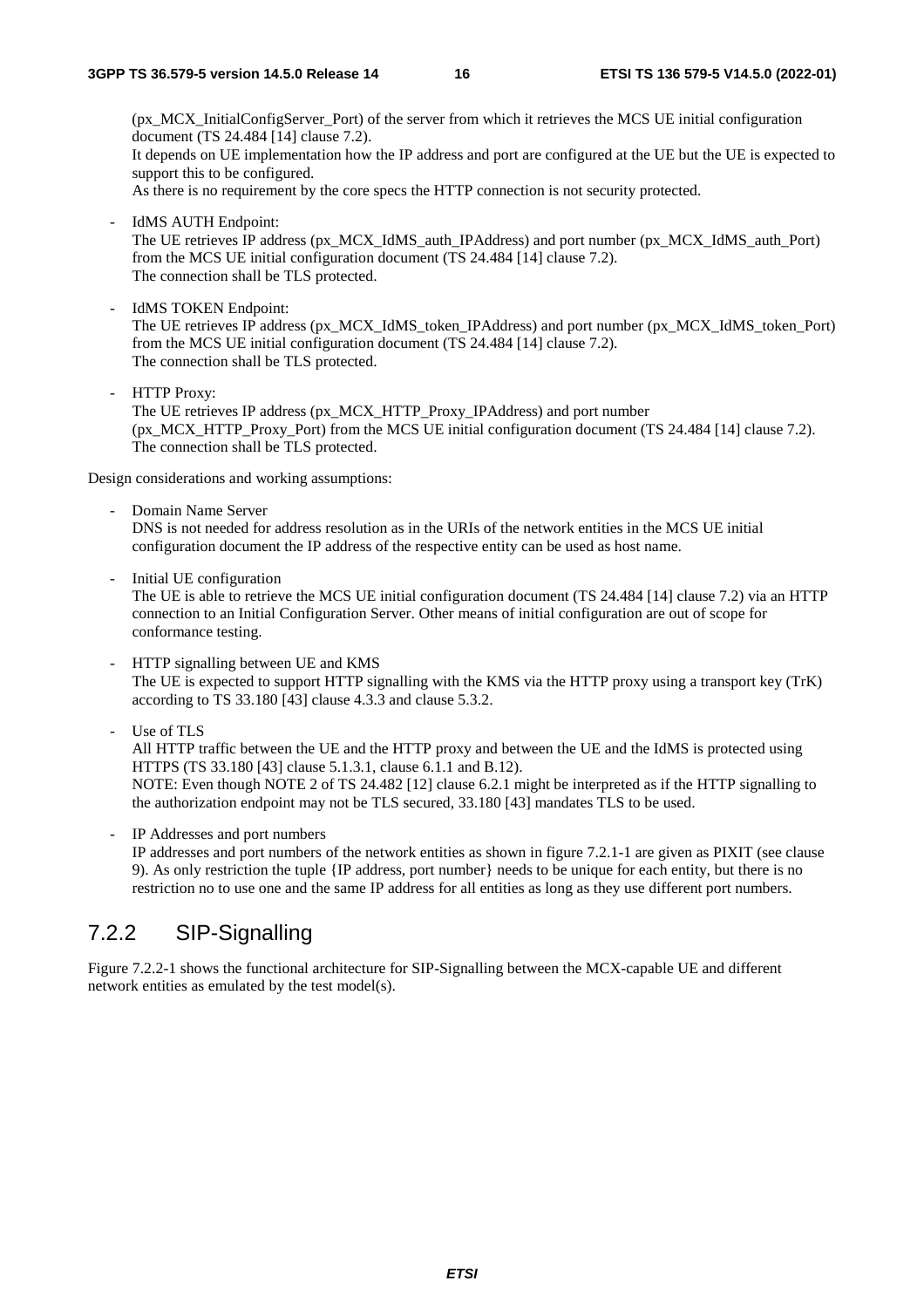

**Figure 7.2.2-1: Functional architecture for SIP-Signalling** 

Regarding lower layer and IP signalling there are no differences compared to the IMS test model (TS 34.229-3 [28]).

The SIP signalling between the UE and the network entities is as specified in the test cases and according to common procedures and message content in TS 36.579-1 [2] with the following clarifications:

- Dialogs between the Group Management Client (GMC) and the Group Management Server (GMS) In general a GMC may subscribe to more than one GMS and TS 24.481 [11] shall be interpreted so that the GMC may even create more than one dialog with a single GMS. NOTE 1: In principle this applies for the Configuration Management Server too. NOTE 2: It is up to test case specification to deal with the possible scenarios and combinations of dialogs.
- Client Server Keys

As not specified otherwise in the core specifications (TS 24.379 [9], TS 24.481 [11], TS 24.484 [14] and TS 33.180 [43]), there are no restriction for the UE regarding the CSK used in a dialog with the GMS(s), the CMS or the MCX server.

 $\Rightarrow$  In general for CSK upload the UE may create and use different CSKs for the different servers and even for one and the same server the UE may use different CSKs for different dialogs. Furthermore a CSK download by the MCX server affects the communication between the MCX client and the MCX server only but not the CSKs used in any existing or future dialogs with a GMS or CMS; i.e. when the UE creates a dialog with a GMS or CMS after CSK download, it may use the downloaded CSK or any other CSK.

# 7.3 Interactive connectivity establishment (ICE) for preestablished session

According to TS 24.379 [9] for establishment of a pre-established session in general the MCPTT client shall gather ICE candidates according to RFC 5245 [63] and provide the candidates in the SDP offer of the initial SIP INVITE. Similar to the client the MCPTT server shall provide ICE candidates in its SDP answer and in general the client starts connectivity checks according to RFC 5245 [63].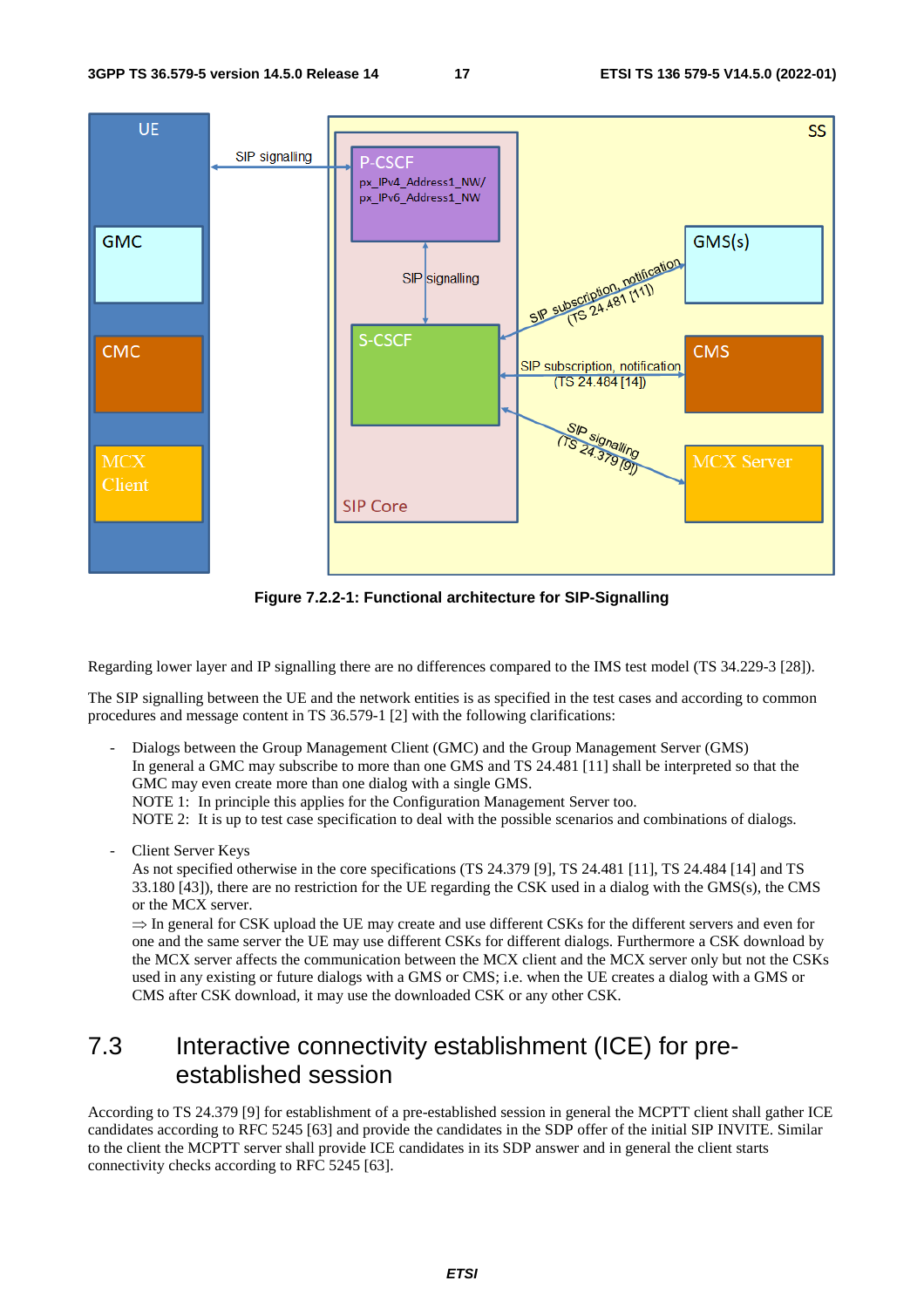Nevertheless, to reduce the test model requirements, the server side (at the system simulator) can be a lite implementation according to RFC 5245 [63] and as reflected in the default message contents for SDP Messages from the SS in TS 36.579-1 [2].

In addition - as working assumption - the UE shall be configured as lite implementation too.

 $\Rightarrow$  When both ends are lite implementations none of them will start connectivity checks. Furthermore, there is no need for emulation for a STUN server for the client to gather ICE candidates as a lite implementation only includes host candidates for any media stream (RFC 5245 [63] clause 2.7).

#### **Conclusion:**

As long as there are no test requirements regarding ICE and as long as clients can be configured as lite implementations there are no ICE specific requirements for the test model.

# 8 Other SS requirements with TTCN-3 impact

# 8.1 Codec requirements

The requirements specified in TS 36.523-3 [27] clause 8.1 and TS 34.229-3 [28] clause 7 apply to the present document.

# 8.2 External function definitions

The external functions specified in TS 36.523-3 [27] clause 8.2 apply to the present document.

In addition there are the following MCX specific external functions:

| <b>TTCN-3 External Function</b> |                                                                                       |                                                                                                                         |  |  |
|---------------------------------|---------------------------------------------------------------------------------------|-------------------------------------------------------------------------------------------------------------------------|--|--|
| <b>Name</b>                     | <b>Ifx SAKKE GeneratePublicKey</b>                                                    |                                                                                                                         |  |  |
| <b>Description</b>              | Generate KMS public key (Z_T) for SAKKE (RFC 6508 [45] clause 2.2):<br> Z_T := [z_T]P |                                                                                                                         |  |  |
| <b>Parameters</b>               | p_MasterSecret                                                                        | master secret z_T (octetstring)                                                                                         |  |  |
|                                 | Ip ParameterSet                                                                       | parameter set to be used; 1 per default, indicating use of<br>parameter set 1 as defined in appendix A of RFC 6509 [46] |  |  |
| <b>Return Value</b>             | loctetstring                                                                          |                                                                                                                         |  |  |

| <b>TTCN-3 External Function</b> |                                                                          |                                                                         |  |
|---------------------------------|--------------------------------------------------------------------------|-------------------------------------------------------------------------|--|
| <b>Name</b>                     | <b>Ifx SAKKE GenerateRSK</b>                                             |                                                                         |  |
| <b>Description</b>              | Generate receiver secret key (RSK) for SAKKE (RFC 6508 [45] clause 2.2): |                                                                         |  |
|                                 | $RSK := [(a + z_T)^{-1}]P$                                               |                                                                         |  |
|                                 |                                                                          | with 'a' being the identifier (UID) corresponding to the receiver's URI |  |
| <b>Parameters</b>               | p MasterSecret                                                           | master secret z T (octetstring)                                         |  |
|                                 | p Identifier                                                             | UID for a given URI (octetstring)                                       |  |
|                                 | p ParameterSet                                                           | parameter set to be used; 1 per default, indicating use of              |  |
|                                 |                                                                          | parameter set 1 as defined in appendix A of RFC 6509 [46]               |  |
| <b>Return Value</b>             | octetstring                                                              |                                                                         |  |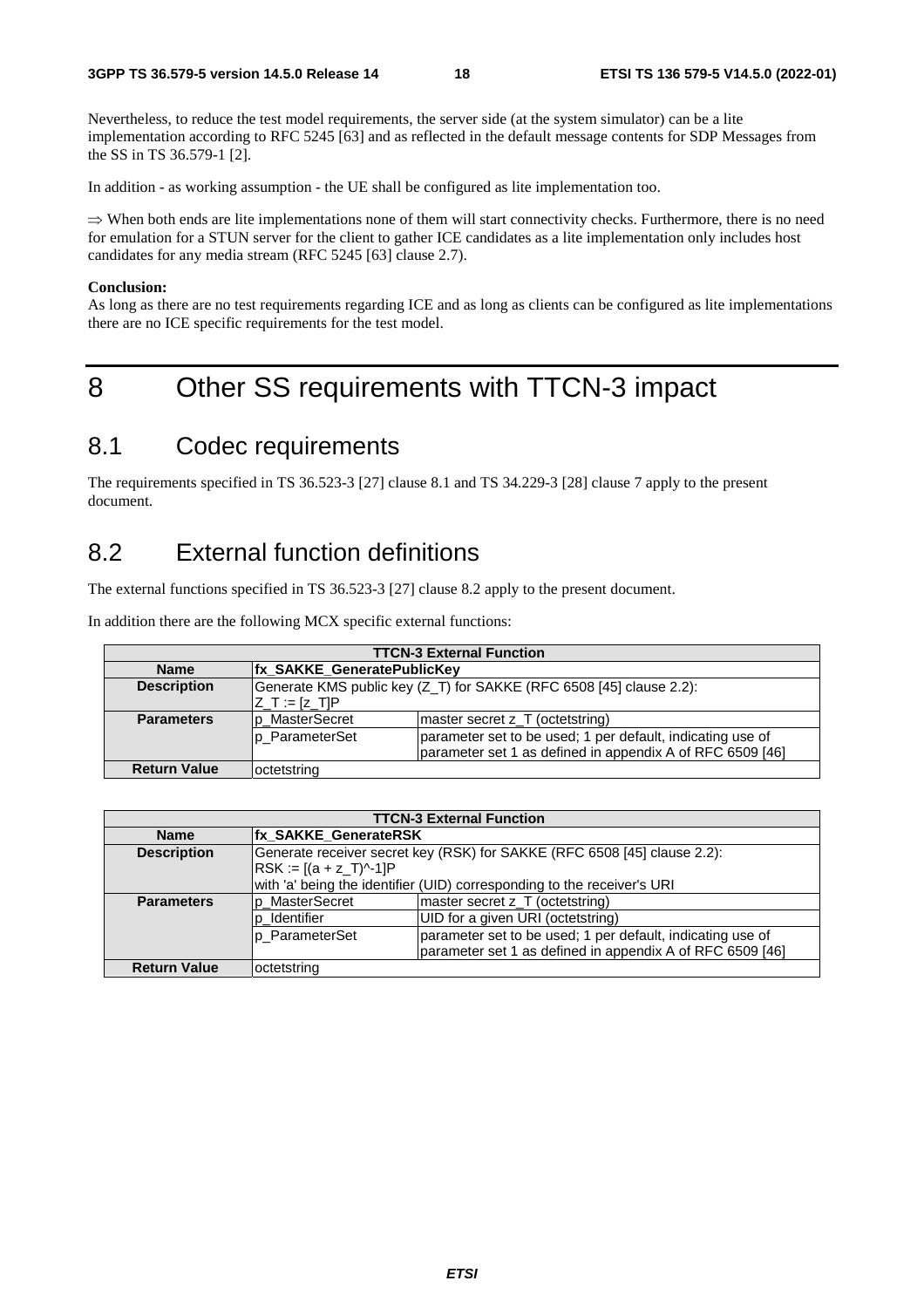| <b>TTCN-3 External Function</b> |                         |                                                                                                                                                                   |  |  |
|---------------------------------|-------------------------|-------------------------------------------------------------------------------------------------------------------------------------------------------------------|--|--|
| <b>Name</b>                     | fx_SAKKE_EncapsulateKey |                                                                                                                                                                   |  |  |
| <b>Description</b>              |                         | Generate encapsulated data for SAKKE exchange according to RFC 6508 [45]                                                                                          |  |  |
| <b>Parameters</b>               | p_SSV                   | Shared secret value (octetstring): Key to be exchanged;<br>according to 33.180 [43] E.1.1:<br>The GMK, PCK, CSK and MuSiK shall be 16 octets in length            |  |  |
|                                 | lp SakkePublicKey       | SAKKE public key (octetstring) generated with<br>fx_SAKKE_GeneratePublicKey                                                                                       |  |  |
|                                 | p_UID                   | UID (octetstring) generated for the receiving entity's URI (in<br>general the same URI as in IDRr payload of the MIKEY<br>message carrying the encapsulated data) |  |  |
|                                 | Ip ParameterSet         | parameter set to be used; 1 per default, indicating use of<br>parameter set 1 as defined in appendix A of RFC 6509 [46]                                           |  |  |
| <b>Return Value</b>             | octetstring             |                                                                                                                                                                   |  |  |

| <b>TTCN-3 External Function</b> |                                                                          |                                                                                            |  |  |
|---------------------------------|--------------------------------------------------------------------------|--------------------------------------------------------------------------------------------|--|--|
| <b>Name</b>                     | fx_SAKKE_ExtractKey                                                      |                                                                                            |  |  |
| <b>Description</b>              |                                                                          | Extract and validate 16 octet key from the encapsulated date for SAKKE exchange            |  |  |
|                                 |                                                                          | according to RFC 6508 [45] clause 6.2.2: if validation fails (TEST does not equal R_(b,S)) |  |  |
|                                 | then omit shall be returned                                              |                                                                                            |  |  |
| <b>Parameters</b>               | p_EncapsulatedData                                                       | encapsulated data (octetstring) as received in the SAKKE                                   |  |  |
|                                 |                                                                          | payload of a MIKEY message                                                                 |  |  |
|                                 | p_SakkeRSK                                                               | receiver secret key (RSK) for SAKKE (octetstring)                                          |  |  |
|                                 | p_SakkePublicKey                                                         | SAKKE public key (octetstring) generated with                                              |  |  |
|                                 |                                                                          | fx_SAKKE_GeneratePublicKey                                                                 |  |  |
|                                 | $ p_U $                                                                  | UID (octetstring) generated for the receiving entity's URI                                 |  |  |
|                                 |                                                                          | (should be the same URI as in IDRr payload of the MIKEY                                    |  |  |
|                                 |                                                                          | message carrying the encapsulated data                                                     |  |  |
|                                 | p ParameterSet                                                           | parameter set to be used; 1 per default, indicating use of                                 |  |  |
|                                 |                                                                          | parameter set 1 as defined in appendix A of RFC 6509 [46]                                  |  |  |
| <b>Return Value</b>             | template (omit) octetstring (16 octets if the key valid, omit otherwise) |                                                                                            |  |  |

|                     | <b>TTCN-3 External Function</b>                               |                                                                                                                                                                          |  |
|---------------------|---------------------------------------------------------------|--------------------------------------------------------------------------------------------------------------------------------------------------------------------------|--|
| <b>Name</b>         |                                                               | <b>fx_ECCSI_GenerateKPAK</b>                                                                                                                                             |  |
| <b>Description</b>  | $(4.2)$ :<br>$KPAK := [KSAK]G$<br>clause 2.1.1 shall be used. | Generate KMS Public Authentication Key (KPAK) for ECCSI (RFC 6507 [44] clause<br>The P-256 elliptic curve, base point and SHA-256 function as according to RFC 6509 [46] |  |
| <b>Parameters</b>   | <b>Ip KSAK</b>                                                | KMS Secret Authentication Key (KSAK): random secret non-                                                                                                                 |  |
|                     |                                                               | zero integer modulo q (octetstring)                                                                                                                                      |  |
| <b>Return Value</b> | octetstring                                                   |                                                                                                                                                                          |  |

| <b>TTCN-3 External Function</b> |                                                                                                                        |                                                                                        |
|---------------------------------|------------------------------------------------------------------------------------------------------------------------|----------------------------------------------------------------------------------------|
| <b>Name</b>                     | <b>Ifx ECCSI GenerateSskPvtPair</b>                                                                                    |                                                                                        |
| <b>Description</b>              |                                                                                                                        | Generate (SSK, PVT) Pair according to clause 5.1.1 of RFC 6507 [44]; if either the SSK |
|                                 |                                                                                                                        | or HS is zero modulo q (step 5 of the algorithm), the function shall return omit       |
|                                 | The P-256 elliptic curve, base point and SHA-256 function as according to RFC 6509 [46]<br>clause 2.1.1 shall be used. |                                                                                        |
| <b>Parameters</b>               | p_UID                                                                                                                  | User ID (octetstring)                                                                  |
|                                 | p_KSAK                                                                                                                 | <b>KMS Secret Authentication Key (KSAK) (octetstring)</b>                              |
|                                 | p KPAK                                                                                                                 | KMS Public Authentication Key (KPAK) (octetstring)                                     |
|                                 | p_EphemeralValue                                                                                                       | random (ephemeral) non-zero integer value v according to<br>RFC 6507 [44] clause 5.1.1 |
| <b>Return Value</b>             | octetstring SSK,<br>octetstring PVT                                                                                    | template (omit) type record ECCSI_SskPvtPair_Type {                                    |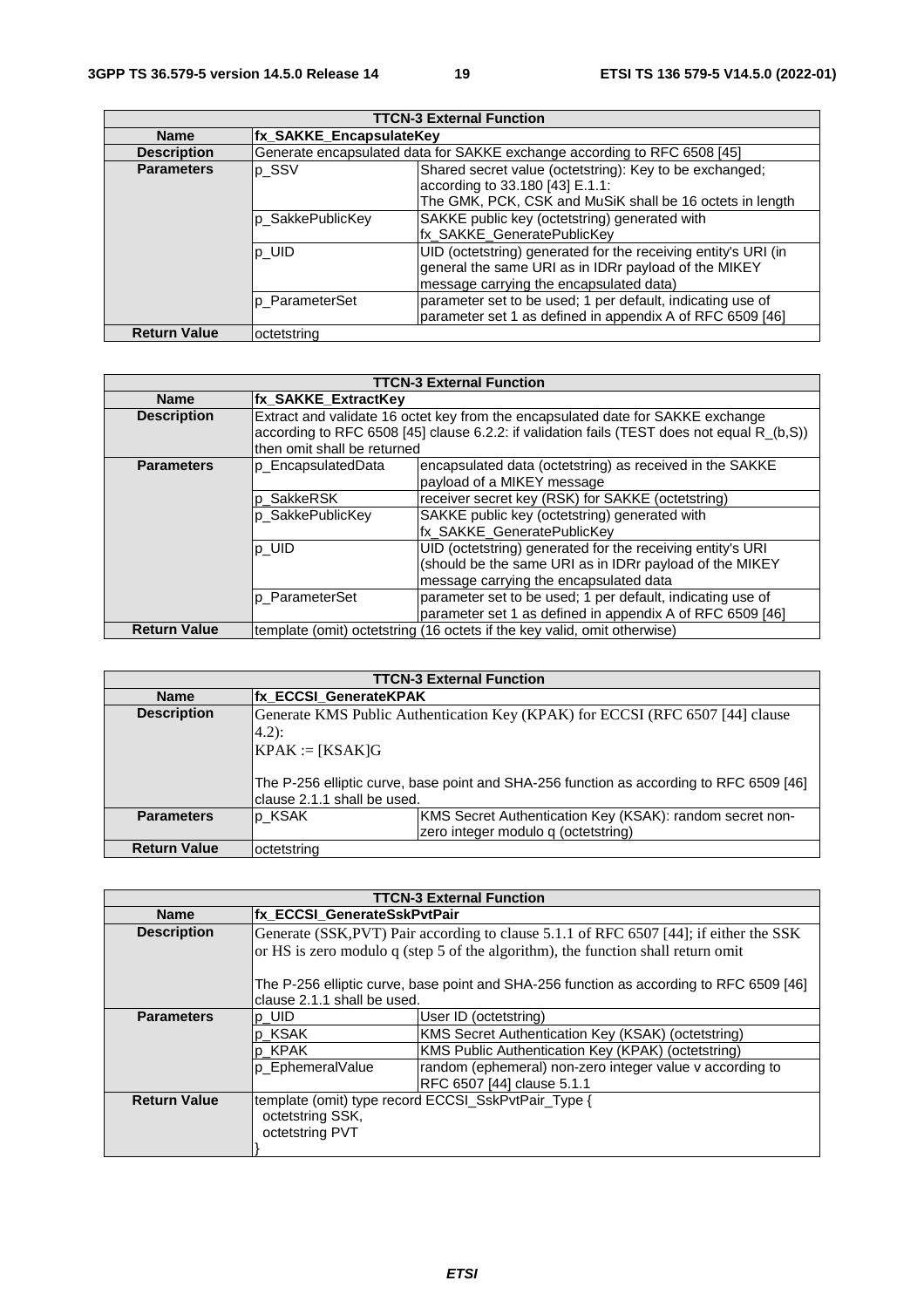| <b>TTCN-3 External Function</b> |                              |                                                                                           |  |
|---------------------------------|------------------------------|-------------------------------------------------------------------------------------------|--|
| <b>Name</b>                     |                              | fx_ECCSI_SignMessage                                                                      |  |
| <b>Description</b>              |                              | Sign a message according to RFC 6507 [44] clause 5.2.1:                                   |  |
|                                 |                              | return signature of the message or omit if $HE + r * SSK$ is non-zero modulo q (step 4 of |  |
|                                 | the algorithm)               |                                                                                           |  |
|                                 |                              |                                                                                           |  |
|                                 |                              | The P-256 elliptic curve, base point and SHA-256 function as according to RFC 6509 [46]   |  |
|                                 | lclause 2.1.1 shall be used. |                                                                                           |  |
| <b>Parameters</b>               | p_Message                    | Message to be signed (octetstring)                                                        |  |
|                                 | p_KPAK                       | KMS Public Authentication Key (KPAK) (octetstring)                                        |  |
|                                 | $p$ _UID                     | Signer's User ID (octetstring)                                                            |  |
|                                 | p_SSK                        | Secret Signing Key (octetstring)                                                          |  |
|                                 | p_PVT                        | Public Validation Token (octetstring)                                                     |  |
|                                 | p_EphemeralValue             | random (ephemeral) non-zero integer value j according to RFC                              |  |
|                                 |                              | 6507 [44] clause 5.2.1                                                                    |  |
| <b>Return Value</b>             | template (omit) octetstring  |                                                                                           |  |

| <b>TTCN-3 External Function</b> |                                                                                                                         |                                                             |  |
|---------------------------------|-------------------------------------------------------------------------------------------------------------------------|-------------------------------------------------------------|--|
| <b>Name</b>                     | <b>fx_ECCSI_VerifySignature</b>                                                                                         |                                                             |  |
| <b>Description</b>              |                                                                                                                         | Verify a signature according to RFC 6507 [44] clause 5.2.2: |  |
|                                 |                                                                                                                         | return true, when the signature is valid, false otherwise   |  |
|                                 | The P-256 elliptic curve, base point and SHA-256 function as according to RFC 6509 [46]<br>Iclause 2.1.1 shall be used. |                                                             |  |
| <b>Parameters</b>               | p Message                                                                                                               | Message (octetstring)                                       |  |
|                                 | p_Signature                                                                                                             | Message's signature (octetstring)                           |  |
|                                 | p_KPAK                                                                                                                  | KMS Public Authentication Key (KPAK) (octetstring)          |  |
|                                 | p_UID                                                                                                                   | Signer's User ID (octetstring)                              |  |
| <b>Return Value</b>             | Iboolean                                                                                                                |                                                             |  |

| <b>TTCN-3 External Function</b> |                |                                                                                                                                                                                                                                                                                  |
|---------------------------------|----------------|----------------------------------------------------------------------------------------------------------------------------------------------------------------------------------------------------------------------------------------------------------------------------------|
| <b>Name</b>                     | fx XML Encrypt |                                                                                                                                                                                                                                                                                  |
| <b>Description</b>              | Encrypt data   | NOTE: the function is defined similar to openssl_encrypt and in principle it is independent<br>from XML; nevertheless it is used for XML encrytion in context of MCX                                                                                                             |
| <b>Parameters</b>               | p Data         | (octetstring)                                                                                                                                                                                                                                                                    |
|                                 | p_Method       | type enumerated XML_EncryptionMethod_Type {<br>AES_128_GCM, // AES-GCM according to clause 5.2.4 of<br>// https://www.w3.org/TR/xmlenc-core1/ [41]<br>// with 96 bit Initialization Vector and<br>//128 bit Authentication Tag<br>AES 256 KEY WRAP // according to RFC 3394 [47] |
|                                 | p_Key          | key for encryption (bitstring)                                                                                                                                                                                                                                                   |
|                                 | p IV           | initial vector (octetstring)                                                                                                                                                                                                                                                     |
| <b>Return Value</b>             | octetstring    | In case of an authenticated encryption mechanism (e.g.<br>AES_128_GCM) the Authentication Tag is added at the end of<br>the encrypted data.                                                                                                                                      |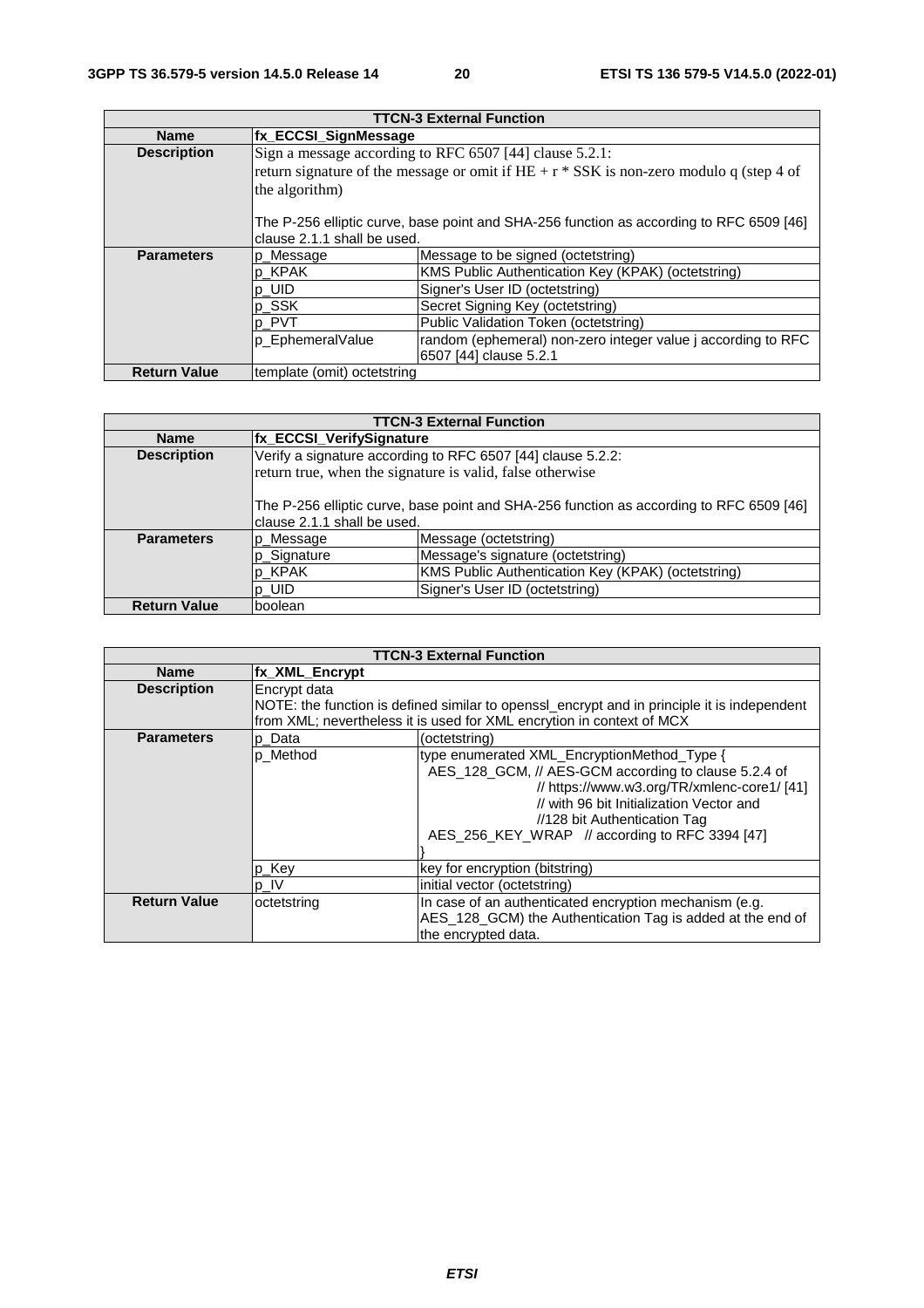|                     |                        | <b>TTCN-3 External Function</b>                                                                                                                                                                                                                                                       |
|---------------------|------------------------|---------------------------------------------------------------------------------------------------------------------------------------------------------------------------------------------------------------------------------------------------------------------------------------|
| <b>Name</b>         | <b>Ifx XML Decrypt</b> |                                                                                                                                                                                                                                                                                       |
| <b>Description</b>  | Decrypt data           |                                                                                                                                                                                                                                                                                       |
| <b>Parameters</b>   | p Data                 | In case of an authenticated encryption mechanism (e.g.<br>AES_128_GCM) the input data is the concatination of the<br>encrypted data and Authentication Tag<br>(octetstring)                                                                                                           |
|                     | p Method               | type enumerated XML EncryptionMethod Type {<br>AES_128_GCM, // AES-GCM according to clause 5.2.4 of<br>// https://www.w3.org/TR/xmlenc-core1/<br>$[41]$<br>// with 96 bit Initialization Vector and<br>//128 bit Authentication Tag<br>AES_256_KEY_WRAP // according to RFC 3394 [47] |
|                     | p_Key                  | key for encryption (bitstring)                                                                                                                                                                                                                                                        |
|                     | ¶p_IV                  | linitial vector (octetstring)                                                                                                                                                                                                                                                         |
| <b>Return Value</b> | loctetstring           |                                                                                                                                                                                                                                                                                       |

| <b>TTCN-3 External Function</b> |                                                                                                                                                                                                                                                                                             |                                                                                                                                                                                                                                                                                                                                                                               |
|---------------------------------|---------------------------------------------------------------------------------------------------------------------------------------------------------------------------------------------------------------------------------------------------------------------------------------------|-------------------------------------------------------------------------------------------------------------------------------------------------------------------------------------------------------------------------------------------------------------------------------------------------------------------------------------------------------------------------------|
| <b>Name</b>                     | fx_MCX_XML_AddEnvelopedSignature                                                                                                                                                                                                                                                            |                                                                                                                                                                                                                                                                                                                                                                               |
| <b>Description</b>              | Add XML signature to the given XML document and return resulting XML document;<br>according to W3C: "XML Signature Syntax and Processing (Second Edition)" [48]:<br>1. The given document has a Signature element with the name of the key to be used to<br>sign the Signature's SignedInfo |                                                                                                                                                                                                                                                                                                                                                                               |
|                                 |                                                                                                                                                                                                                                                                                             |                                                                                                                                                                                                                                                                                                                                                                               |
|                                 | 2. Elements(s) to be signed: For elements which are addressed by a reference URI in the<br>Signature's SignedInfo the DigestValue shall be generated and added to the<br>corresponding Reference element of the Signature's SignedInfo                                                      |                                                                                                                                                                                                                                                                                                                                                                               |
|                                 | 3. The SignedInfo shall be signed by generating the hash for the Signature's SignedInfo<br>using the given key; this hash value shall be added to the Signature's SignatureValue.                                                                                                           |                                                                                                                                                                                                                                                                                                                                                                               |
| <b>Parameters</b>               | p XmlDocument                                                                                                                                                                                                                                                                               | XML document (charstring) to be signed; the document<br>contains all information to get signed with the given key:<br>- id(s) for the object(s) to be signed (e.g. KMS response)<br>- SignedInfo with reference(s) to objects to be signed within the<br>document ("same-document" reference(s) according to RFC<br>3986 [53] clause 4.4), DigestAlgorithm, empty DigestValue |
|                                 | p_Key                                                                                                                                                                                                                                                                                       | Key corresponding to the KeyName in the Signature's KeyInfo<br>element (bitstring)                                                                                                                                                                                                                                                                                            |
| <b>Return Value</b>             | the SignedInfo                                                                                                                                                                                                                                                                              | universal charstring containing the document with all DigestValues and the signature of                                                                                                                                                                                                                                                                                       |

| <b>TTCN-3 External Function</b> |                                                                                                                                                                                                                                                                                                                                                                                                                                               |                                                                                                                |
|---------------------------------|-----------------------------------------------------------------------------------------------------------------------------------------------------------------------------------------------------------------------------------------------------------------------------------------------------------------------------------------------------------------------------------------------------------------------------------------------|----------------------------------------------------------------------------------------------------------------|
| <b>Name</b>                     | fx_MCX_XML_CreateDetachedSignature                                                                                                                                                                                                                                                                                                                                                                                                            |                                                                                                                |
| <b>Description</b>              | Create XML signature for the given XML document and return resulting (encoded) XML<br>signature (detached signature); according to TS 33.180 [43] clause 9.3.5, TS 24.379 [9]<br>clause 6.6.3.1 and W3C: "XML Signature Syntax and Processing (Second Edition)" [48]:<br>p_SignatureInfo contains the parameters needed to create the signature and to sign the<br>document; the whole document gets signed irrespective of the Reference URI |                                                                                                                |
| <b>Parameters</b>               | p_XmlDocument                                                                                                                                                                                                                                                                                                                                                                                                                                 | XML document to be signed                                                                                      |
|                                 | p_XmldsigDocument                                                                                                                                                                                                                                                                                                                                                                                                                             | XML xmldsig document with signature element containing all<br>information to sign the document (p_XmlDocument) |
|                                 | p Key                                                                                                                                                                                                                                                                                                                                                                                                                                         | Key corresponding to the KeyName in the Signature's KeyInfo<br>element                                         |
| <b>Return Value</b>             | universal charstring                                                                                                                                                                                                                                                                                                                                                                                                                          | XML xmldsig document with DigestValue and SignatureValue<br>added to p_XmldsigDocument                         |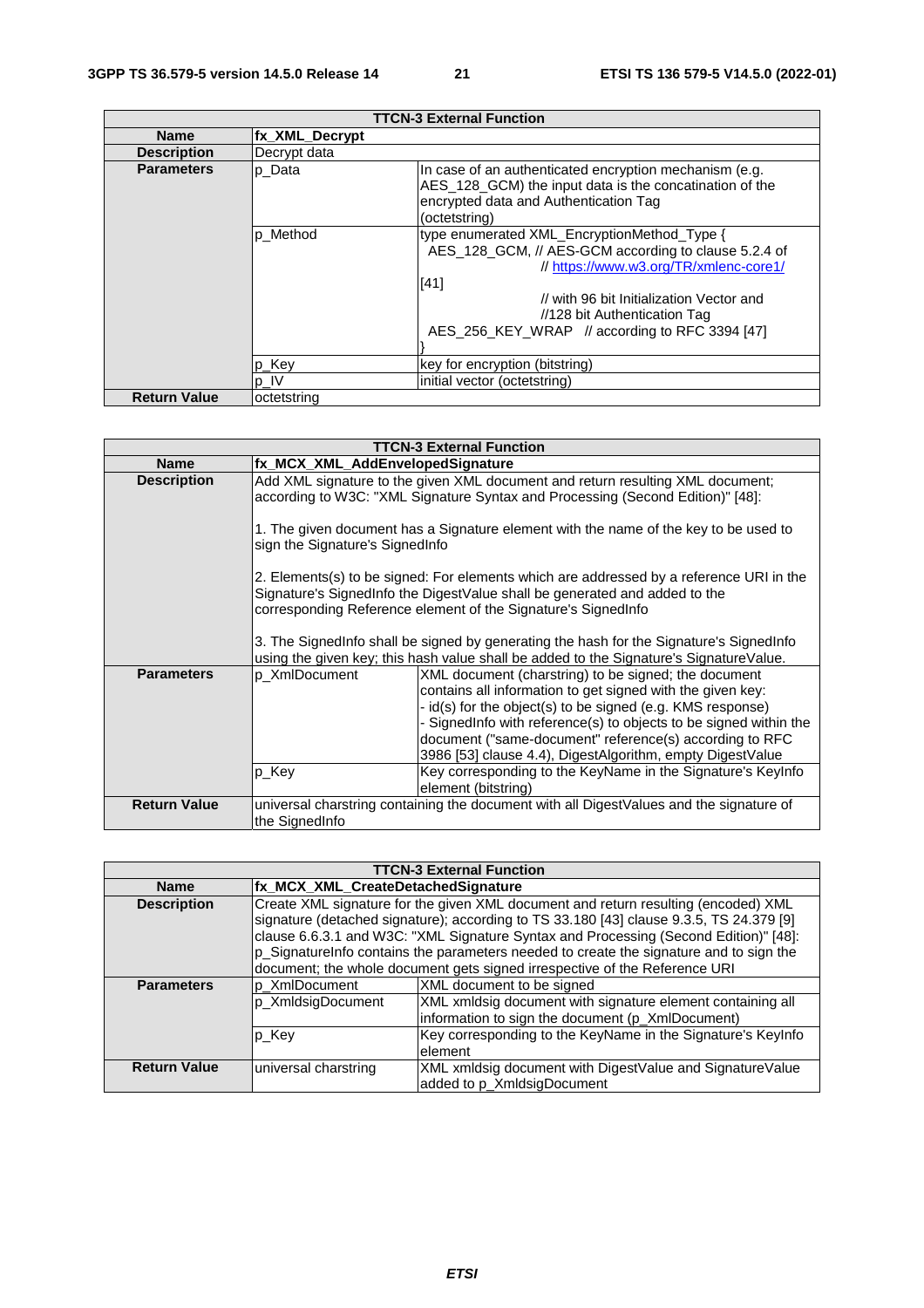| <b>TTCN-3 External Function</b> |                                                                                                  |                                                                                                                                                                                                                                                                                  |  |
|---------------------------------|--------------------------------------------------------------------------------------------------|----------------------------------------------------------------------------------------------------------------------------------------------------------------------------------------------------------------------------------------------------------------------------------|--|
| <b>Name</b>                     |                                                                                                  | <b>Ifx XML GetElementContent</b>                                                                                                                                                                                                                                                 |  |
| <b>Description</b>              | Return content of the node in an XML tree or XML branch as pointed at by the xpath<br>expression |                                                                                                                                                                                                                                                                                  |  |
| <b>Parameters</b>               | p XmlBranch                                                                                      | XML tree (including the root element) or branch ot an XML tree                                                                                                                                                                                                                   |  |
|                                 | p XpathExpression                                                                                | XCAP expression according to                                                                                                                                                                                                                                                     |  |
|                                 |                                                                                                  | https://www.w3.org/TR/1999/REC-xpath-19991116/                                                                                                                                                                                                                                   |  |
| <b>Return Value</b>             | universal charstring                                                                             | string containing the content of the element or empty string if<br>p_XpathExpression does not address an existing element of<br>the given XML branch<br>NOTE: if the element may be empty, it may be necessary to<br>check existence of the element with fx_XML_GetElement first |  |

| <b>TTCN-3 External Function</b> |                      |                                                                                         |  |
|---------------------------------|----------------------|-----------------------------------------------------------------------------------------|--|
| <b>Name</b>                     |                      | <b>Ifx XML SetElementContent</b>                                                        |  |
| <b>Description</b>              |                      | Return XML tree or XML branch with replaced content of the node pointed at by the xpath |  |
|                                 | expression           |                                                                                         |  |
| <b>Parameters</b>               | p XmlBranch          | XML tree (including the root element) or branch ot an XML tree                          |  |
|                                 | p_XpathExpression    | XCAP expression according to                                                            |  |
|                                 |                      | https://www.w3.org/TR/1999/REC-xpath-19991116/                                          |  |
|                                 | p NewContent         | new content for the given node                                                          |  |
| <b>Return Value</b>             | universal charstring | modified XML tree or XML branch                                                         |  |

| <b>TTCN-3 External Function</b> |                                                                         |                                                                                        |
|---------------------------------|-------------------------------------------------------------------------|----------------------------------------------------------------------------------------|
| <b>Name</b>                     | $\overline{K}$ SHA 2                                                    |                                                                                        |
| <b>Description</b>              | <b>IGeneric SHA-2 function</b>                                          |                                                                                        |
| <b>Parameters</b>               | p_Function                                                              | type enumerated HASH_Function_Type {<br>SHA 256<br>// may be extended e.g SHA_224 etc. |
|                                 | lp Data                                                                 | data (octetstring)                                                                     |
| <b>Return Value</b>             | octetstring (representing 256 bits for SHA-256, 224 bits for SHA-224, ) |                                                                                        |

| <b>TTCN-3 External Function</b> |                                                                     |                                                                                                                                                |
|---------------------------------|---------------------------------------------------------------------|------------------------------------------------------------------------------------------------------------------------------------------------|
| <b>Name</b>                     | <b>fx JWK Signature</b>                                             |                                                                                                                                                |
| <b>Description</b>              |                                                                     | Generate JWK signature according to RFC 7515 [49]                                                                                              |
| <b>Parameters</b>               | p_String                                                            | string for which the signature shall be generated (charstring)                                                                                 |
|                                 | p_Algorithm                                                         | algorithm to generate the hash:                                                                                                                |
|                                 |                                                                     | type enumerated JWK_HashAlgorithm_Type { // RFC 7515<br>[49]<br>HS256.<br>$\prime\prime$ HMAC SHA-256<br>// RSASSA-PKCS1-v1 5 SHA-256<br>RS256 |
|                                 | p Key                                                               | key (octetstring)                                                                                                                              |
| <b>Return Value</b>             | charstring (base64url encoded signature according to RFC 7515 [49]) |                                                                                                                                                |

| <b>TTCN-3 External Function</b> |                                                           |                                                         |  |  |  |
|---------------------------------|-----------------------------------------------------------|---------------------------------------------------------|--|--|--|
| <b>Name</b>                     | <b>Ifx XML Log</b>                                        |                                                         |  |  |  |
| <b>Description</b>              |                                                           | Log function for (unencrypted) XML documents            |  |  |  |
| <b>Parameters</b>               | <b>p</b> FileName                                         | TTCN module from where the function is called           |  |  |  |
|                                 | Line number from where the function is called<br>p_LineNo |                                                         |  |  |  |
|                                 | p_UplinkDownlink                                          | XML document has been received (UPLINK) or will be sent |  |  |  |
|                                 |                                                           | (DOWNLINK)                                              |  |  |  |
|                                 | p XmlDocument                                             | <b>XML</b> document                                     |  |  |  |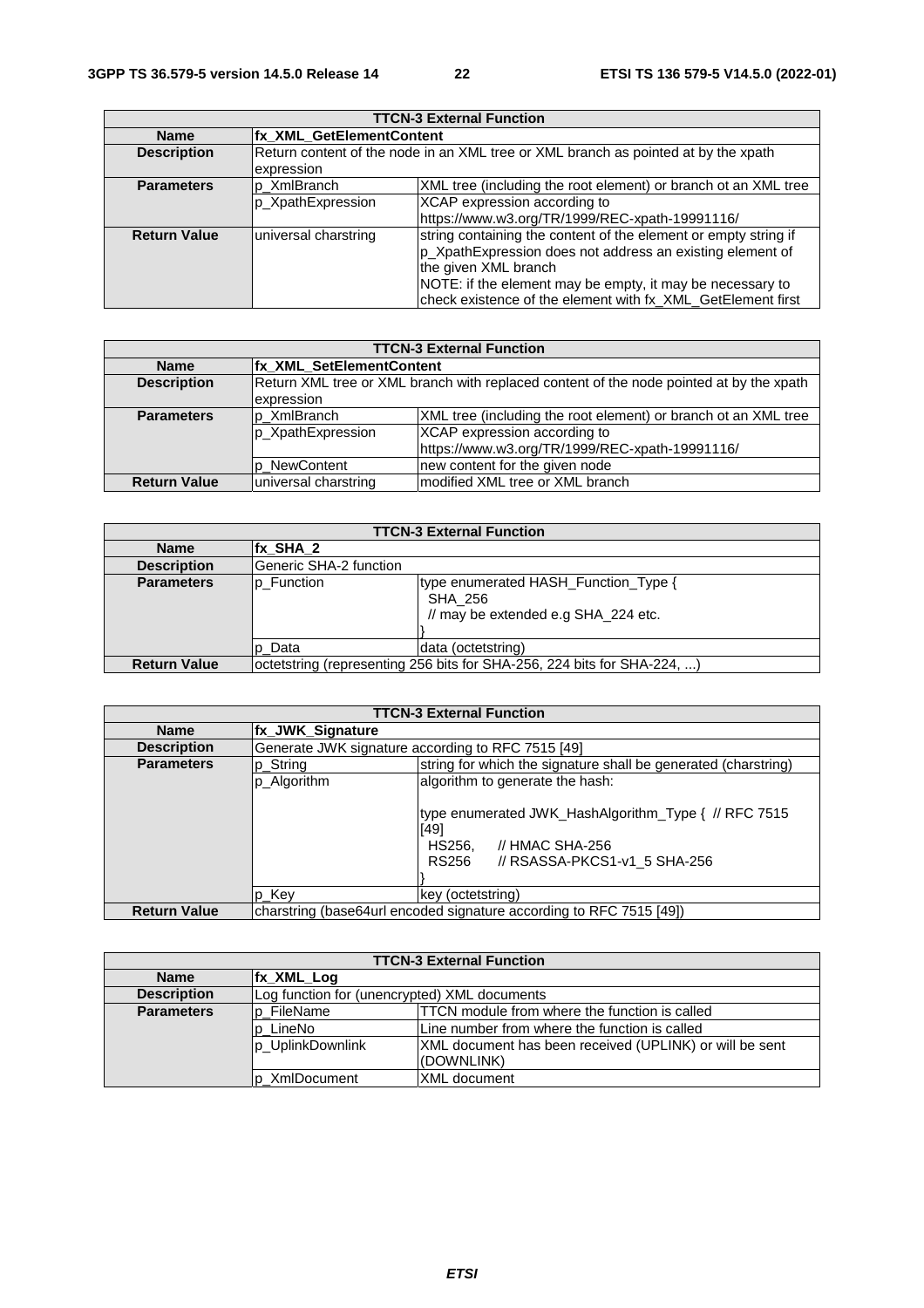| <b>TTCN-3 External Function</b> |                        |                                                                                                                                     |  |  |  |
|---------------------------------|------------------------|-------------------------------------------------------------------------------------------------------------------------------------|--|--|--|
| <b>Name</b>                     | <b>fx AEAD Encrypt</b> |                                                                                                                                     |  |  |  |
| <b>Description</b>              |                        | Encrypt data using AEAD algorithms according to RFC 5116                                                                            |  |  |  |
| <b>Parameters</b>               | p Data                 | (octetstring)                                                                                                                       |  |  |  |
|                                 | AssociatedData         | (octetstring)                                                                                                                       |  |  |  |
|                                 | p Method               | type enumerated AEAD_EncryptionMethod_Type {<br>AEAD AES 128 GCM, // RFC 5116 clause 5.1<br>AEAD_AES_256_GCM // RFC 5116 clause 5.2 |  |  |  |
|                                 | p_Key                  | key for encryption (bitstring)                                                                                                      |  |  |  |
|                                 | p_IV                   | initial vector (octetstring)                                                                                                        |  |  |  |
| <b>Return Value</b>             | octetstring            | Encrypted data appended by authentication tag                                                                                       |  |  |  |

| <b>TTCN-3 External Function</b> |                  |                                                                                                                                     |  |  |
|---------------------------------|------------------|-------------------------------------------------------------------------------------------------------------------------------------|--|--|
| <b>Name</b>                     | fx_AEAD_Decrypt  |                                                                                                                                     |  |  |
| <b>Description</b>              |                  | Decrypt data using AEAD algorithms according to RFC 5116                                                                            |  |  |
| <b>Parameters</b>               | p Data           | (octetstring)                                                                                                                       |  |  |
|                                 | p AssociatedData | (octetstring)                                                                                                                       |  |  |
|                                 | p Method         | type enumerated AEAD_EncryptionMethod_Type {<br>AEAD AES 128 GCM, // RFC 5116 clause 5.1<br>AEAD_AES_256_GCM // RFC 5116 clause 5.2 |  |  |
|                                 | lp_Key           | key for decryption (bitstring)                                                                                                      |  |  |
|                                 | p IV             | initial vector (octetstring)                                                                                                        |  |  |
| <b>Return Value</b>             | octetstring      | Decrypted data                                                                                                                      |  |  |

# 9 IXIT Proforma

# 9.1 General

This partial IXIT proforma contained in the present document is provided for completion, when the related Abstract Test Suite is to be used against the Implementation Under Test (IUT).

Text in italics is a comment for guidance for the production of an IXIT, and is not to be included in the actual IXIT.

The completed partial IXIT will normally be used in conjunction with the completed ICS, as it adds precision to the information provided by the ICS.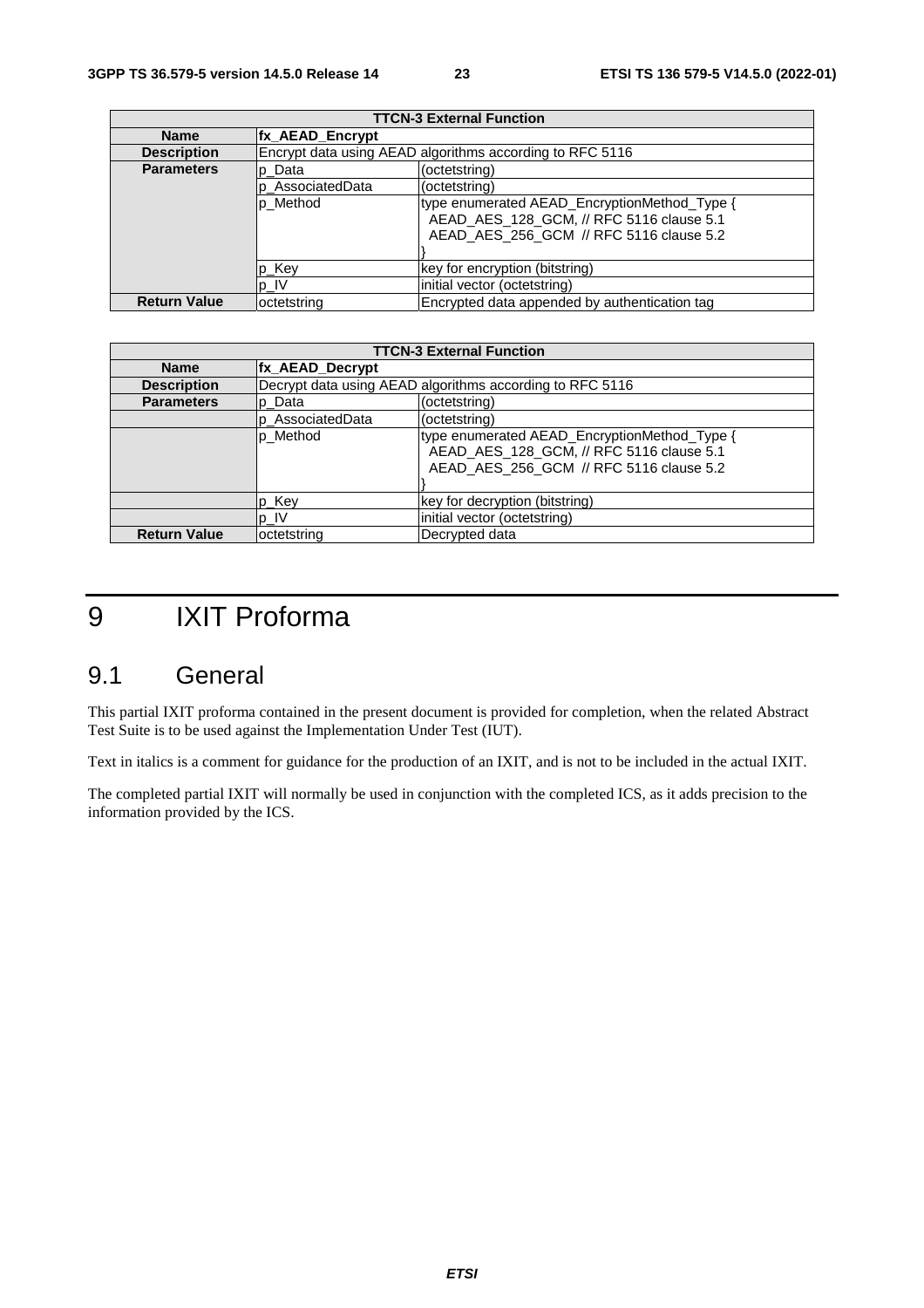# 9.2 MCX

9.2.1 MCX Client PIXIT

**Table 9.2.1-1: MCX Client Common PIXIT**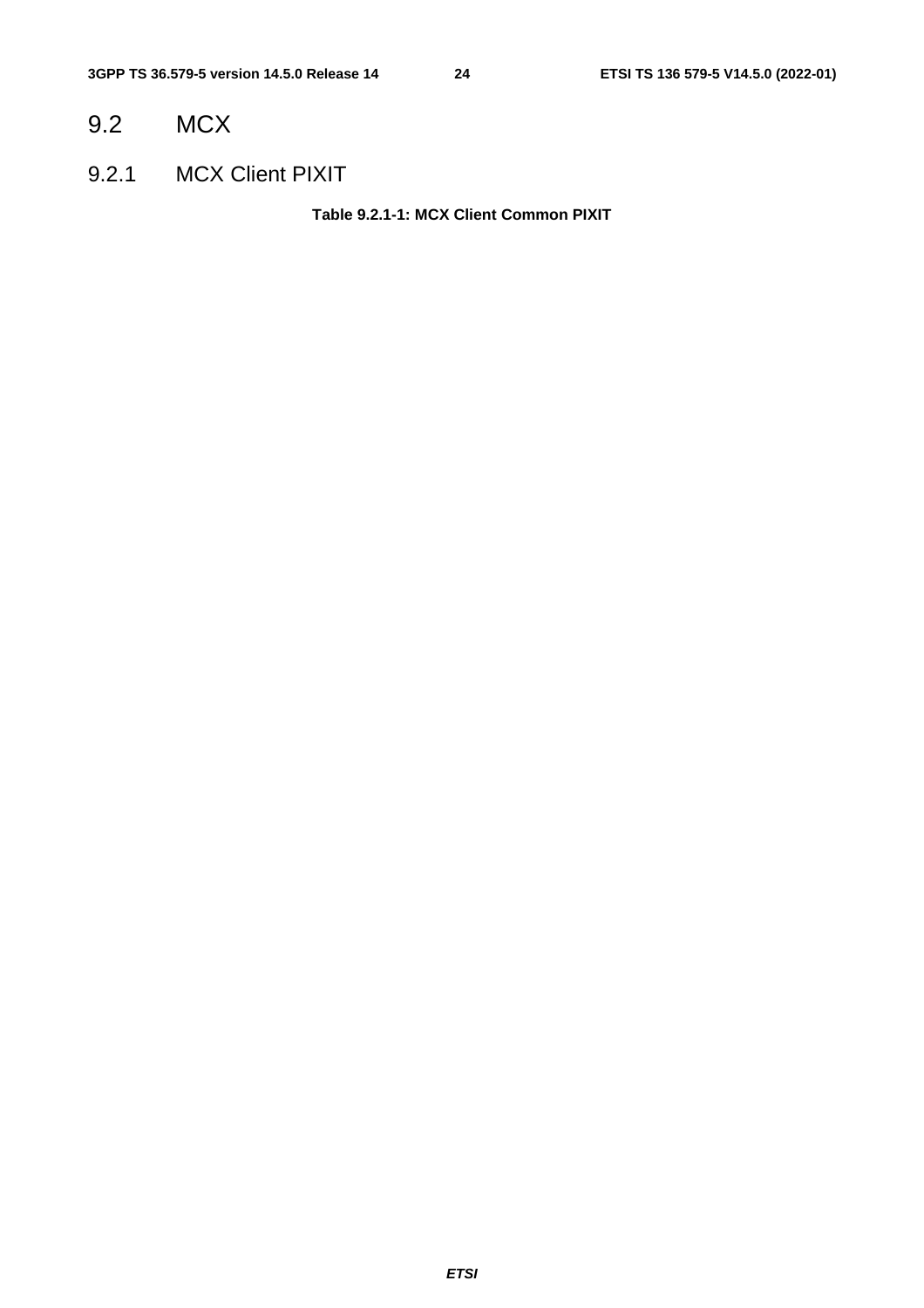| <b>Parameter Name</b>                | <b>Parameter Type</b> | <b>Default Value</b>                                    | <b>Supported</b><br><b>Values</b> | <b>Description</b>                                                                                                                                                                                            |
|--------------------------------------|-----------------------|---------------------------------------------------------|-----------------------------------|---------------------------------------------------------------------------------------------------------------------------------------------------------------------------------------------------------------|
| <b>Client relevant IXIT</b>          |                       |                                                         |                                   |                                                                                                                                                                                                               |
| px_MCX_Client_B_ID                   | charstring            | 'urn:uuid:cdcd34fb-<br>c2f1-4488-a03a-<br>6b5a5d360c47" |                                   | MCX client ID for a remote user:<br>As defined in TS 24.379 [9]<br>clause 4.10 it is a UUID URN<br>according to RFC 4122 [62], i.e.<br>has the format<br>"urn:uuid:XXXXXXXX-YYYY-<br>ZZZZ-yyyy-zzzzzzzzzzzzz" |
| <b>Users relevant IXIT</b>           |                       |                                                         |                                   |                                                                                                                                                                                                               |
| px_MCPTT_ID_User_A                   | charstring            | 'mcptt-user-A-id@<br>mcptt-op.gov"                      | NOTE <sub>1</sub>                 | MCPTT user identity (MCPTT ID)<br>which is a globally unique<br>identifier within the MCPTT<br>service that represents the<br>MCPTT user. Ref. TS 24.483<br>$[13]$ .                                          |
| px_MCVideo_ID_User_A                 | charstring            |                                                         | NOTE <sub>1</sub>                 | MCVideo user identity (MCVideo<br>ID) which is a globally unique<br>identifier within the MCVideo<br>service that represents the<br>MCVideo user. Ref. TS 24.483<br>$[13]$ .                                  |
| px_MCData_ID_User_A                  | charstring            |                                                         | NOTE <sub>1</sub>                 | MCData user identity (MCData<br>ID) which is a globally unique<br>identifier within the MCData<br>service that represents the<br>MCData user, Ref. TS 24.483<br>$[13]$ .                                      |
| px_MCPTT_User_A_Alias                | charstring            | 'mcptt-user-A-<br>alias"                                |                                   | Alphanumeric alias of MCPTT<br>user. Ref. TS 24.483 [13].                                                                                                                                                     |
| px_MCVideo_User_A_Alias              | charstring            | "mcvideo-user-A-<br>alias"                              |                                   | Alphanumeric alias of MCVideo<br>user. Ref. TS 24.483 [13].                                                                                                                                                   |
| px_MCData_User_A_Alias               | charstring            | "mcdata-user-A-<br>alias"                               |                                   | Alphanumeric alias of MCData<br>user. Ref. TS 24.483 [13].                                                                                                                                                    |
| px_MCPTT_ID_FA_A                     | charstring            | "mcptt-FA-A-id@<br>mcptt-op.gov"                        |                                   | The value is a "uri" attribute.<br>TS 24.483 [13] clause 5.2.48W6                                                                                                                                             |
| px_MCX_User_A_ParticipantTy<br>pe    | charstring            | "first responder"                                       |                                   | Participant type of the MCPTT<br>user. Ref. TS 24.483 [13].                                                                                                                                                   |
| px_MCX_DomainName_Organi<br>zation_A | charstring            | "mcptt-op.gov"                                          |                                   | Domain name of the organization<br>the user belongs to.                                                                                                                                                       |
| px_MCX_User_A_username               | charstring            | "MCPTT#U01"                                             |                                   | UE's User username used for<br>user authentication                                                                                                                                                            |
| px_MCX_User_A_password               | charstring            | "psw@MCPTT&7"                                           |                                   | UE's User password used for<br>user authentication                                                                                                                                                            |
| px_MCX_TokenRsaPrivateKey            | octetstring           |                                                         |                                   | Private key being used to create<br>signature for ID and Access<br>Token                                                                                                                                      |
| px_MCX_TrK                           | bitstring             |                                                         |                                   | Transport key for XML<br>confidentiality and between the<br>KMS and the MC KM client<br>according to TS 33.180 [43]<br>clause 9.3.3.                                                                          |
| px MCX_TrK_ID                        | B32_Type              |                                                         |                                   | Transport key ID for XML<br>confidentiality and between the<br>KMS and the MC KM client<br>according to TS 33.180 [43]<br>clause 9.3.3.                                                                       |
| px_MCX_InK                           | bitstring             |                                                         |                                   | Integrity protection key for XML<br>confidentiality and between the<br>KMS and the MC KM client<br>according to TS 33.180 [43]<br>clause 9.3.3.                                                               |
| px_MCX_InK_ID                        | B32_Type              |                                                         |                                   | Integrity protection key ID for<br>XML confidentiality and between<br>the KMS and the MC KM client<br>according to TS 33.180 [43]<br>clause 9.3.3.                                                            |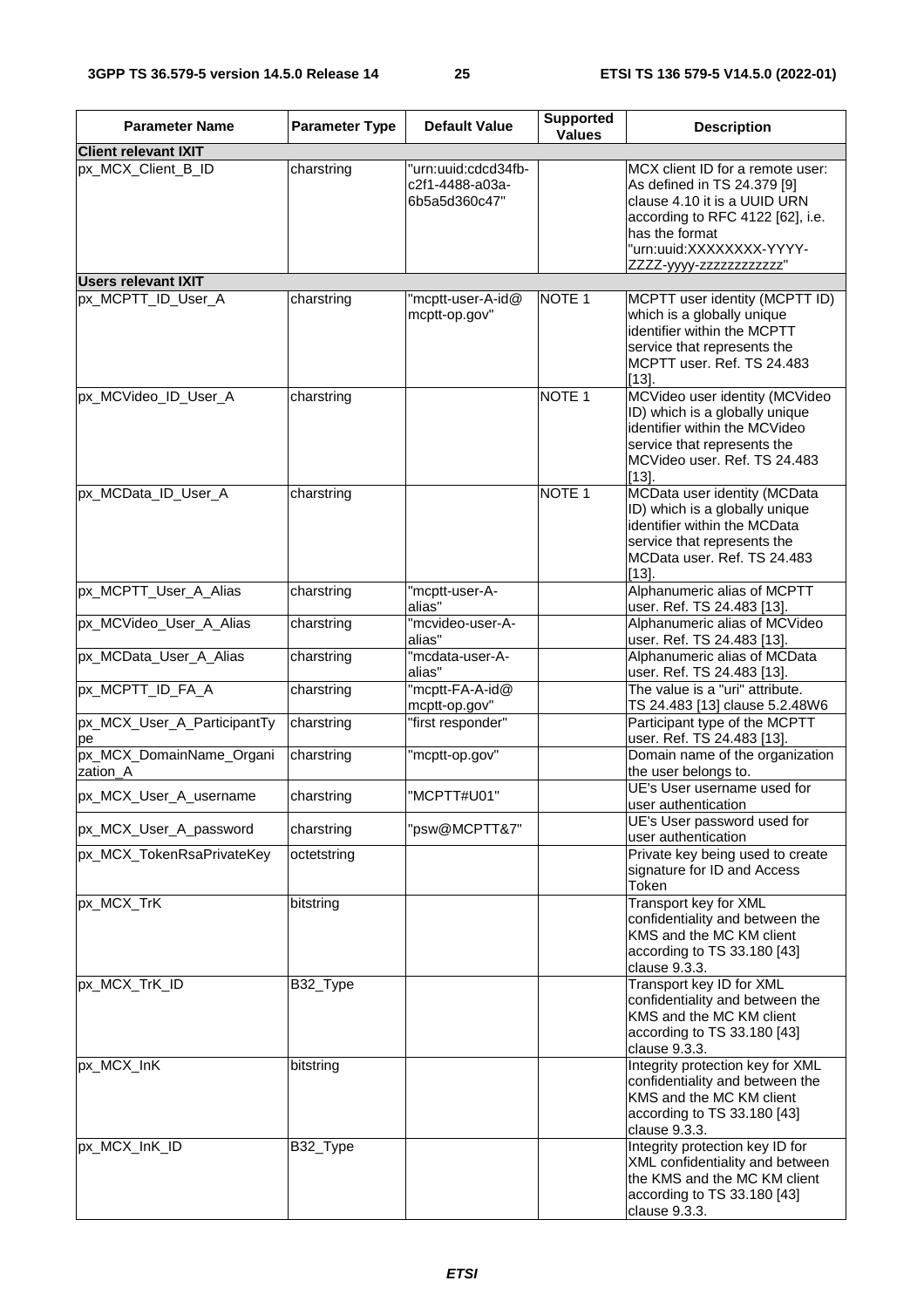| <b>Parameter Name</b>                              | <b>Parameter Type</b> | <b>Default Value</b>                  | <b>Supported</b><br><b>Values</b> | <b>Description</b>                                                                                                                                                           |
|----------------------------------------------------|-----------------------|---------------------------------------|-----------------------------------|------------------------------------------------------------------------------------------------------------------------------------------------------------------------------|
| px_MCPTT_ID_User_B                                 | charstring            | "mcptt-user-B-id@<br>mcptt-op.gov"    |                                   | MCPTT user identity (MCPTT ID)<br>which is a globally unique<br>identifier within the MCPTT<br>service that represents the<br>MCPTT user. Ref. TS 24.483<br>$[13]$ .         |
| px_MCVideo_ID_User_B                               | charstring            | "mcvideo-user-B-<br>id@ mcptt-op.gov" |                                   | MCVideo user identity (MCVideo<br>ID) which is a globally unique<br>identifier within the MCVideo<br>service that represents the<br>MCVideo user, Ref. TS 24.483<br>$[13]$ . |
| px_MCData_ID_User_B                                | charstring            | "mcdata-user-B-<br>id@ mcptt-op.gov"  |                                   | MCData user identity (MCData<br>ID) which is a globally unique<br>identifier within the MCData<br>service that represents the<br>MCData user. Ref. TS 24.483<br>$[13]$ .     |
| px_MCX_User_B_ParticipantTy<br>pe                  | charstring            | "first responder"                     |                                   | Participant type of the MCX user.<br>Ref. TS 24.483 [13].                                                                                                                    |
| px_MCPTT_ID_User_C                                 | charstring            | "mcptt-user-C-id@<br>mcptt-op.gov"    |                                   | MCPTT user identity (MCPTT ID)<br>which is a globally unique<br>identifier within the MCPTT<br>service that represents the<br>MCPTT user. Ref. TS 24.483<br>$[13]$ .         |
| px_MCVideo_ID_User_C                               | charstring            | "mcvideo-user-C-<br>id@ mcptt-op.gov" |                                   | MCVideo user identity (MCVideo<br>ID) which is a globally unique<br>identifier within the MCVideo<br>service that represents the<br>MCVideo user. Ref. TS 24.483<br>$[13]$ . |
| px_MCData_ID_User_C                                | charstring            | "mcdata-user-C-<br>id@ mcptt-op.gov"  |                                   | MCData user identity (MCData<br>ID) which is a globally unique<br>identifier within the MCData<br>service that represents the<br>MCData user. Ref. TS 24.483<br>$[13]$ .     |
| px_MCX_User_C_ParticipantTy<br>pe                  | charstring            | "first responder"                     |                                   | Participant type of the MCX user.<br>Ref. TS 24.483 [13].                                                                                                                    |
| px_MCPTT_ID_User_D                                 | charstring            | "mcptt-user-D-id@<br>mcptt-op.gov"    |                                   | MCPTT user identity (MCPTT ID)<br>which is a globally unique<br>identifier within the MCPTT<br>service that represents the<br>MCPTT user, Ref. TS 24.483<br>$[13]$ .         |
| px_MCX_SIP_PublicUserId_A_                         | charstring            |                                       |                                   | (First) public user id of the SIP<br>subscriber (user A) as stored in<br>the HSS and on the ISIM, if the<br>UE has an ISIM;<br>the parameter shall be a SIP URI              |
| px_MCX_SIP_PrivateUserId_A                         | charstring            |                                       |                                   | Private user id of the SIP<br>subscriber (user A) as stored in<br>the HSS and on the ISIM, if the<br>UE has an ISIM                                                          |
| px_MCX_SIP_HomeDomain_A                            | charstring            |                                       |                                   | Home domain name of the SIP<br>subscriber (user A) as stored in<br>the HSS and on the ISIM, if the<br>UE has an ISIM                                                         |
| px_MCX_SIP_RegistrationWith<br>TemporaryIdentities | boolean               |                                       |                                   | If true the UE shall derive the<br>public user id, private user id and<br>home domain name from the<br>IMSI for SIP registration                                             |
| <b>Groups relevant IXIT</b>                        |                       |                                       |                                   |                                                                                                                                                                              |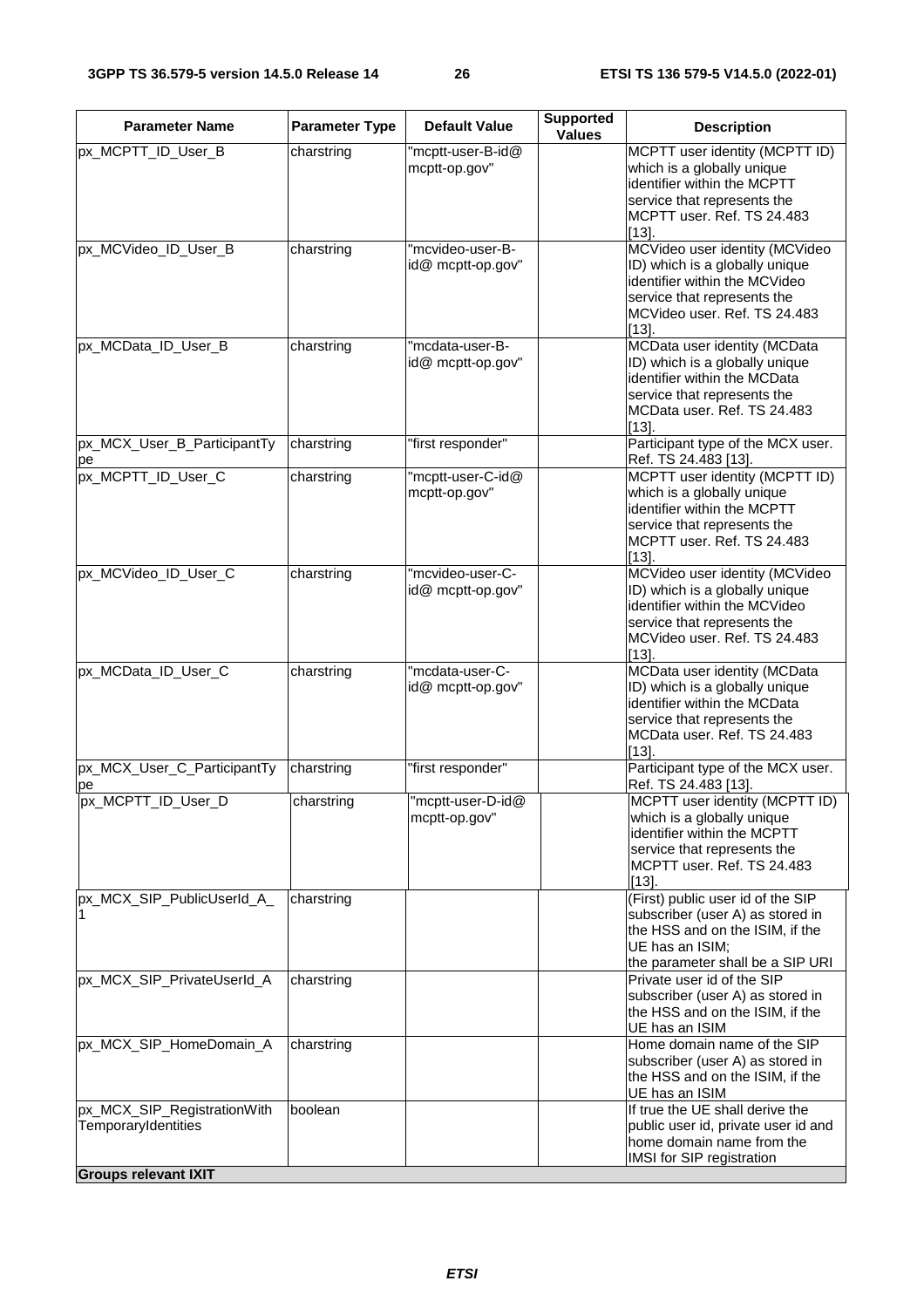| <b>Parameter Name</b>                     | <b>Parameter Type</b>         | <b>Default Value</b>               | <b>Supported</b><br><b>Values</b> | <b>Description</b>                                                                                                                                                                                                                     |
|-------------------------------------------|-------------------------------|------------------------------------|-----------------------------------|----------------------------------------------------------------------------------------------------------------------------------------------------------------------------------------------------------------------------------------|
| px_MCPTT_Group_A_ID                       | charstring                    | 'mcptt-group-<br>A@mcptt-op.gov"   |                                   | Group ID for a group. Value is an<br>"uri" attribute specified in<br>OMA OMA-TS-XDM Group-<br>V1_1 that indicates the group id.<br>Ref. TS 24.483 [13].                                                                                |
| px_MCVideo_Group_A_ID                     | charstring                    | "mcvideo-group-<br>A@mcptt-op.gov" |                                   | Group ID for a group. Value is an<br>"uri" attribute specified in<br>OMA OMA-TS-XDM_Group-<br>V1_1 that indicates the group id.<br>Ref. TS 24.483 [13].                                                                                |
| px_MCData_Group_A_ID                      | charstring                    | "mcdata-group-<br>A@mcptt-op.gov"  |                                   | Group ID for a group. Value is an<br>"uri" attribute specified in<br>OMA OMA-TS-XDM_Group-<br>V1_1 that indicates the group id.<br>Ref. TS 24.483 [13].                                                                                |
| px_MCPTT_Group_A_Name                     | charstring                    | "mcptt-group-A-<br>name"           |                                   | A human readable Group name<br>for the group                                                                                                                                                                                           |
| px_MCVideo_Group_A_Name                   | charstring                    | 'mcvideo-group-A-<br>name"         |                                   | A human readable Group name<br>for the group                                                                                                                                                                                           |
| px_MCData_Group_A_Name                    | charstring                    | 'mcdata-group-A-<br>name"          |                                   | A human readable Group name<br>for the group                                                                                                                                                                                           |
| px_MCX_Group_A_Owner_Org<br>anization     | charstring                    | "mcx-op.gov"                       |                                   | Indicates the group's owner<br>organization the group belongs<br>to. Ref. TS 24.483 [13].                                                                                                                                              |
| px_MCPTT_Group_A_preferred<br>VCodec      | charstring                    | "AMR-WB"                           |                                   | Preferred voice codec for the<br>group (a RTP payload). MCPTT<br>clients shall support the AMR-WB<br>codec.<br>RFC 4566 [25]<br>TS 26.171 [26]                                                                                         |
| px_MCPTT_Group_B_ID                       | charstring                    | "mcptt-group-<br>B@mcptt-op.gov"   |                                   | Group ID for a group. Value is an<br>"uri" attribute specified in<br>OMA OMA-TS-XDM_Group-<br>V1_1 that indicates the group id.<br>Ref. TS 24.483 [13].                                                                                |
| px_MCPTT_Group_B_Name                     | charstring                    | "mcptt-group-B-<br>name"           |                                   | A human readable Group name<br>for the group                                                                                                                                                                                           |
| px_MCPTT_Group_T_ID                       | charstring                    | 'mcptt-group-<br>T@mcptt-op.gov"   |                                   | Group ID for a temporary group.<br>Value is an "uri" attribute<br>specified in OMA OMA-TS-<br>XDM_Group-V1_1 that indicates<br>the group id. Ref. TS 24.483 [13].                                                                      |
| <b>Miscellaneous IXIT</b>                 |                               |                                    |                                   |                                                                                                                                                                                                                                        |
| px_MCPTT_IP_ConnectionAddr<br>essAll      | charstring                    | "0.0.0.0"                          |                                   | The unicast IP address                                                                                                                                                                                                                 |
| px_MCX_APN                                | charstring                    | 'mcx-apn"                          |                                   | A single APN which the UE shall<br>use to access each and all MCX<br>relevant services.<br>The APN is provided in the initial<br>UE configuration as specified in<br>TS 36.579-1 [2] Table 5.5.8.1-1.                                  |
| px_MCX_InitialRegistration_Typ<br>eOfPDN1 | MCX_Registratio<br>n_PDN_Type | mcx                                | ims,<br>internet,<br>mcx          | First PDN registered during initial<br>registration (either 'ims' or<br>'internet' or 'mcx'; 'none' is not<br>applicable as first PDN)                                                                                                 |
| px_MCX_InitialRegistration_Typ<br>eOfPDN2 | MCX_Registratio<br>n_PDN_Type | none                               | ims,<br>internet,<br>mcx, none    | Second PDN registered during<br>initial registration; in addition to<br>'ims' or 'internet' or 'mcx' it may<br>be 'none' to indicate that there is<br>no second PDN connectivity<br>requested by the UE during initial<br>registration |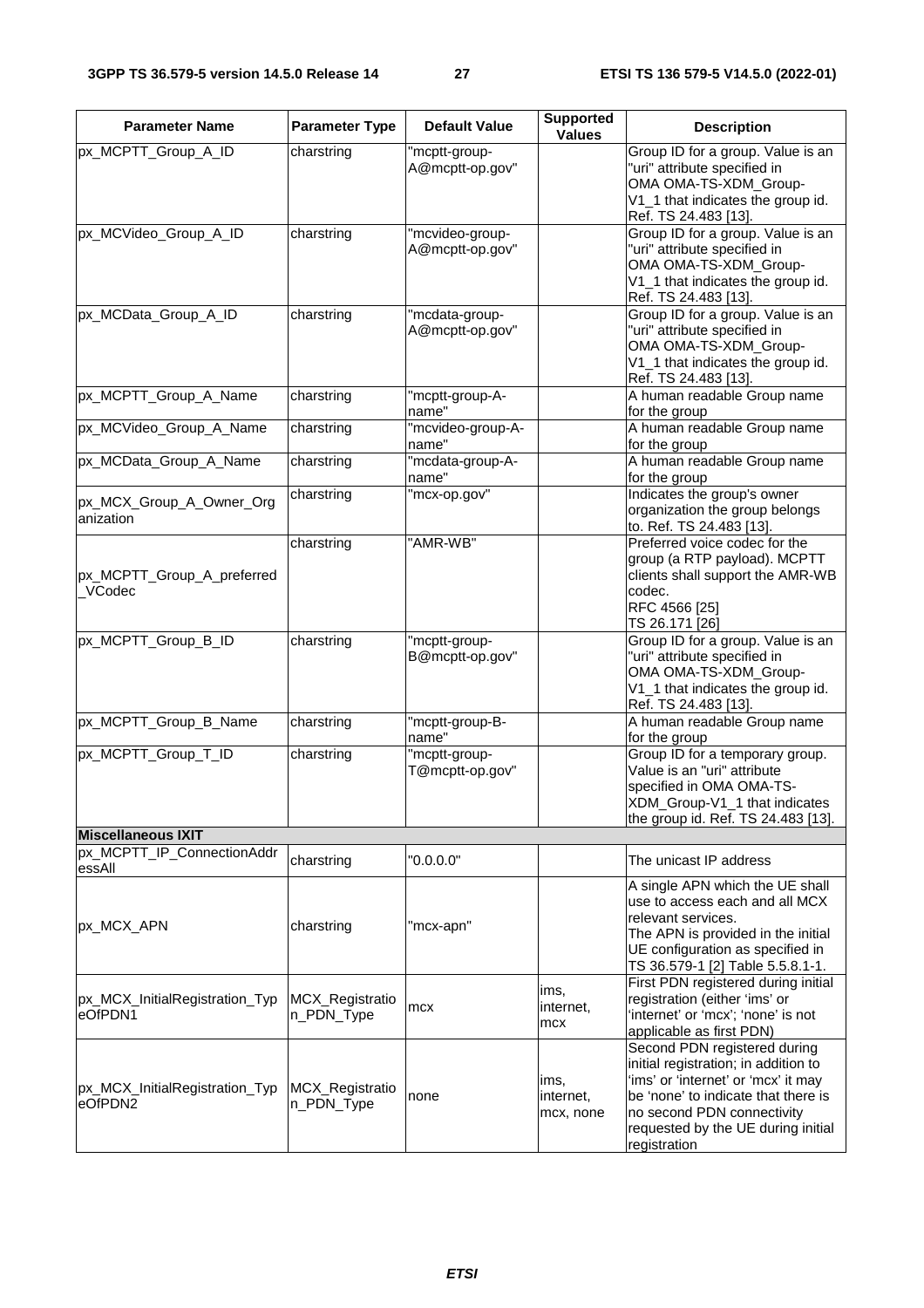| <b>Parameter Name</b>                                                                                                                                                                                                                                                                                   | <b>Parameter Type</b>          | <b>Default Value</b> | <b>Supported</b><br><b>Values</b> | <b>Description</b>                                                                                                                                                                                                                    |
|---------------------------------------------------------------------------------------------------------------------------------------------------------------------------------------------------------------------------------------------------------------------------------------------------------|--------------------------------|----------------------|-----------------------------------|---------------------------------------------------------------------------------------------------------------------------------------------------------------------------------------------------------------------------------------|
| px_MCX_InitialRegistration_Typ<br>leOfPDN3                                                                                                                                                                                                                                                              | MCX_Registratio<br>In PDN Type | none                 | ims,<br>internet,<br>mcx, none    | Third PDN registered during<br>initial registration; in addition to<br>'ims' or 'internet' or 'mcx' it may<br>lbe 'none' to indicate that there is<br>no third PDN connectivity<br>requested by the UE during initial<br>registration |
| px_MCX_CoordinateLatitude_CI<br>lient B                                                                                                                                                                                                                                                                 | float                          | none                 |                                   | Simulated latitude value sent to<br>the UE to inform about Client B<br>location                                                                                                                                                       |
| px_MCX_CoordinateLongitude_<br>Client B                                                                                                                                                                                                                                                                 | float                          | none                 |                                   | Simulated longitude value sent to<br>the UE to inform about Client B<br>llocation                                                                                                                                                     |
| NOTE 1: According to TS 23.280 [54] clause 8.1.2 a MC service ID shall be a URI; nevertheless in context of this<br>specification only URIs consisting of userinfo, host and path elements (see RFC 3986 [53]) are supported.<br>Editor's note: A similar note may need to be added to other PIXITs too |                                |                      |                                   |                                                                                                                                                                                                                                       |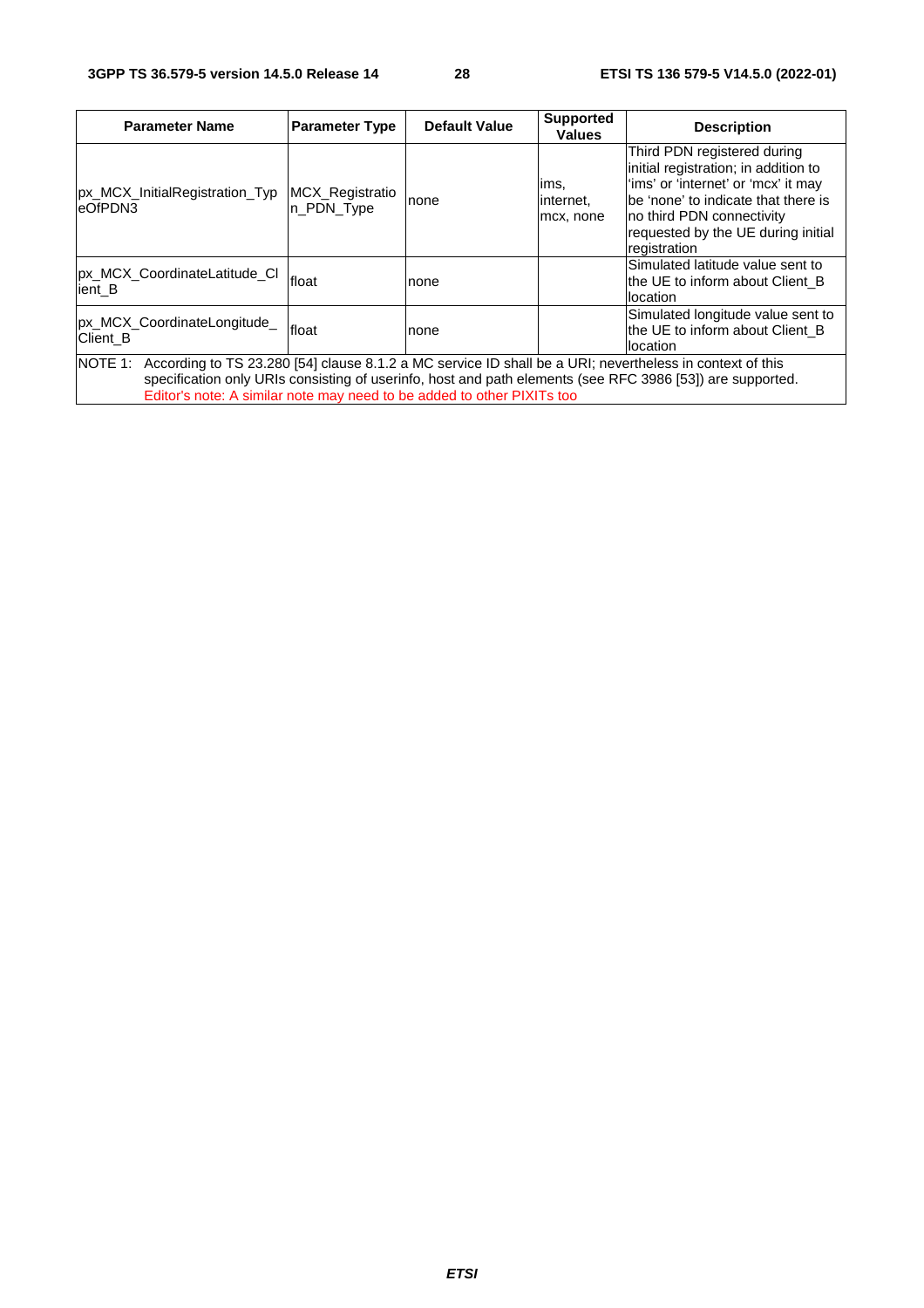# 9.2.2 MCX Server PIXIT

| <b>Parameter Name</b>                             | <b>Parameter Type</b> | <b>Default Value</b>                   | <b>Supported</b><br><b>Values</b> | <b>Description</b>                                                                                                                                                 |
|---------------------------------------------------|-----------------------|----------------------------------------|-----------------------------------|--------------------------------------------------------------------------------------------------------------------------------------------------------------------|
| px_MCX_GroupCreationXUI                           | charstring            | "mcx-gms@mcptt-<br>op.gov"             |                                   | Indicates the group creation XUI<br>information for creation of<br>groups. Ref. TS 23.003 [21].                                                                    |
| px MCX IdMS auth IPAddress                        | charstring            |                                        |                                   | IPv4/IPv6 address of the IdMS<br>authorization endpoint                                                                                                            |
| px_MCX_IdMS_auth_Port                             | integer               |                                        |                                   | Port number of the IdMS<br>authorization endpoint                                                                                                                  |
| px_MCX_IdMS_auth_Certificate                      | charstring            |                                        |                                   | Identifier or file name of the<br>certificate to be used during<br>establishment of the TLS tunnel<br>to the IdMS authorization<br>endpoint                        |
| px_MCX_IdMS_token_IPAddres<br>s                   | charstring            |                                        |                                   | IPv4/IPv6 address of the IdMS<br>token endpoint                                                                                                                    |
| px_MCX_IdMS_token_Port                            | integer               |                                        |                                   | Port number of the IdMS token<br>endpoint                                                                                                                          |
| px_MCX_IdMS_token_Certificat<br>e                 | charstring            |                                        |                                   | Identifier or file name of the<br>certificate to be used during<br>establishment of the TLS tunnel<br>to the IdMS token endpoint                                   |
| px_MCX_HTTP_Proxy_IPAddre<br>SS                   | charstring            |                                        |                                   | IPv4/IPv6 address of the HTTP<br>proxy                                                                                                                             |
| px_MCX_HTTP_Proxy_Port                            | integer               |                                        |                                   | Port number of the HTTP proxy                                                                                                                                      |
| px_MCX_HTTP_Proxy_Certifica<br>te                 | charstring            |                                        |                                   | Identifier or file name of the<br>certificate to be used during<br>establishment of the TLS tunnel<br>to the HTTP proxy                                            |
| px_MCX_InitialConfigServer_IP<br><b>Address</b>   | charstring            |                                        |                                   | IPv4/IPv6 address of the server<br>optionally being used to<br>download the Initial UE<br>Configuration document                                                   |
| px_MCX_InitialConfigServer_Po<br>rt               | linteger              |                                        |                                   | Port number of the server<br>optionally being used to<br>download the Initial UE<br>Configuration document                                                         |
| px_MCX_InitialConfigServer_Uri charstring<br>Path |                       | "/cms/initial-ue-<br>config"           |                                   | URI Path component: Absolute<br>path used for HTTP requests<br>addressing a server to download<br>the UE initial configuration<br>document                         |
| px_MCX_TLS_CipherSuite                            | ype                   | TLS_CIPHER_T  TLS_RSA_WITH<br>NULL_SHA |                                   | Cipher suite to be used for TLS<br>connections                                                                                                                     |
| px_MCX_OAuth_ClientId_A                           | charstring            |                                        |                                   | Client ID of the UE's MCX<br>application as used in OAuth<br>signalling with the IdMS                                                                              |
| px_MCX_OAuth_RedirectURI_<br>Α                    | charstring            |                                        |                                   | Redirect URI used by the UE<br>implementation (user agent, MCX<br>client and OS) to redirect the<br>OAuth authentication response to<br>the MCX client application |

### **Table 9.2.2-1: MCX Server Common PIXIT**

# 9.2.3 MCX Constant PIXIT Definitions

Several parameters for MCX conformance testing can be defined as constants as they are neither preconfigured at the UE nor at the SS. Table 9.2.3-1 lists these constants.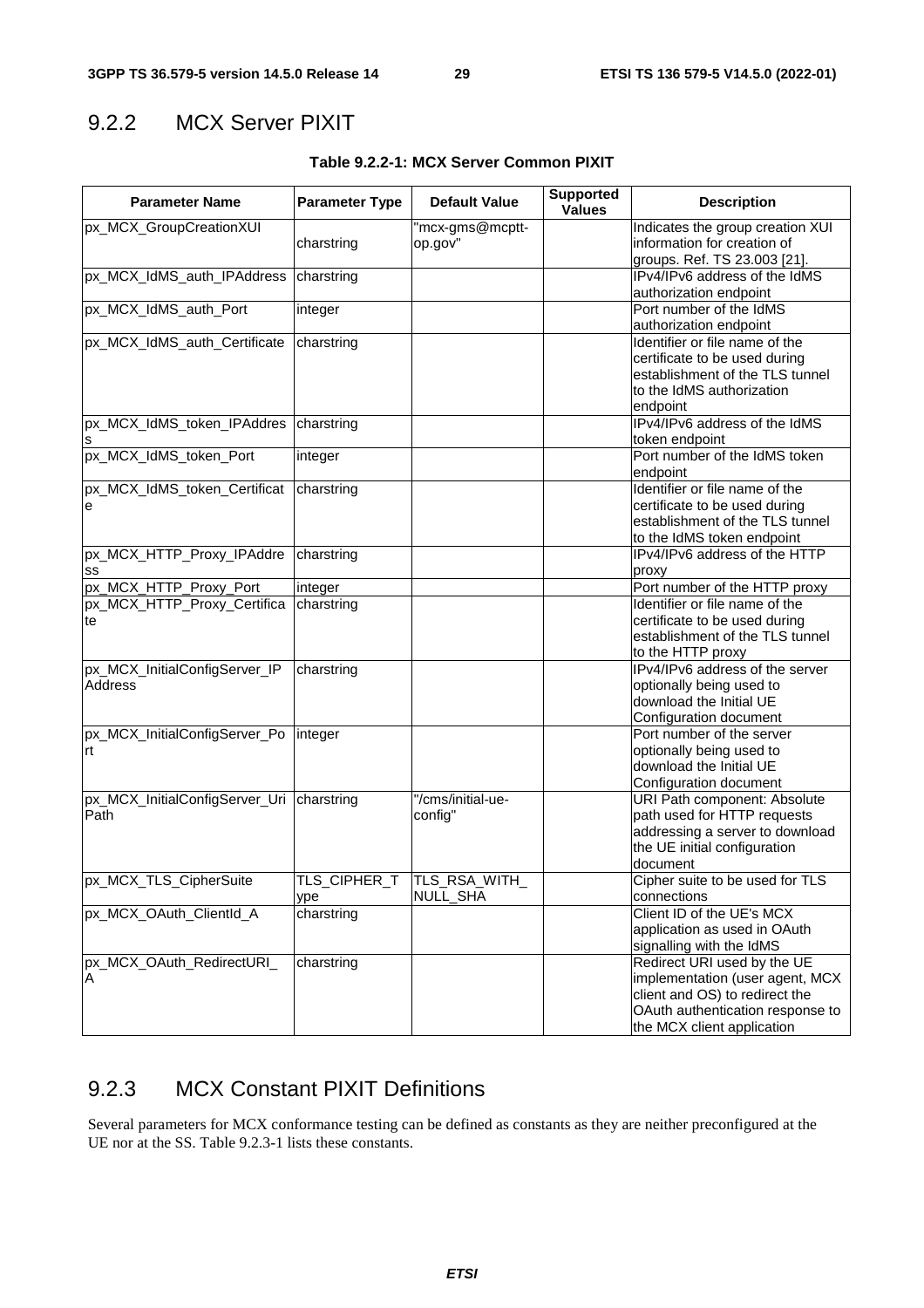### **Table 9.2.3-1: MCX Constant PIXIT Definitions**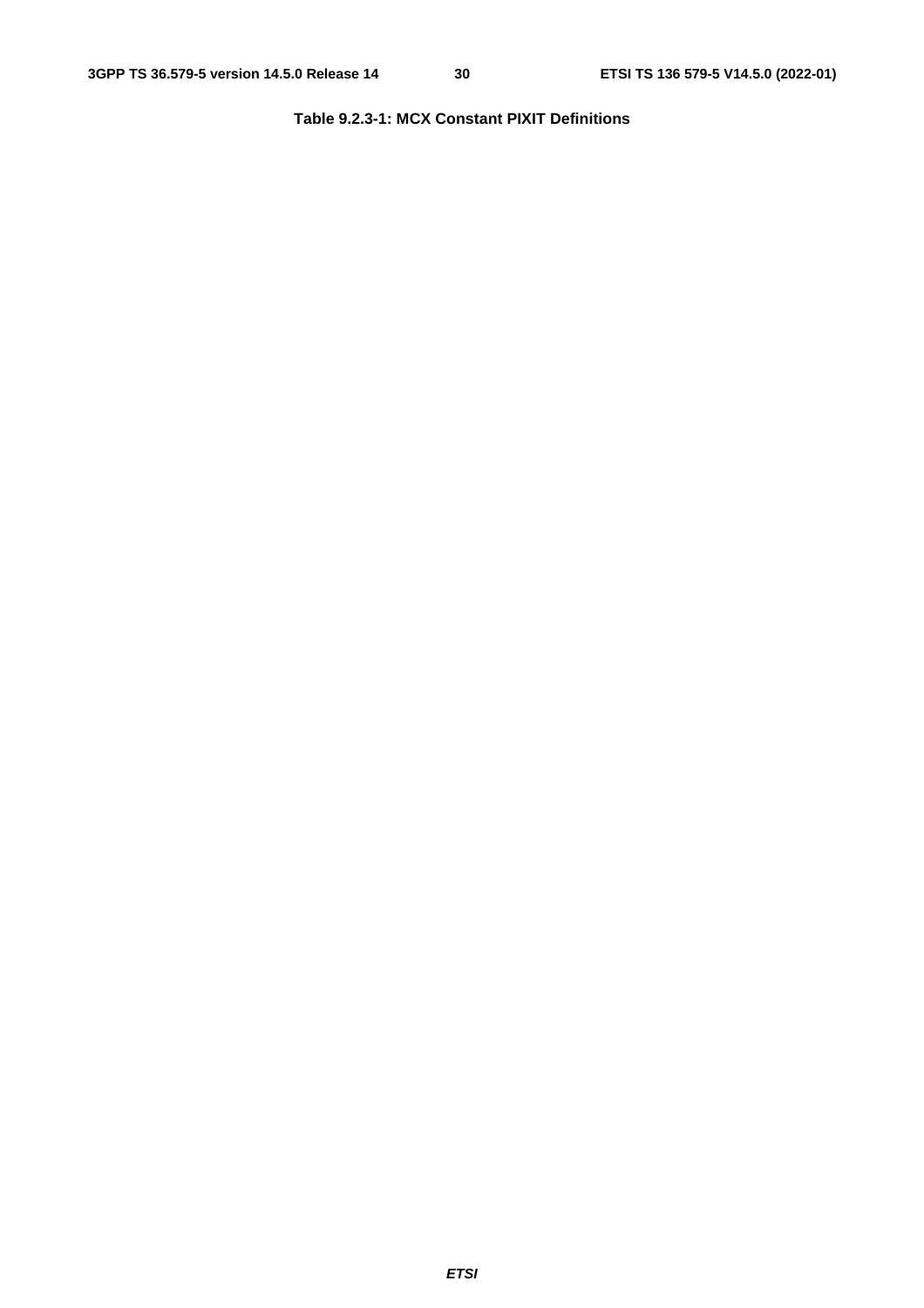| <b>Constant Name</b>        | <b>Constant Type</b> | Value                               | <b>Description</b>                                         |
|-----------------------------|----------------------|-------------------------------------|------------------------------------------------------------|
| tsc_MCX_KMS_Hostname        | charstring           | "kms." &                            | FQDN of the KMS; used in                                   |
|                             |                      | px_MCX_DomainName_Organizatio       | initial UE configuration as                                |
|                             |                      | $n_A$                               | domain name for the 'kms'                                  |
|                             |                      |                                     | URI in the App-Server-                                     |
|                             |                      |                                     | Info.                                                      |
| tsc_MCX_CMS_Hostname        | charstring           | "cms." &                            | FQDN of the CMS; used                                      |
|                             |                      | px_MCX_DomainName_Organizatio       | in initial UE configuration                                |
|                             |                      | n_A                                 | as domain name for the                                     |
|                             |                      |                                     | 'cms' URI in the App-                                      |
|                             |                      |                                     | Server-Info.                                               |
| tsc_MCX_GMS_Hostname        | charstring           | " $qms."$ &                         | FQDN of the GMS; used                                      |
|                             |                      | px_MCX_DomainName_Organizatio       | in initial UE configuration<br>as domain name for the      |
|                             |                      | $n_A$                               | 'gms' URI in the App-                                      |
|                             |                      |                                     | Server-Info.                                               |
| tsc_MCX_KMS_CertUri         | charstring           | "certificate1." &                   | Name of the KMS                                            |
|                             |                      | tsc_MCX_KMS_Hostname                | certificate sent to the UE                                 |
|                             |                      |                                     | during MCX user                                            |
|                             |                      |                                     | authentication                                             |
| tsc_MCX_IdMS_auth_UriPath   | charstring           | "/idms/auth"                        | URI path to address the                                    |
|                             |                      |                                     | <b>IdMS</b> authorization                                  |
|                             |                      |                                     | endpoint                                                   |
| tsc_MCX_IdMS_token_UriPath  | charstring           | "/idms/token"                       | URI path to address the                                    |
|                             |                      |                                     | IdMS token endpoint                                        |
| tsc_MCX_IdMS_userauth_UriP  | charstring           | "/idms/userauth"                    | relative URI at IdMS used                                  |
| ath                         |                      |                                     | for user authentication                                    |
| tsc_MCX_KMS_init_UriPath    | charstring           | "/keymanagement/identity/v1/init"   | Request-URI for "KMS                                       |
|                             |                      |                                     | Initialize" request                                        |
|                             |                      |                                     | according to TS 33.180                                     |
|                             |                      |                                     | [43] D.2.3                                                 |
| tsc_MCX_KMS_keyprov_UriPat  | charstring           | "/keymanagement/identity/v1/keyprov | Request-URI for "KMS<br>KeyProvision" request              |
| h                           |                      |                                     | according to TS 33.180                                     |
|                             |                      |                                     | $[43]$ D.2.4                                               |
| tsc_MCX_KMS_ClientReqUrl_in | charstring           | "https://" &                        | used as <clientrequrl></clientrequrl>                      |
| it.                         |                      | tsc_MCX_KMS_Hostname &              | entry in the KMS Key Set                                   |
|                             |                      | tsc_MCX_KMS_init_UriPath            |                                                            |
| tsc_MCX_KMS_ClientReqUrl    | charstring           | "https://" &                        | used as <clientrequrl></clientrequrl>                      |
|                             |                      | tsc_MCX_KMS_Hostname &              | entry in the KMS Key Set                                   |
|                             |                      | tsc_MCX_KMS_keyprov_UriPath         |                                                            |
| tsc_MCX_GMSURI              | charstring           | "subscription-proxy." &             | used for <gms-uri></gms-uri>                               |
|                             |                      | tsc_MCX_GMS_Hostname                | element in the MCS UE                                      |
|                             |                      |                                     | initial configuration                                      |
|                             |                      |                                     | document according to TS                                   |
|                             |                      |                                     | 24.484 [14] clause 7.2.2.7                                 |
|                             |                      |                                     | and TS 24.483 [13] clause                                  |
|                             |                      |                                     | 8.2.9; sub-domain of the                                   |
| tsc_MCX_CMSXCAPRootURI      | charstring           | "http://xcap." &                    | GMS's hostname<br>used for <cms-xcap-< td=""></cms-xcap-<> |
|                             |                      | tsc_MCX_CMS_Hostname                | root-URI> element in the                                   |
|                             |                      |                                     | <b>MCS UE initial</b>                                      |
|                             |                      |                                     | configuration document                                     |
|                             |                      |                                     | according to TS 24.484                                     |
|                             |                      |                                     | [14] clause 7.2.2.7 and TS                                 |
|                             |                      |                                     | 24.483 [13] clause 8.2.9C                                  |
| tsc_MCX_GMSXCAPRootURI      | charstring           | "http://xcap." &                    | used for <gms-xcap-< td=""></gms-xcap-<>                   |
|                             |                      | tsc_MCX_GMS_Hostname                | root-URI> element in the                                   |
|                             |                      |                                     | <b>MCS UE initial</b>                                      |
|                             |                      |                                     | configuration document                                     |
|                             |                      |                                     | according to TS 24.484                                     |
|                             |                      |                                     | [14] clause 7.2.2.7 and TS                                 |
|                             |                      |                                     | 24.483 [13] clause 8.2.9B                                  |
| tsc_MCX_MC_ID_User_A        | charstring           | px_MCX_User_A_username              | According to TS 24.482<br>[12] clause $6.3.1$ the MC       |
|                             |                      |                                     | ID set to the user name                                    |
|                             |                      |                                     |                                                            |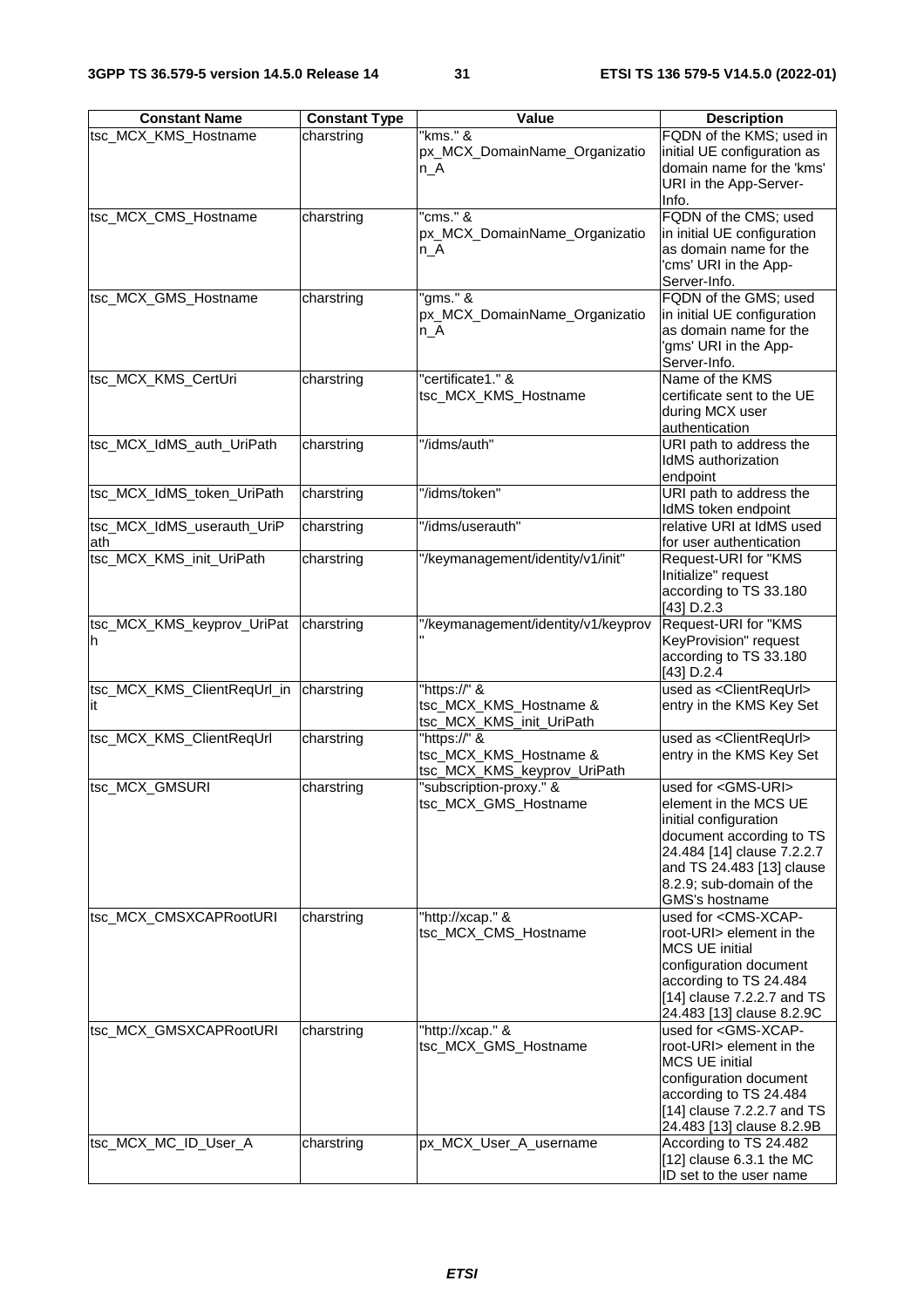| <b>Constant Name</b>                     | <b>Constant Type</b> | Value                                                                                     | <b>Description</b>                                                                                                                                     |
|------------------------------------------|----------------------|-------------------------------------------------------------------------------------------|--------------------------------------------------------------------------------------------------------------------------------------------------------|
| tsc_MCPTT_PublicServiceId_A              | charstring           | "sip:" & "mcptt-server-A@" &<br>px_MCX_DomainName_Organizatio<br>n A                      | The URI of the MCPTT<br>Server which is simulated<br>by the SS                                                                                         |
| tsc_MCVideo_PublicServiceId_<br>ΙA       | charstring           | "sip:" & "mcvideo-server-A@" &<br>px_MCX_DomainName_Organizatio<br>n A                    | The URI of the MCVideo<br>Server which is simulated<br>by the SS                                                                                       |
| tsc_MCData_PublicServiceId_A             | charstring           | "sip:" & "mcdata-server-A@" &<br>px_MCX_DomainName_Organizatio<br>n A                     | The URI of the MCData<br>Server which is simulated<br>by the SS                                                                                        |
| tsc_MCPTT_PublicServiceId_B              | charstring           | "sip:" & "mcptt-server-B@" &<br>px_MCX_DomainName_Organizatio<br>n_A                      | The URI of a second<br>MCPTT Server which is<br>implemented in the DUT<br>used in MCPTT Server<br>testing.                                             |
| tsc_MCPTT_PublicServiceId_P<br>$F_A$     | charstring           | "sip:" & "participating-mcptt-function-<br>A@"&<br>px_MCX_DomainName_Organizatio<br>$n_A$ | The URI of the<br>participating MCPTT<br>function which configures<br>the location reporting at<br>the UE according to TS<br>24.379 [9] clause 13.2.2. |
| tsc_MCX_SessionID_A                      | charstring           | "sip:" & "sessionA@cf." &<br>px_MCX_DomainName_Organizatio<br>$n_A$ "                     | The URI of the MCPTT<br>session A identity. Ref. TS<br>24.483 [13]. SIP URI<br>according to TS 24.379 [9]<br>clause 4.5.                               |
| tsc_MCX_SessionID_B                      | charstring           | "sip:" & "sessionB@cf." &<br>px_MCX_DomainName_Organizatio<br>n_A                         | The URI of the MCPTT<br>session B identity. Ref. TS<br>24.483 [13]. SIP URI<br>according to TS 24.379 [9]<br>clause 4.5.                               |
| tsc_MCPTT_Group_A_ProSeLa<br>yer2GroupID | octetstring          | '00000A'O                                                                                 | Indicates the Prose layer-<br>2 group ID for the group.<br>Ref. TS 23.303 [24].                                                                        |
| tsc_MCPTT_Group_D_ProSeLa<br>ver2GroupID | octetstring          | '00000D'O                                                                                 | Indicates the Prose layer-<br>2 group ID for the group.<br>Ref. TS 23.303 [24].                                                                        |

# 9.3 MCX IPCAN test model

# **Table 9.3-1: MCX IPCAN test model specific PIXIT**

| <b>Parameter Name</b>      | <b>Parameter Type</b> | <b>Default Value</b> | <b>Supported</b><br><b>Values</b> | <b>Description</b>              |
|----------------------------|-----------------------|----------------------|-----------------------------------|---------------------------------|
| px_MCX_IPCAN_EpsBearerId_I | MCX_IPCAN_Ep 5        |                      | 5.13                              | Default EPS bearer for IMS PDN  |
| <b>MS</b>                  | sBearerId Type        |                      |                                   | (if any)                        |
| px_MCX_IPCAN_EpsBearerId_I | MCX_IPCAN_Ep 6        |                      | 5.13                              | Default EPS bearer for Internet |
| <b>INTERNET</b>            | sBearerId Type        |                      |                                   | PDN (if any)                    |
| px_MCX_IPCAN_EpsBearerId_  | MCX_IPCAN_Ep          |                      | 5.13                              | Default EPS bearer for MCX      |
| <b>MCX</b>                 | sBearerId Type        |                      |                                   | IPDN                            |
| px_MCX_IPCAN_EpsBearerId_  | MCX_IPCAN_Ep 8        |                      | 5.13                              | Dedicated EPS bearer for MCX    |
| MCX Audio                  | sBearerId Type        |                      |                                   | laudio                          |
| px_MCX_IPCAN_EpsBearerId_  | MCX_IPCAN_Ep 9        |                      | 5.13                              | Dedicated EPS bearer for MCX    |
| MCX_Video                  | sBearerId Type        |                      |                                   | video                           |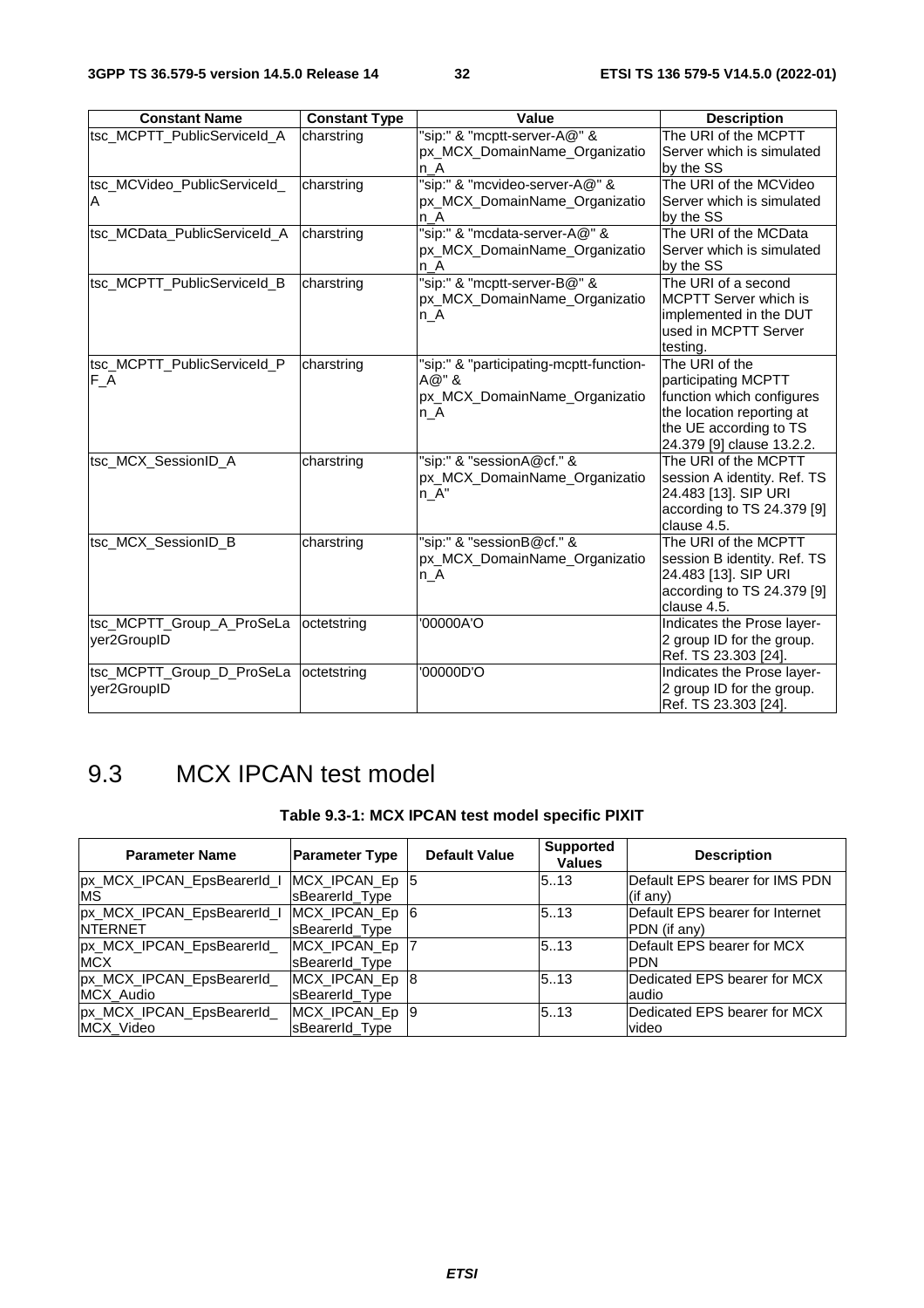# 10 Postambles

# 10.1 Introduction

The purpose of the present clause 10 is to specify the postambles used to bring the UE to a well-defined state regardless of the UE state at the termination of main test body or of the SS conditions and values of the system information inherited from the test.

# 10.2 MCX

The postambles specified in TS 34.229-3 [28] are also applicable to MCX test cases.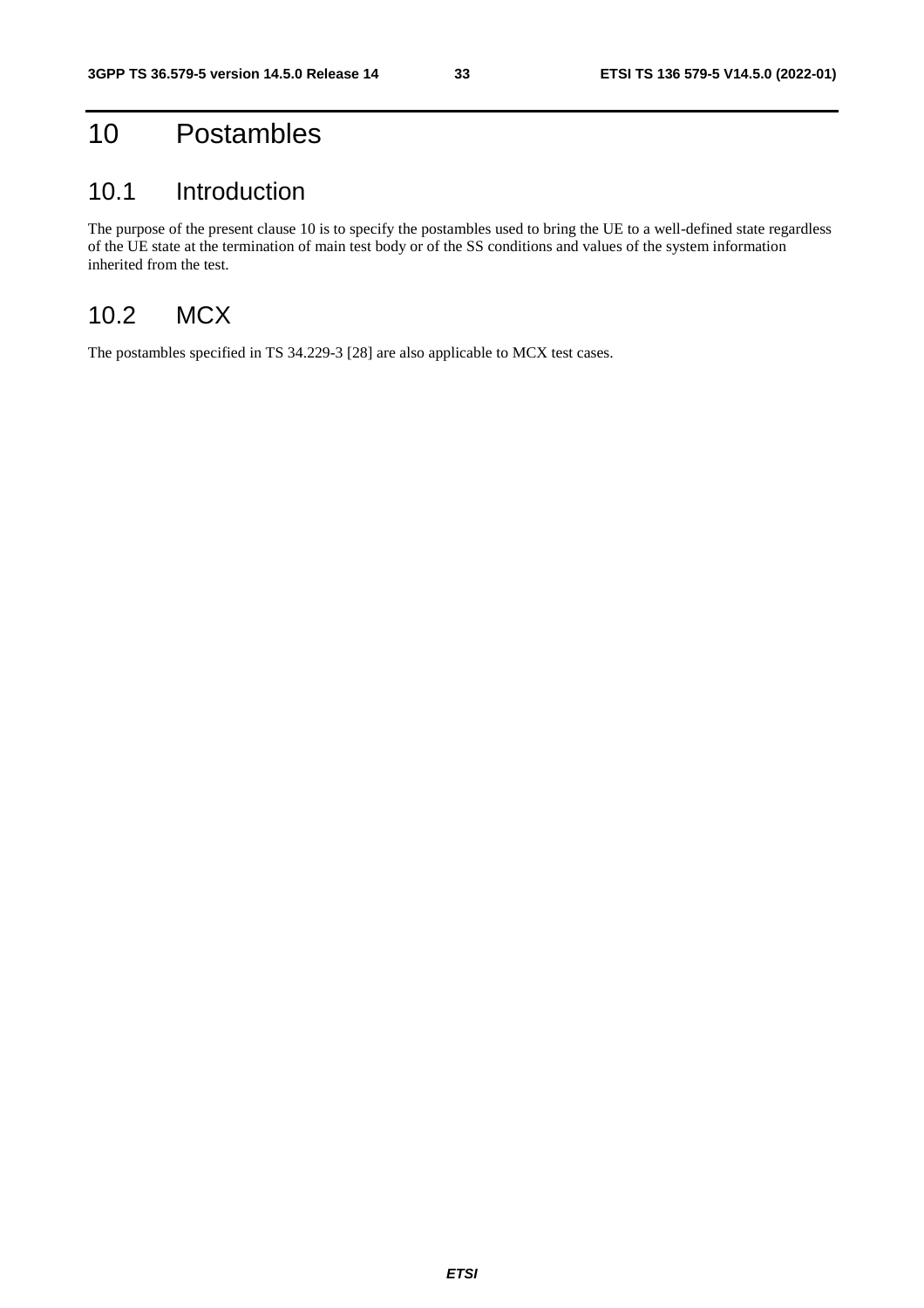# Annex A (normative): Test Suites

# A.1 Introduction

This annex references the approved Test Suites, which accompany the present document. The Test Suites have been produced using the Testing and Test Control Notation version 3 (TTCN-3) according to ES 201 873 [31].

# A.2 Baseline of specifications

Table A.2-1 lists the core specifications and test specifications, which the delivered Test Suites are based upon.

| Type                       | <b>Specification</b>                                                                | <b>Release</b> | <b>Version</b> |  |  |  |
|----------------------------|-------------------------------------------------------------------------------------|----------------|----------------|--|--|--|
| <b>Core specifications</b> | TS 24.379 [9]                                                                       | Note 1         | Note 2         |  |  |  |
|                            | TS 24.380 [10]                                                                      | Note 1         | Note 2         |  |  |  |
|                            | TS 24.481 [11]                                                                      | Note 1         | Note 2         |  |  |  |
|                            | TS 24.482 [12]                                                                      | Note 1         | Note 2         |  |  |  |
|                            | TS 24.483 [13]                                                                      | Note 1         | Note 2         |  |  |  |
|                            | TS 24.484 [14]                                                                      | Note 1         | Note 2         |  |  |  |
|                            | TS 33.180 [43]                                                                      | Note 1         | Note 2         |  |  |  |
|                            | TS 24.229 [16]                                                                      | Note 1         | Note 2         |  |  |  |
|                            | TS 24.281 [55]                                                                      | Note 1         | Note 2         |  |  |  |
|                            | TS 24.581 [56]                                                                      | Note 1         | Note 2         |  |  |  |
|                            | TS 24.282 [57]                                                                      | Note 1         | Note 2         |  |  |  |
|                            | TS 24.582 [58]                                                                      | Note 1         | Note 2         |  |  |  |
| <b>Test specifications</b> | TS 36.579-1 [2]                                                                     | Note 1         | Note 2         |  |  |  |
|                            | TS 36.579-2 [3]                                                                     | Note 1         | Note 2         |  |  |  |
|                            | TS 36.579-4 [5]                                                                     | Note 1         | Note 2         |  |  |  |
|                            | TS 36.579-6 [59]                                                                    | Note 1         | Note 2         |  |  |  |
|                            | TS 36.579-7 [60]                                                                    | Note 1         | Note 2         |  |  |  |
|                            | NOTE 1: Latest release available, up to the release number of the present document. |                |                |  |  |  |
| NOTE 2: Latest available   |                                                                                     |                |                |  |  |  |

| Table A.2-1: References of the test and Core specifications |  |  |
|-------------------------------------------------------------|--|--|
|-------------------------------------------------------------|--|--|

# A.3 MCX Client Test Suites

A.3.1 MCPTT Client Test Suites

Table A.3.1-1 lists all approved test cases from TS 36.579-2 [3].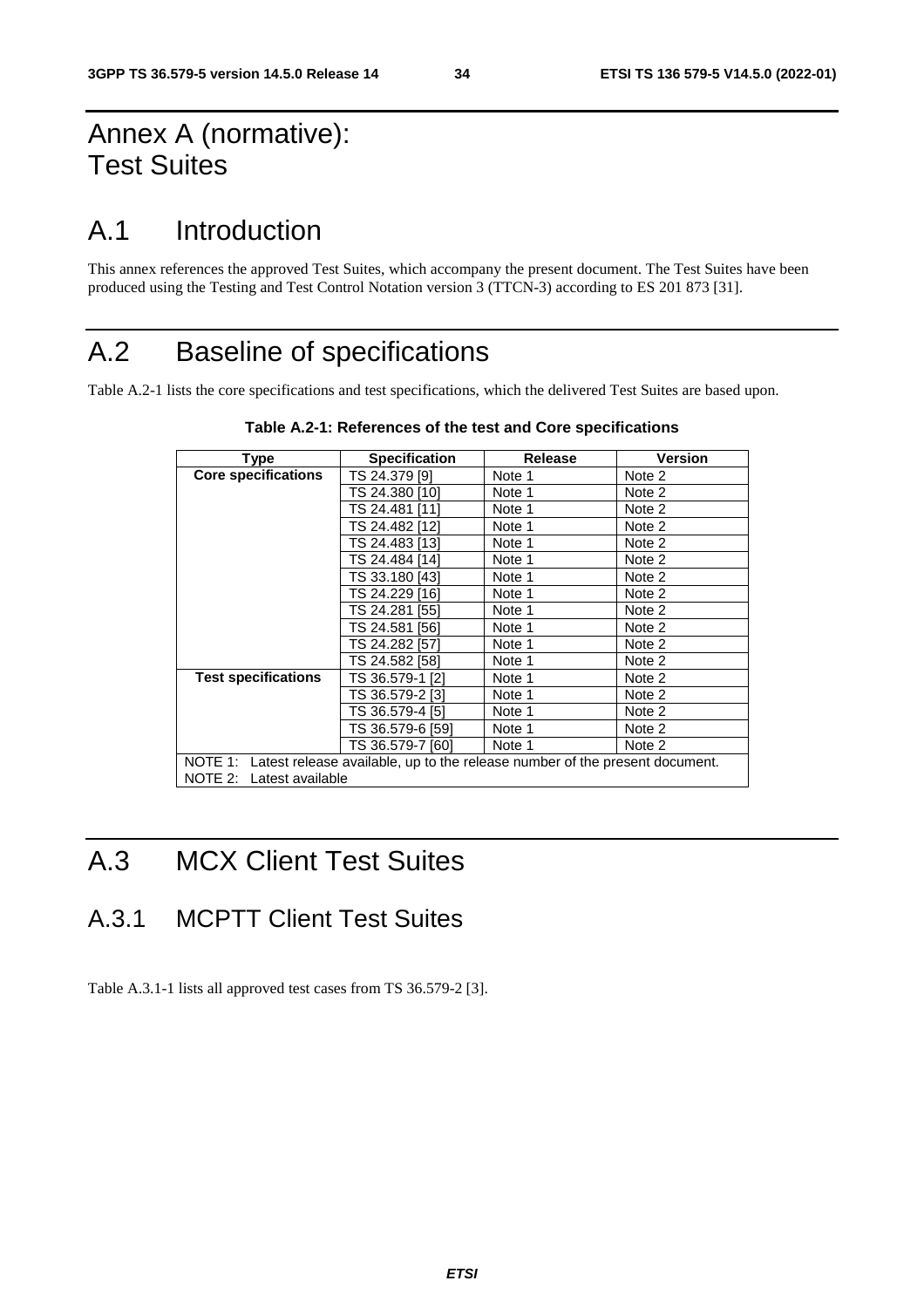| <b>Test case</b> | <b>Description</b>                                                                                                                                                                                                                                                   |  |  |  |
|------------------|----------------------------------------------------------------------------------------------------------------------------------------------------------------------------------------------------------------------------------------------------------------------|--|--|--|
| 5.1.MCPTT        | MCPTT / Configuration / Authentication / User Authorisation / UE Configuration / User<br>Profile                                                                                                                                                                     |  |  |  |
| 5.3.MCPTT        | MCPTT / Configuration / Group Affiliation / Remote change / De-affiliation / Home<br><b>MCPTT</b> system                                                                                                                                                             |  |  |  |
| 6.1.1.1.MCPTT    | MCPTT / On-network / On-demand Pre-arranged Group Call / Automatic<br>Commencement Mode / Floor Control / Upgrade to Emergency Group Call / Cancel<br>Emergency State / Upgrade to Imminent Peril Group Call / Cancel Imminent Peril State<br>Client Originated (CO) |  |  |  |
| 6.1.1.2.MCPTT    | MCPTT / On-network / On-demand Pre-arranged Group Call / Automatic<br>Commencement Mode / Floor Control / Upgrade to Emergency Group Call / Cancel<br>Emergency State / Upgrade to Imminent Peril Group Call / Cancel Imminent Peril State<br>Client Terminated (CT) |  |  |  |
| 6.1.1.3.MCPTT    | MCPTT / On-network / On-demand Pre-arranged Group Call / Manual Commencement<br>Mode / Client Originated (CO)                                                                                                                                                        |  |  |  |
| 6.1.1.4.MCPTT    | MCPTT / On-network / On-demand Pre-arranged Group Call / Manual Commencement<br>Mode / Client Terminated (CT)                                                                                                                                                        |  |  |  |
| 6.1.1.8.MCPTT    | MCPTT / On-network / Pre-arranged Broadcast Group Call / Client Originated (CO)                                                                                                                                                                                      |  |  |  |
| 6.1.1.9.MCPTT    | MCPTT / On-network / Pre-arranged Broadcast Group Call / Client Terminated (CT)                                                                                                                                                                                      |  |  |  |
| 6.1.1.11.MCPTT   | MCPTT / On-network / Pre-arranged Emergency Group Call / Client Originated (CO)                                                                                                                                                                                      |  |  |  |
| 6.1.1.12.MCPTT   | MCPTT / On-network / Pre-arranged Emergency Group Call / Client Terminated (CT)                                                                                                                                                                                      |  |  |  |
| 6.1.1.13.MCPTT   | MCPTT / On-network / Pre-Arranged Imminent Peril Group Call / Client Originated<br>(CO)                                                                                                                                                                              |  |  |  |
| 6.1.1.14.MCPTT   | MCPTT / On-network / Pre-Arranged Imminent Peril Group Call / Client Terminated<br>(CT)                                                                                                                                                                              |  |  |  |
| 6.1.2.7.MCPTT    | MCPTT / On-network / Chat Group Call / Emergency Group Call / Client Originated<br>(CO)                                                                                                                                                                              |  |  |  |
| 6.1.2.8.MCPTT    | MCPTT / On-network / Chat Group Call / Emergency Group Call / Client Terminated<br>(CT)                                                                                                                                                                              |  |  |  |
| 6.1.2.9.MCPTT    | MCPTT / On-network / Chat Group Call / Imminent Peril Group Call / Client Originated<br>(CO)                                                                                                                                                                         |  |  |  |
| 6.1.2.10.MCPTT   | MCPTT / On-network / Chat Group Call / Imminent Peril Group Call / Client Terminated<br>(CT)                                                                                                                                                                         |  |  |  |
| 6.1.2.11.MCPTT   | MCPTT / On-network / Chat Group Call / Join Chat Group Session / Upgrade to<br>Emergency / Cancel Emergency / Upgrade to Imminent Peril / Cancel Imminent Peril /<br>Client Originated (CO)                                                                          |  |  |  |
| 6.1.2.12.MCPTT   | MCPTT / On-network / Chat Group Call / Upgrade to Emergency / Cancel Emergency /<br>Upgrade to Imminent Peril / Cancel Imminent Peril / Client Originated (CT)                                                                                                       |  |  |  |
| 6.2.1.MCPTT      | MCPTT / On-network / Private Call / On-demand / Automatic Commencement Mode /<br>With Floor Control confidentiality and integrity protection/ Upgrade to Emergency Call /<br>Cancellation of Emergency on User request / Client Originated (CO)                      |  |  |  |
| 6.2.2.MCPTT      | MCPTT / On-network / Private Call / On-demand / Automatic Commencement Mode /<br>With Floor Control confidentiality and integrity protection/ Upgrade to Emergency Call /<br>Cancellation of Emergency on User request / Client Terminated (CT)                      |  |  |  |
| 6.2.3.MCPTT      | MCPTT / On-network / Private Call / On-demand / Automatic Commencement Mode /<br>Without Floor Control / Client Originated (CO)                                                                                                                                      |  |  |  |
| 6.2.4.MCPTT      | MCPTT / On-network / Private Call / On-demand / Automatic Commencement Mode /<br>Without Floor Control / Client Terminated (CT)                                                                                                                                      |  |  |  |
| 6.2.5.MCPTT      | MCPTT / On-network / Private Call / Emergency Private Call / On-demand / Automatic<br>Commencement Mode / Force of automatic commencement mode / Without Floor<br>Control / Client Originated (CO)                                                                   |  |  |  |
| 6.2.6.MCPTT      | MCPTT / On-network / Private Call / Emergency Private Call / On-demand / Manual<br>Commencement Mode / Force of automatic commencement mode / Without Floor<br>Control / Client Terminated (CT)                                                                      |  |  |  |
| 6.2.7.MCPTT      | MCPTT / On-network / Private Call / On-demand / Manual Commencement Mode /<br>Without Floor Control / Client Originated (CO)                                                                                                                                         |  |  |  |
| 6.2.8.MCPTT      | MCPTT / On-network / Private Call / On-demand / Manual Commencement Mode /<br>Without Floor Control / Client Terminated (CT)                                                                                                                                         |  |  |  |
| 6.2.15.MCPTT     | MCPTT / On-network / Private Call / Ambient listening call / Remotely initiated Ambient<br>listening call / Remotely initiated ambient listening call release / Success / Client<br>Terminated (CT)                                                                  |  |  |  |
| 6.2.17.MCPTT     | MCPTT / On-network / Private Call / Ambient listening call / Locally initiated Ambient<br>listening call / Locally initiated ambient listening call release / Success / Client<br>Terminated (CT)                                                                    |  |  |  |

**Table A.3.1-1: MCPTT Client TTCN test cases from TS 36.579-2 [3]**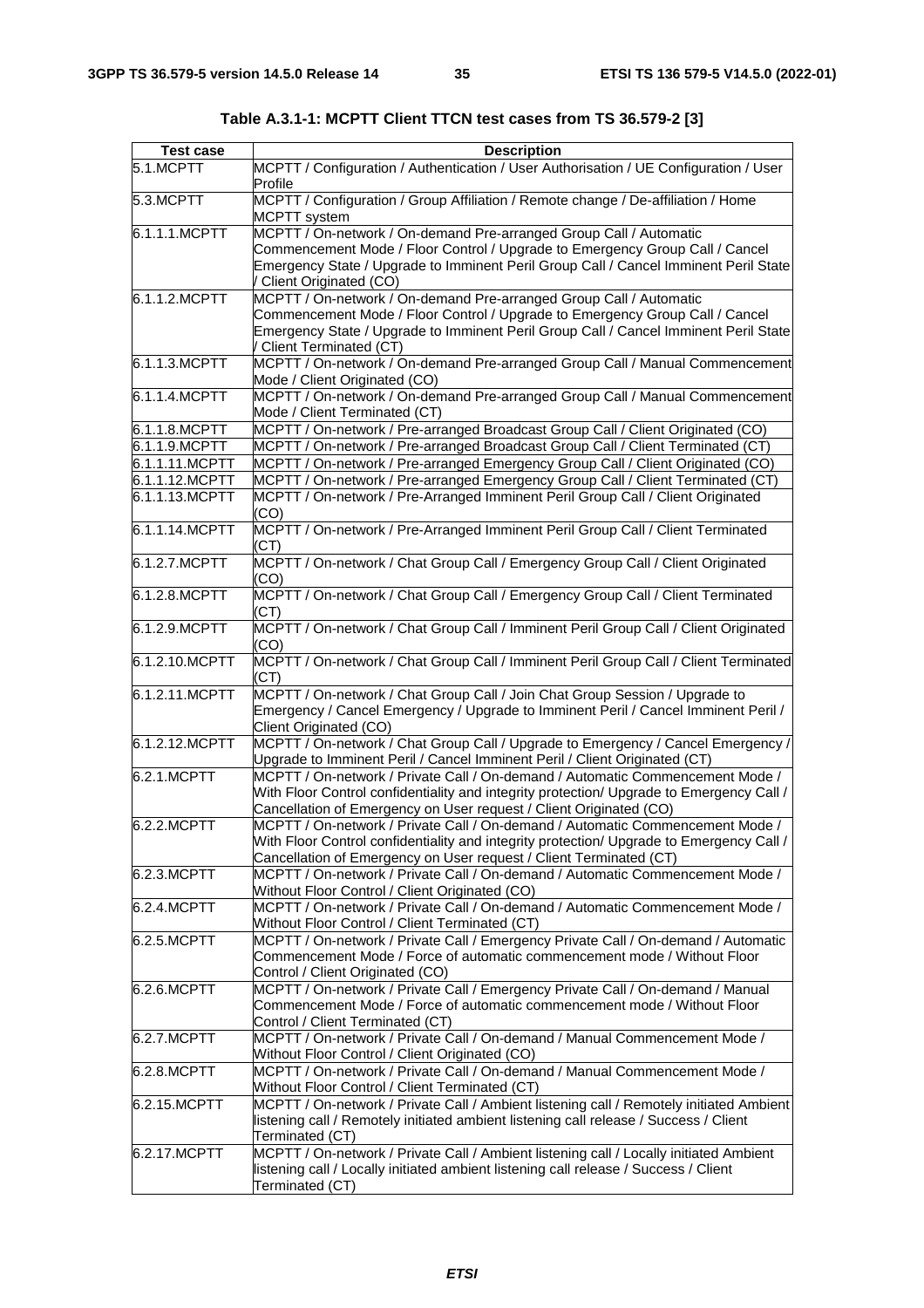# Annex B (informative): Style Guide

# B.1 Introduction

The style guide specified in TS 36.523-3 [27] Annex B applies to the present document.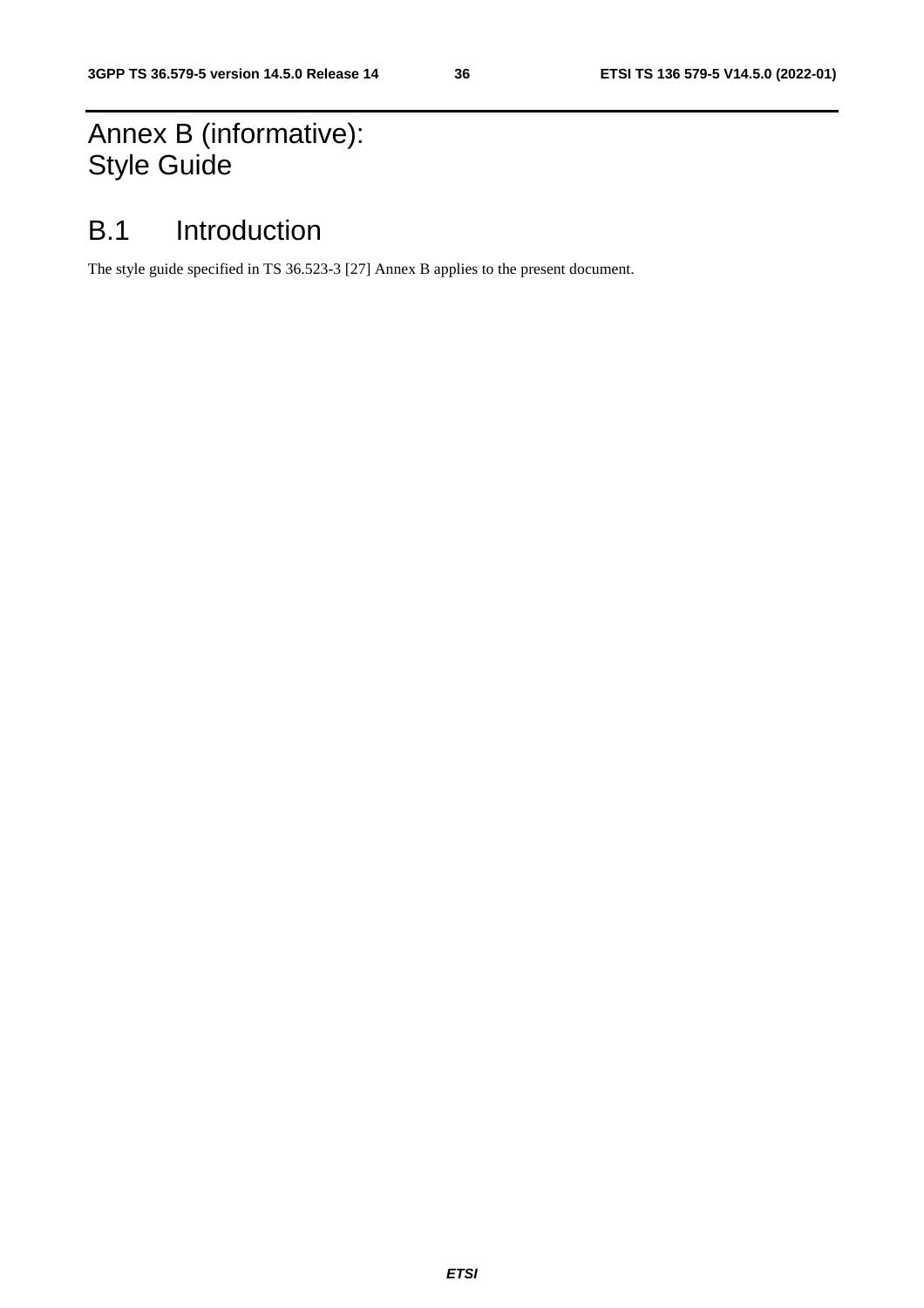# <span id="page-37-0"></span>Annex C (normative): Common TTCN-3 Definitions

# C.0 Introduction

The present Annex C specifies the TTCN-3 type definitions used at the system interface to configure and control the SS. The type definitions are common, independent from test model.

In case of discrepancy between the content of the present Annex C and the equivalent TTCN-3 definitions / semantic requirements found in the TTCN modules provided as attachments to the present specification, the latter shall take precedence.

NOTE: This annex is automatically generated from the TTCN-3 modules provided as attachment to the present specification and containing the listed TTCN-3 type definitions.

# C.1 SRTP\_ASP\_TypeDefs

# C.1.1 Type\_Definitions

### **SRTP\_EncryptionAlgorithm\_Type**

| <b>TTCN-3 Enumerated Type</b> |                                      |  |  |
|-------------------------------|--------------------------------------|--|--|
| <b>Name</b>                   | <b>SRTP_EncryptionAlgorithm_Type</b> |  |  |
| <b>Comment</b>                |                                      |  |  |
| Null                          | RFC 3830 clause 6.10.1               |  |  |
| AES_CM                        | RFC 3830 clause 6.10.1               |  |  |
| AES_F8                        | RFC 3830 clause 6.10.1               |  |  |
| AES_GCM                       | RFC 7714 clause 14.3                 |  |  |

#### **SRTP\_AuthenticationAlgorithm\_Type**

| <b>TTCN-3 Enumerated Type</b> |                                          |  |  |  |
|-------------------------------|------------------------------------------|--|--|--|
| <b>Name</b>                   | <b>SRTP AuthenticationAlgorithm Type</b> |  |  |  |
| <b>Comment</b>                |                                          |  |  |  |
| Null                          | RFC 3830 clause 6.10.1                   |  |  |  |
| HMAC_SHA_1                    | RFC 3830 clause 6.10.1                   |  |  |  |
| RCCm1                         | RFC 4771 clause 4                        |  |  |  |
| RCCm <sub>2</sub>             | RFC 4771 clause 4                        |  |  |  |
| RCCm <sub>3</sub>             | RFC 4771 clause 4                        |  |  |  |

#### **SRTP\_PRF\_Type**

| <b>TTCN-3 Enumerated Type</b> |                        |  |
|-------------------------------|------------------------|--|
| <b>Name</b>                   | <b>SRTP_PRF_Type</b>   |  |
| Comment                       |                        |  |
| AES<br>CM                     | RFC 3830 clause 6.10.1 |  |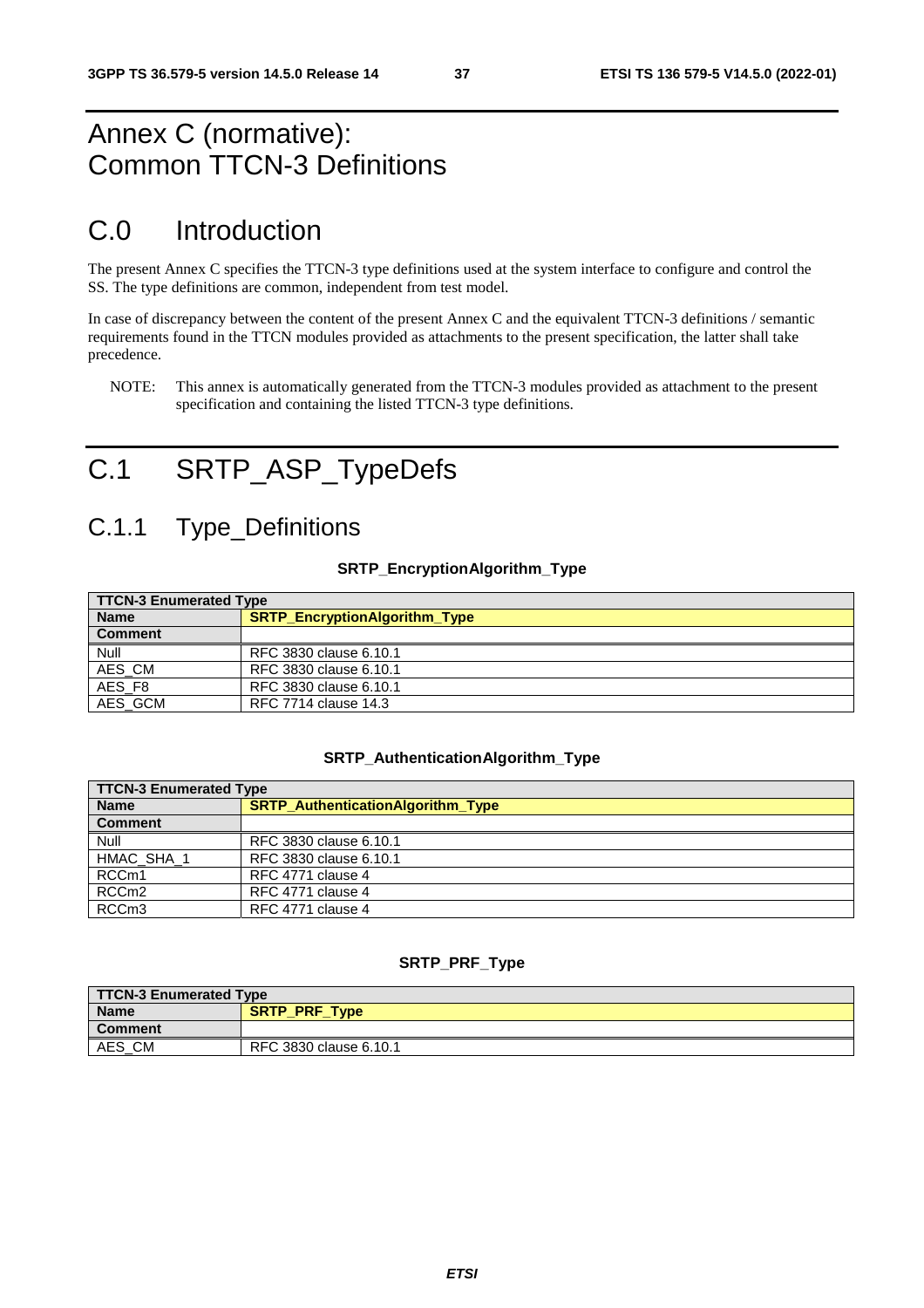<span id="page-38-0"></span>

| <b>TTCN-3 Record Type</b> |                                         |                                  |                                                                                        |  |
|---------------------------|-----------------------------------------|----------------------------------|----------------------------------------------------------------------------------------|--|
| <b>Name</b>               |                                         | <b>SRTP_SecurityProfile_Type</b> |                                                                                        |  |
| <b>Comment</b>            |                                         |                                  | parameters for SRTP security profiles according to 33.180 annex E:                     |  |
|                           | - Table E.2.2-1 (RTP group call: GMK)   |                                  |                                                                                        |  |
|                           | - Table E.3.2-1 (RTP private call: PCK) |                                  |                                                                                        |  |
|                           | - Table E.4.2-1 (RTCP: CSK and MuSiK)): |                                  |                                                                                        |  |
|                           |                                         |                                  | The parameters may be contained/negotiated in MIKEY Security Policy Payload (RFC 3830) |  |
| EncryptionAlgo            | SRTP_EncryptionAlgorithm                |                                  | SRTP type 0; RFC 3830 clause 6.10.1                                                    |  |
| rithm                     | <b>Type</b>                             |                                  |                                                                                        |  |
| SessionEncrypt            | integer                                 |                                  | SRTP type 1; RFC 3830 clause 6.10.1                                                    |  |
| ionKeyLength              |                                         |                                  |                                                                                        |  |
| AuthenticationA           | <b>SRTP_AuthenticationAlgorit</b>       | opt                              | SRTP type 2; RFC 3830 clause 6.10.1                                                    |  |
| Igorithm                  | hm Type                                 |                                  |                                                                                        |  |
| SessionSaltKey            | integer                                 |                                  | SRTP type 4; RFC 3830 clause 6.10.1                                                    |  |
| Length                    |                                         |                                  |                                                                                        |  |
| <b>PRF</b>                | <b>SRTP_PRF_Type</b>                    |                                  | SRTP type 5; RFC 3830 clause 6.10.1                                                    |  |
| KeyDerivationR            | integer                                 |                                  | SRTP type 6; RFC 3830 clause 6.10.1                                                    |  |
| ate                       |                                         |                                  |                                                                                        |  |
| ROC Transmis              | integer                                 | opt                              | SRTP type 13; RFC 4771 clause 4                                                        |  |
| sionRate                  |                                         |                                  |                                                                                        |  |
| SRTP_Authenti             | integer                                 | opt                              | SRTP type 18; RFC 4771 clause 4                                                        |  |
| cationTagLengt            |                                         |                                  |                                                                                        |  |
| h                         |                                         |                                  |                                                                                        |  |
| <b>SRTCP Authe</b>        | integer                                 | opt                              | SRTP type 19; RFC 4771 clause 4                                                        |  |
| nticationTagLe            |                                         |                                  |                                                                                        |  |
| ngth<br>AEAD Authenti     |                                         |                                  |                                                                                        |  |
| cationTagLengt            | integer                                 |                                  | SRTP type 20; RFC 7714 clause 14.3                                                     |  |
| h                         |                                         |                                  |                                                                                        |  |
|                           |                                         |                                  |                                                                                        |  |

# **SRTP\_SecurityProfile\_Type**

# **SRTP\_KeyInfo\_Type**

| <b>TTCN-3 Record Type</b> |                          |     |                                                                                                                                                                                                                                                                                                                                                                                                                                                                                                                                                                                                                                                                                                                                                                                                                                                                                                                     |
|---------------------------|--------------------------|-----|---------------------------------------------------------------------------------------------------------------------------------------------------------------------------------------------------------------------------------------------------------------------------------------------------------------------------------------------------------------------------------------------------------------------------------------------------------------------------------------------------------------------------------------------------------------------------------------------------------------------------------------------------------------------------------------------------------------------------------------------------------------------------------------------------------------------------------------------------------------------------------------------------------------------|
| <b>Name</b>               | <b>SRTP Keylnfo Type</b> |     |                                                                                                                                                                                                                                                                                                                                                                                                                                                                                                                                                                                                                                                                                                                                                                                                                                                                                                                     |
| <b>Comment</b>            | RFC 3830 and RFC 3711    |     | SRTP Master Key, SRTP Master Salt and MKI according to 33.180 clauses 7.4.1, 7.4.2 and 9.4.6,                                                                                                                                                                                                                                                                                                                                                                                                                                                                                                                                                                                                                                                                                                                                                                                                                       |
| MasterKey                 | octetstring              |     | SRTP master key according to RFC 3711 (128 bits)                                                                                                                                                                                                                                                                                                                                                                                                                                                                                                                                                                                                                                                                                                                                                                                                                                                                    |
| MasterSalt                | octetstring              |     | SRTP master salt according to RFC 3711 and RFC 7714 (96)<br>bits):<br>33.180 clauses 7.5 and 9.4.8 specify the AEAD_AES_128_GCM<br>algorithm as defined in RFC 7714 to be used for confidentiality<br>and data authentication of the media stream and the media<br>control data.<br>RFC 7714 specifies in clause 12 a master salt length of 96 and in<br>clause 11 that the AES_CM PRF KDF according to RFC 3711<br>shall be used.<br>Nevertheless RFC 3711 clause 8.2 requires a master salt length<br>of 112.<br>This contradiction is resolved by the RFC Errata for RFC 7714:<br>The master salt shall be 96 bit in the first place (as according to<br>RFC 7714) but then multiplied by 2^16 to fit to the requirements<br>of RFC 3711 (112 bit).<br>=> MasterSalt provides a 96-bit value which needs to be padded<br>by the system adaptor to get the 112-bit master salt as needed<br>according to RFC 3711 |
| <b>MKI</b>                | octetstring              | opt | SRTP Master Key Identifier: if not present => no MKI to be added<br>to the SRTP/SRTCP packet                                                                                                                                                                                                                                                                                                                                                                                                                                                                                                                                                                                                                                                                                                                                                                                                                        |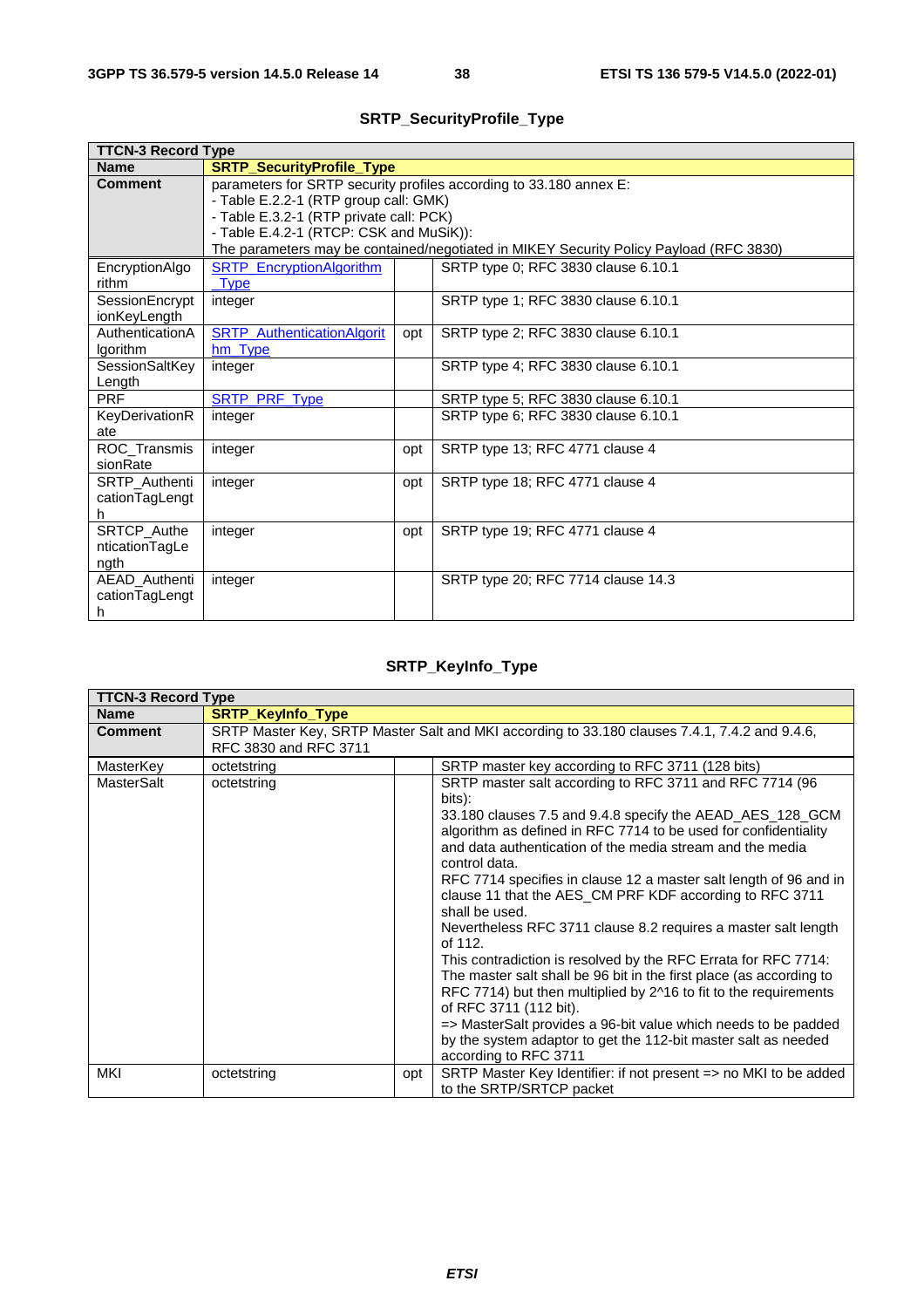# **SRTP\_Config\_Type**

| TTCN-3 Record Type |                                      |  |
|--------------------|--------------------------------------|--|
| <b>Name</b>        | <b>SRTP_Config_Type</b>              |  |
| <b>Comment</b>     | <b>SRTP</b> configuration parameters |  |
| KevInfo            | <b>SRTP Kevinfo Type</b>             |  |
| SecurityProfile    | <b>SRTP SecurityProfile Type</b>     |  |

# **SRTP\_Connection\_Type**

| <b>TTCN-3 Record Type</b> |                                                        |     |                                                                                                                                                                                                                                                                                                                                                                                                                                                            |
|---------------------------|--------------------------------------------------------|-----|------------------------------------------------------------------------------------------------------------------------------------------------------------------------------------------------------------------------------------------------------------------------------------------------------------------------------------------------------------------------------------------------------------------------------------------------------------|
| <b>Name</b>               | <b>SRTP Connection Type</b>                            |     |                                                                                                                                                                                                                                                                                                                                                                                                                                                            |
| <b>Comment</b>            | configuration parameters for a single (UDP) connection |     |                                                                                                                                                                                                                                                                                                                                                                                                                                                            |
| Connection                | <b>IP Connection Type</b>                              |     | RTP/RTCP configuration shall be applied for packets matching<br>the given Connection:<br>in general a connection is given by<br>$Protocol := udp$<br>Local := $\{$ IP address of the SS, port number at the SS $\}$<br>$Remote := omit$<br>(but other matching criteria may be used if needed)<br>NOTE: TTCN shall ensure that different connection can be<br>identified without ambiguity (in general even the local port<br>number should be sufficient) |
| LocalSSRC                 | O <sub>4</sub> Type                                    |     | SSRC of the SS                                                                                                                                                                                                                                                                                                                                                                                                                                             |
| <b>SRTP Config</b>        | SRTP_Config_Type                                       | opt | configuration of SRTP/SRTCP for the given connection; if not<br>present => no SRTP/SRTCP                                                                                                                                                                                                                                                                                                                                                                   |

### **SRTP\_ConnectionTable\_Type**

| TTCN-3 Record of Type          |                                  |  |
|--------------------------------|----------------------------------|--|
| <b>Name</b>                    | <b>SRTP ConnectionTable Type</b> |  |
| <b>Comment</b>                 |                                  |  |
| record of SRTP Connection Type |                                  |  |

### **SRTP\_CTRL\_REQ**

| <b>TTCN-3 Union Type</b> |                                           |                                                                                                                                                                                                        |
|--------------------------|-------------------------------------------|--------------------------------------------------------------------------------------------------------------------------------------------------------------------------------------------------------|
| <b>Name</b>              | <b>SRTP CTRL REQ</b>                      |                                                                                                                                                                                                        |
| <b>Comment</b>           | configuration ASP at the system interface |                                                                                                                                                                                                        |
| Config                   | <b>SRTP ConnectionTable Type</b>          | table of all connection to be configured for SRTP/SRTCP (or<br>RTP/RTCP);<br>the configuration overrides any previous configuration; it is not<br>foreseen to add, modify or remove single connections |

### **SRTP\_CTRL\_IND**

| <b>TTCN-3 Union Type</b> |                                                                      |                                |
|--------------------------|----------------------------------------------------------------------|--------------------------------|
| <b>Name</b>              | <b>SRTP CTRL IND</b>                                                 |                                |
| <b>Comment</b>           | ASP at the system interface for system confirmations and indications |                                |
| Confirm                  | <b>Null Type</b>                                                     | confirmation for configuration |
| Error                    | Null Type                                                            | indication of errors           |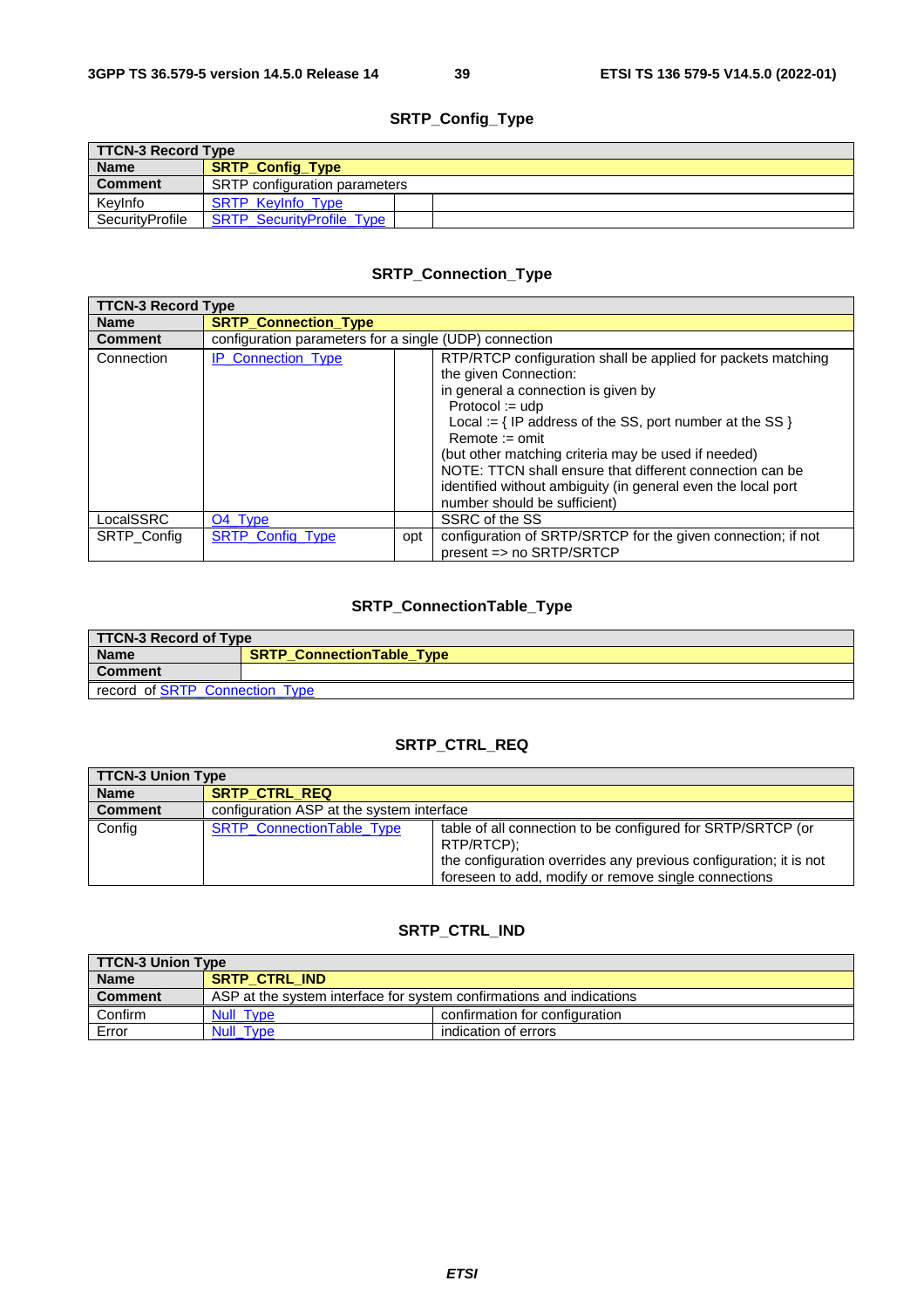# <span id="page-40-0"></span>C.1.2 System\_Interface

**SRTP\_PORT** 

| TTCN-3 Port Type |                      |  |  |
|------------------|----------------------|--|--|
| <b>Name</b>      | <b>SRTP PORT</b>     |  |  |
| <b>Comment</b>   |                      |  |  |
| out              | <b>SRTP CTRL REQ</b> |  |  |
| in               | <b>SRTP CTRL IND</b> |  |  |

# C.2 IP\_ASP\_TypeDefs

General Notes:

NOTE 1:

In general the handling of IP data shall be independent from the RAT being used on lower layers.

NOTE 2:

It shall be possible for SS implementation to reuse existing IP stack implementations in the system adaptor;

therefore the well-known concept of socket programming shall be supported

(regardless of whether those are used in the system adaptor implementation or not) NOTE 3:

Since in general at the network side there are several different IP addresses the SS needs to simulate more than one IP address;

that can be based on a concept of multiple virtual network adaptors

NOTE 4:

There is no easy way to control the routing of IP data for an IP connection from above the IP stack

i.e. there are no parameters at the socket interface to determine e.g. cell id and DRB id

=> another independent logical entity (DRB-MUX) is needed below the IP stack which is responsible to control the routing of IP packets from/to DRBs in different cells of different RATs

Reference:

An introduction to socket programming can be found in

UNIX Network Programming Volume 1, Third Edition: The Sockets Networking API

by W. Richard Stevens, Bill Fenner, Andrew M. Rudoff

# C.2.1 IP\_Common

#### **IP\_Common: Basic Type Definitions**

| <b>TTCN-3 Basic Types</b>     |                   |  |
|-------------------------------|-------------------|--|
| <b>PortNumber</b><br>vpe<br>– | JInt<br>VDE<br>-- |  |

#### **IPv4\_AddrInfo\_Type**

| TTCN-3 Record Type |                                                 |                                                                     |  |
|--------------------|-------------------------------------------------|---------------------------------------------------------------------|--|
| <b>Name</b>        | <b>IPv4 Addrinfo Type</b>                       |                                                                     |  |
| <b>Comment</b>     | IPv4 specific info of the socket addr (AF INET) |                                                                     |  |
| Addr               | charstring                                      | IP Address as string (IP v4 dot notation) to be converted to 32-bit |  |
|                    |                                                 | unsigned integer                                                    |  |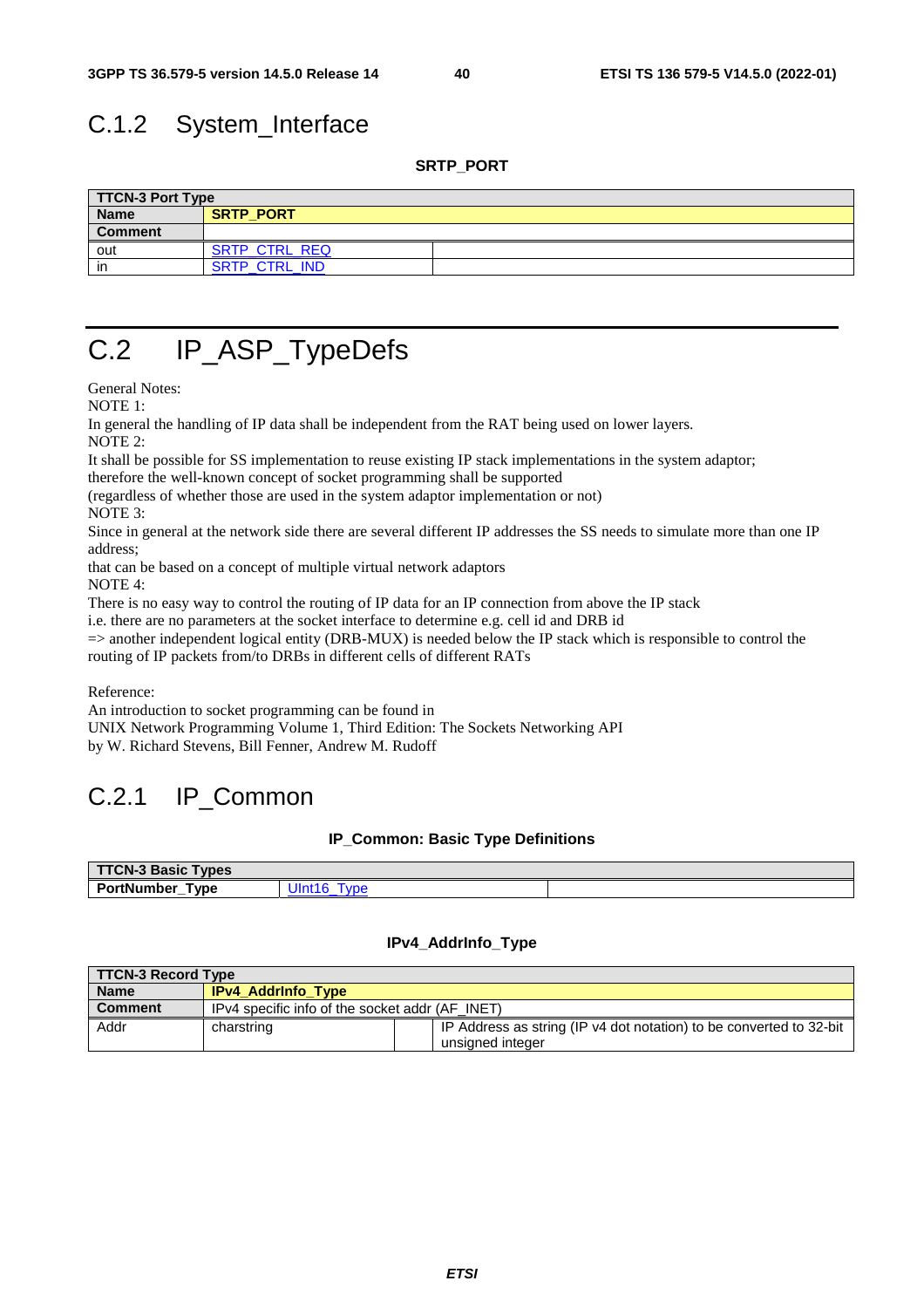### **IPv6\_AddrInfo\_Type**

<span id="page-41-0"></span>

| <b>TTCN-3 Record Type</b> |                                                                                                      |                                                                                                                                                                                                                                                                                                                                            |  |
|---------------------------|------------------------------------------------------------------------------------------------------|--------------------------------------------------------------------------------------------------------------------------------------------------------------------------------------------------------------------------------------------------------------------------------------------------------------------------------------------|--|
| <b>Name</b>               | IPv6_AddrInfo_Type                                                                                   |                                                                                                                                                                                                                                                                                                                                            |  |
| <b>Comment</b>            | IPv6 specific info of the socket addr (AF_INET6);<br>NOTE: sin6_flowinfo can be ignored and set to 0 |                                                                                                                                                                                                                                                                                                                                            |  |
| Addr                      | to be converted to sin6 addr<br>charstring                                                           |                                                                                                                                                                                                                                                                                                                                            |  |
| Scopeld                   | Ulnt32_Type                                                                                          | sin6 scope id<br>opt<br>in general an IPv6 address is like "fe80::1%eth0" with eth0 being<br>the network adaptor mapped to a scope id (Unix)<br>assumption:<br>for UE conformance testing it is not necessary to distinguish<br>different scopes and the scope id in general can be determined<br>by the system adaptor $\Rightarrow$ omit |  |

### **IP\_AddrInfo\_Type**

| TTCN-3 Union Type |                           |  |
|-------------------|---------------------------|--|
| <b>Name</b>       | <b>IP_AddrInfo_Type</b>   |  |
| <b>Comment</b>    |                           |  |
| V <sub>4</sub>    | <b>IPv4 Addrinfo Type</b> |  |
| V <sub>6</sub>    | IPv6 AddrInfo Type        |  |

### **IP\_Socket\_Type**

| TTCN-3 Record Type |                                              |     |             |
|--------------------|----------------------------------------------|-----|-------------|
| <b>Name</b>        | <b>IP_Socket_Type</b>                        |     |             |
| <b>Comment</b>     | Socket                                       |     |             |
| IpAddr             | <b>IP Addrinfo Type</b><br>IP address<br>opt |     |             |
| Port               | PortNumber Type                              | opt | port number |

# **InternetProtocol\_Type**

| <b>TTCN-3 Enumerated Type</b> |                       |  |  |
|-------------------------------|-----------------------|--|--|
| <b>Name</b>                   | InternetProtocol_Type |  |  |
| <b>Comment</b>                |                       |  |  |
| udp                           |                       |  |  |
| tcp                           |                       |  |  |
| icmp                          |                       |  |  |
| icmpv6                        |                       |  |  |

# **IP\_Connection\_Type**

| TTCN-3 Record Type |                                                                                                                                                      |     |  |
|--------------------|------------------------------------------------------------------------------------------------------------------------------------------------------|-----|--|
| <b>Name</b>        | <b>IP_Connection_Type</b>                                                                                                                            |     |  |
| <b>Comment</b>     | A connection between peer-to-peer entities is unambiguously defined by the protocol<br>(udp/tcp/icmp/icmpv4), the local socket and the remote socket |     |  |
| Protocol           | InternetProtocol Type                                                                                                                                |     |  |
| Local              | <b>IP Socket Type</b>                                                                                                                                | opt |  |
| Remote             | <b>IP Socket Type</b>                                                                                                                                | opt |  |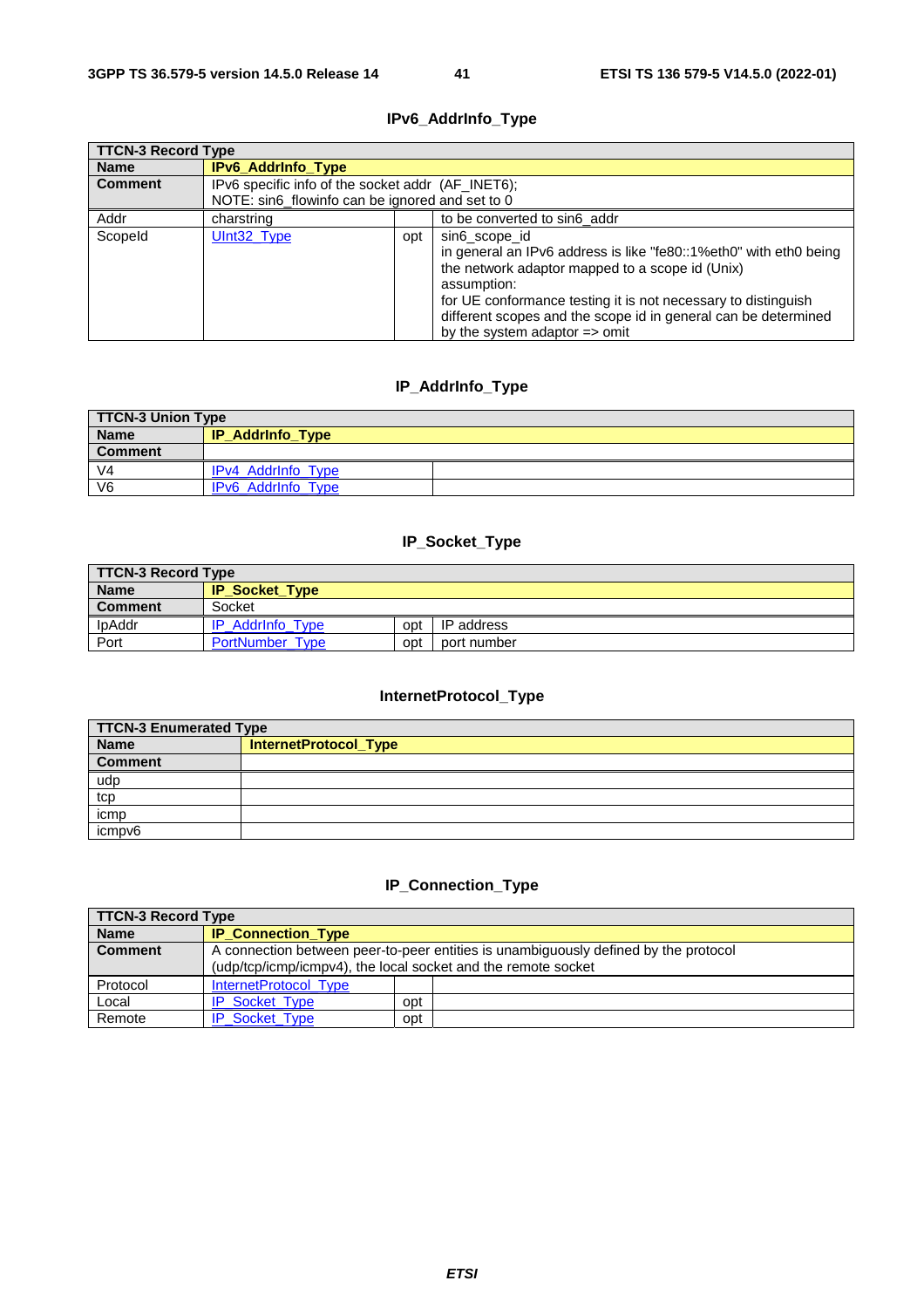# <span id="page-42-0"></span>C.3 CommonDefs

#### **CommonDefs: Constant Definitions**

| <b>TTCN-3 Basic Types</b> |         |            |  |  |
|---------------------------|---------|------------|--|--|
| tsc UInt16Max             | integer | 65535      |  |  |
| UInt32Max<br>tsc          | integer | 4294967295 |  |  |

### **CommonDefs: Basic Type Definitions**

| <b>TTCN-3 Basic Types</b> |                                          |                                            |  |  |
|---------------------------|------------------------------------------|--------------------------------------------|--|--|
| O4_Type                   | octetstring length(4)                    |                                            |  |  |
| Null_Type                 | boolean (true)                           | dummy type for 'typeless' fields in unions |  |  |
| UInt16_Type               | integer $(0$ tsc_UInt16Max)              |                                            |  |  |
| UInt32_Type               | integer $(0 \cdot \text{tsc_UInt32Max})$ |                                            |  |  |

# C.4 References to TTCN-3

| <b>References to TTCN-3</b> |                               |           |  |  |
|-----------------------------|-------------------------------|-----------|--|--|
| <b>SRTP ASP TypeDe</b>      | Common/SRTP_ASP_TypeDefs.ttcn | Rev 29933 |  |  |
| fs                          |                               |           |  |  |
| IP_ASP_TypeDefs             | IP_PTC/IP_ASP_TypeDefs.ttcn   | Rev 27511 |  |  |
| CommonDefs                  | Common/CommonDefs.ttcn        | Rev 29871 |  |  |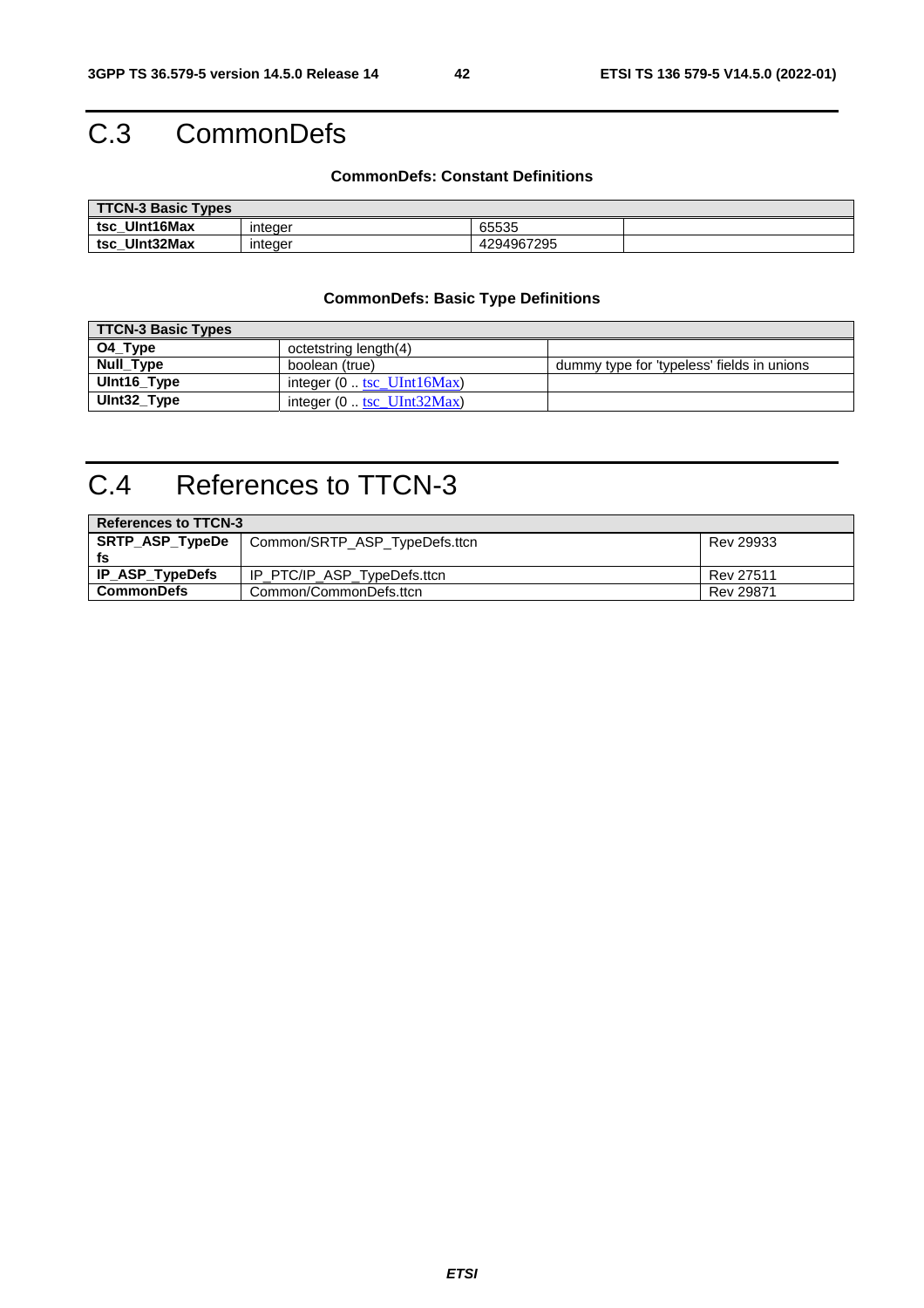# Annex D (Normative): SIP Type Definitions and XSD References

# D.1 XML Schema Definitions (XSD)

Common XML schema definitions according to TS 34.229-3 [28] Table G.0.1-1 are used. In addition there are the MCX specific XML schema definitions as according to table D.1-1.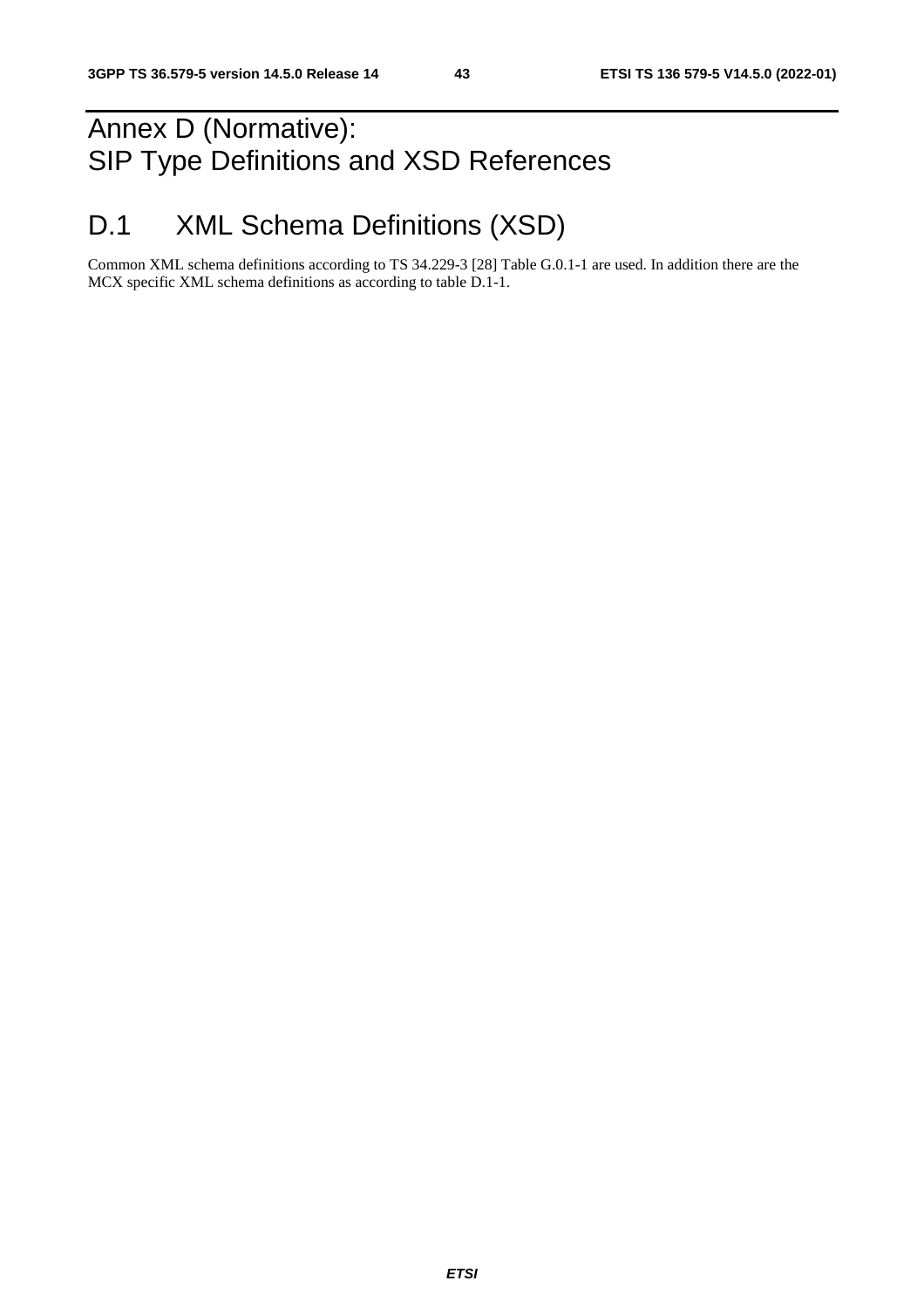# **Table D.1-1: MCX specific definitions**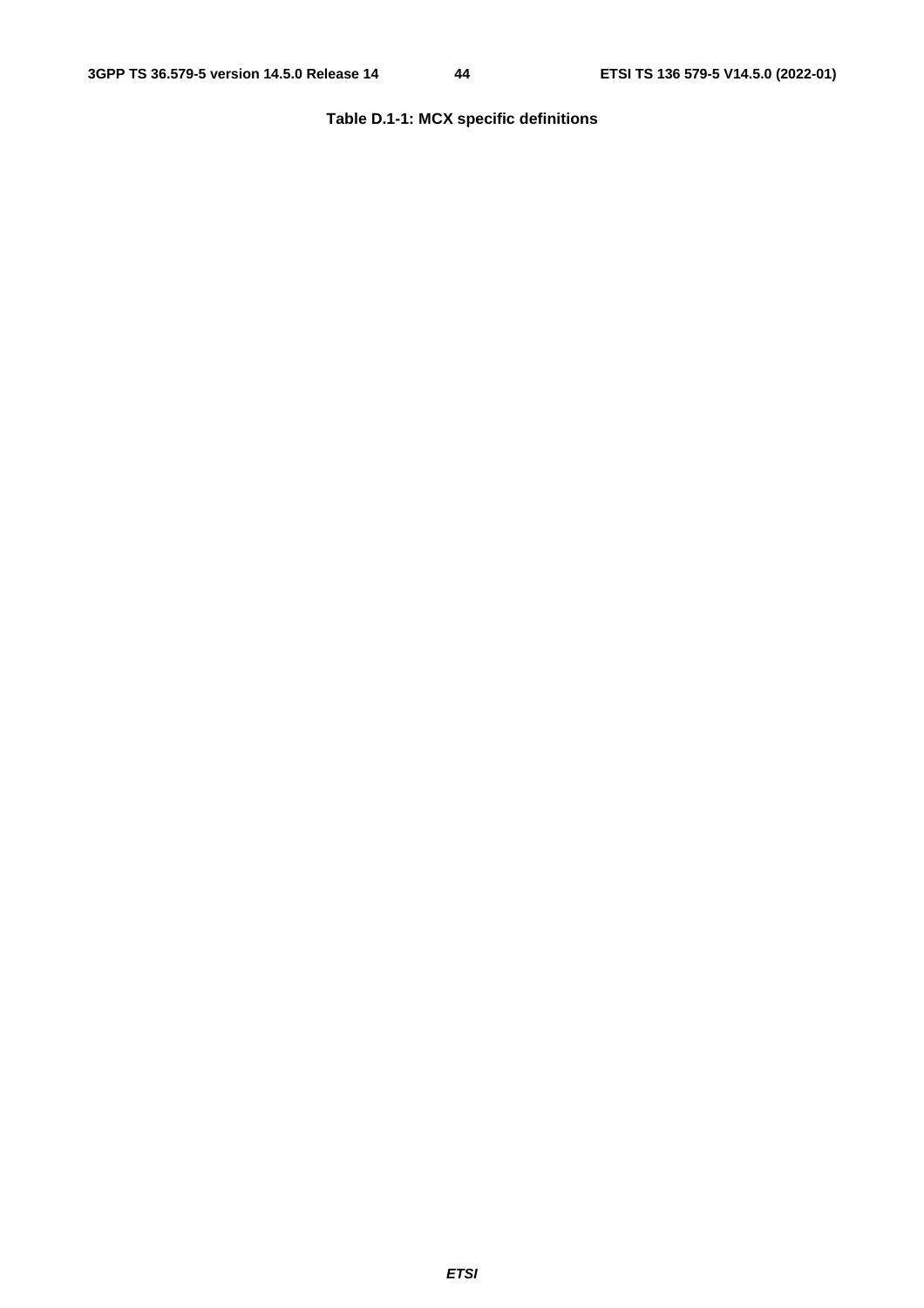| <b>XML Schema (XSD)</b>                            | <b>Source</b>                                                     | Name space                                                               |
|----------------------------------------------------|-------------------------------------------------------------------|--------------------------------------------------------------------------|
| RFC4354-poc-settings                               | RFC 4354 [52] clause 6.1                                          | urn:oma:params:xml:ns:poc:poc-settings                                   |
| RFC4661-SimpleFilter                               | RFC 4661 [34] clause 7                                            | urn:ietf:params:xml:ns:simple-filter                                     |
| RFC5261-patch-ops                                  | RFC 5261 [50] clause 8                                            | (NOTE 1)                                                                 |
| (NOTE 2)                                           |                                                                   |                                                                          |
| RFC5874-xcap-diff                                  | RFC 5874 [51] clause 4                                            | urn:ietf:params:xml:ns:xcap-diff                                         |
| IANA-resource-lists                                | RFC 4826 [34] clause 3.2                                          | urn:ietf:params:xml:ns:resource-lists                                    |
|                                                    | https://www.iana.org/assignments/x                                |                                                                          |
|                                                    | ml-registry/schema/resource-                                      |                                                                          |
|                                                    | lists.xsd                                                         |                                                                          |
| poc_listService-v1_0                               | <b>OMA</b> [37]                                                   | urn:oma:xml:poc:list-service                                             |
| xdm_extensions-v1_0                                | OMA [39]                                                          | urn:oma:xml:xdm:extensions                                               |
| xdm_rsrclst_uriusage-                              | <b>OMA [40]</b>                                                   | urn:oma:xml:xdm:resource-list:oma-uriusage                               |
| $v1_0$                                             |                                                                   |                                                                          |
| xenc-schema                                        | W3C [41]                                                          | http://www.w3.org/2001/04/xmlenc#'                                       |
| xmldsig-core-schema                                | W3C [42]                                                          | http://www.w3.org/2000/09/xmldsig#                                       |
| TS24281_mcvideoinfo                                | TS 24.281 [55] Annex F.1.2                                        | urn:3gpp:ns:mcvideoInfo:1.0                                              |
| (NOTE 3)<br>TS24281_mcvideolocation                | TS 24.281 [55] Annex F.3.2                                        |                                                                          |
| info                                               |                                                                   | urn:3gpp:ns:mcvideoLocationInfo:1.0                                      |
| TS24281_mcvideoPresInf                             | TS 24.281 [55] Table 8.3.1.2-1                                    | urn:3gpp:ns:mcvideoPresInfo:1.0                                          |
|                                                    |                                                                   |                                                                          |
| TS24282_mcdatainfo.xsd                             | TS 24.282 [57] Annex D.1.2                                        | "urn:3gpp:ns:mcdataInfo:1.0"                                             |
| TS24282_mcdatalocationi                            | TS 24.282 [57] Annex D.4.2                                        | urn:3gpp:ns:mcdataLocationInfo:1.0                                       |
| nfo                                                |                                                                   |                                                                          |
| TS24282_mcdataPresInfo                             | TS 24.282 [57] Table 8.4.1.2-1                                    | "urn:3gpp:ns:mcdataPresInfo:1.0"                                         |
| TS24379_mcpttaff                                   | TS 24.379 [9] Annex F.4.2                                         | urn:3gpp:ns:affiliationCommand:1.0                                       |
| (NOTE 4)                                           | TS 24.281 [55] Annex F.4.2                                        |                                                                          |
|                                                    | TS 24.282 [57] Annex D.3.2                                        |                                                                          |
| TS24379_mcpttinfo                                  | TS 24.379 [9] Annex F.1.2                                         | urn:3gpp:ns:mcpttlnfo:1.0                                                |
| TS24379_mcpttlocationinf                           | TS 24.379 [9] Annex F.3.2                                         | urn:3gpp:ns:mcpttLocationInfo:1.0                                        |
| о                                                  |                                                                   |                                                                          |
| TS24379_mcpttsigneddoc                             | TS 24.379 [9] Annex F.6.2                                         | urn:3gpp:ns:mcpttSignedDoc:1.0                                           |
| TS24379_mcpttPresInfo                              | TS 24.379 [9] Table 9.3.1.2-1                                     | urn:3gpp:ns:mcpttPresInfo:1.0                                            |
| TS24379_mcpttPresInfoF                             | TS 24.379 [9] Table 9A.3.1.2-1                                    | urn:3gpp:ns:mcpttPresInfoFA:1.0                                          |
| A                                                  |                                                                   |                                                                          |
| TS24379_poc-settings<br>(NOTE 5)                   | TS 24.379 [9] Table 7.4.1.2.2-2                                   | urn:3gpp:mcsSettings:1.0                                                 |
| TS24481-mcptt-group                                | TS 24.281 [55] Table 7.4.1.2.2-2<br>TS 24.481 [11] clause 7.2.4.2 | urn:3gpp:ns:mcpttGroupInfo:1.0                                           |
| TS24481-mcpttGMOP                                  | TS 24.481 [11] clause 7.3.3                                       | urn:3gpp:ns:mcpttGMOP:1.0                                                |
|                                                    |                                                                   |                                                                          |
| TS24481-mcpttGKTP                                  | TS 24.481 [11] clause 7.7.4.2                                     | urn:3gpp:ns:mcpttGKTP:1.0                                                |
| TS24484-ue-init-config<br>TS24484- mcptt-ue-config | TS 24.484 [14] clause 7.2.2.3<br>TS 24.484 [14] clause 8.2.2.3    | urn:3gpp:mcptt:mcpttUEinitConfig:1.0<br>urn:3gpp:mcptt:mcpttUEConfig:1.0 |
| TS24484-mcvideo-ue-                                | TS 24.484 [14] clause 9.2.2.3                                     | urn:3gpp:mcvideo:mcvideoUEConfig:1.0                                     |
| config                                             |                                                                   |                                                                          |
| TS24484-mcdata-ue-                                 | TS 24.484 [14] clause 10.2.2.3                                    | urn:3gpp:mcdata:mcdataUEConfig:1.0                                       |
| config                                             |                                                                   |                                                                          |
| TS24484-mcptt-user-                                | TS 24.484 [14] clause 8.3.2.3                                     | urn:3gpp:mcptt:user-profile:1.0                                          |
| profile                                            |                                                                   |                                                                          |
| TS24484-mcvideo-user-                              | TS 24.484 [14] clause 9.3.2.3                                     | urn:3gpp:ns:mcvideo:user-profile:1.0                                     |
| profile                                            |                                                                   |                                                                          |
| TS24484-mcdata-user-                               | TS 24.484 [14] clause 10.3.2.3                                    | urn:3gpp:ns:mcdata:user-profile:1.0                                      |
| profile                                            |                                                                   |                                                                          |
| TS24484-mcptt-service-                             | TS 24.484 [14] clause 8.4.2.3                                     | urn:3gpp:ns:mcpttServiceConfig:1.0                                       |
| config                                             |                                                                   |                                                                          |
| TS24484-mcvideo-service-                           | TS 24.484 [14] clause 9.4.2.3                                     | urn:3gpp:ns:mcvideoServiceConfig:1.0                                     |
| config                                             |                                                                   |                                                                          |
| TS24484-mcdata-service-                            | TS 24.484 [14] clause 10.4.2.3                                    | urn:3gpp:ns:mcdataServiceConfig:1.0                                      |
| config                                             |                                                                   |                                                                          |
| TS33180-                                           | TS 33.180 [43] Annex D.3.5.1                                      | urn:3gpp:ns:mcsecKMSInterface:1.0                                        |
| mcsecKMSInterface                                  |                                                                   |                                                                          |
| TS33180-mcsecKMSKRR                                | TS 33.180 [43] Annex D.4.4                                        | urn:3gpp:ns:mcsecKMSKRR:1.0                                              |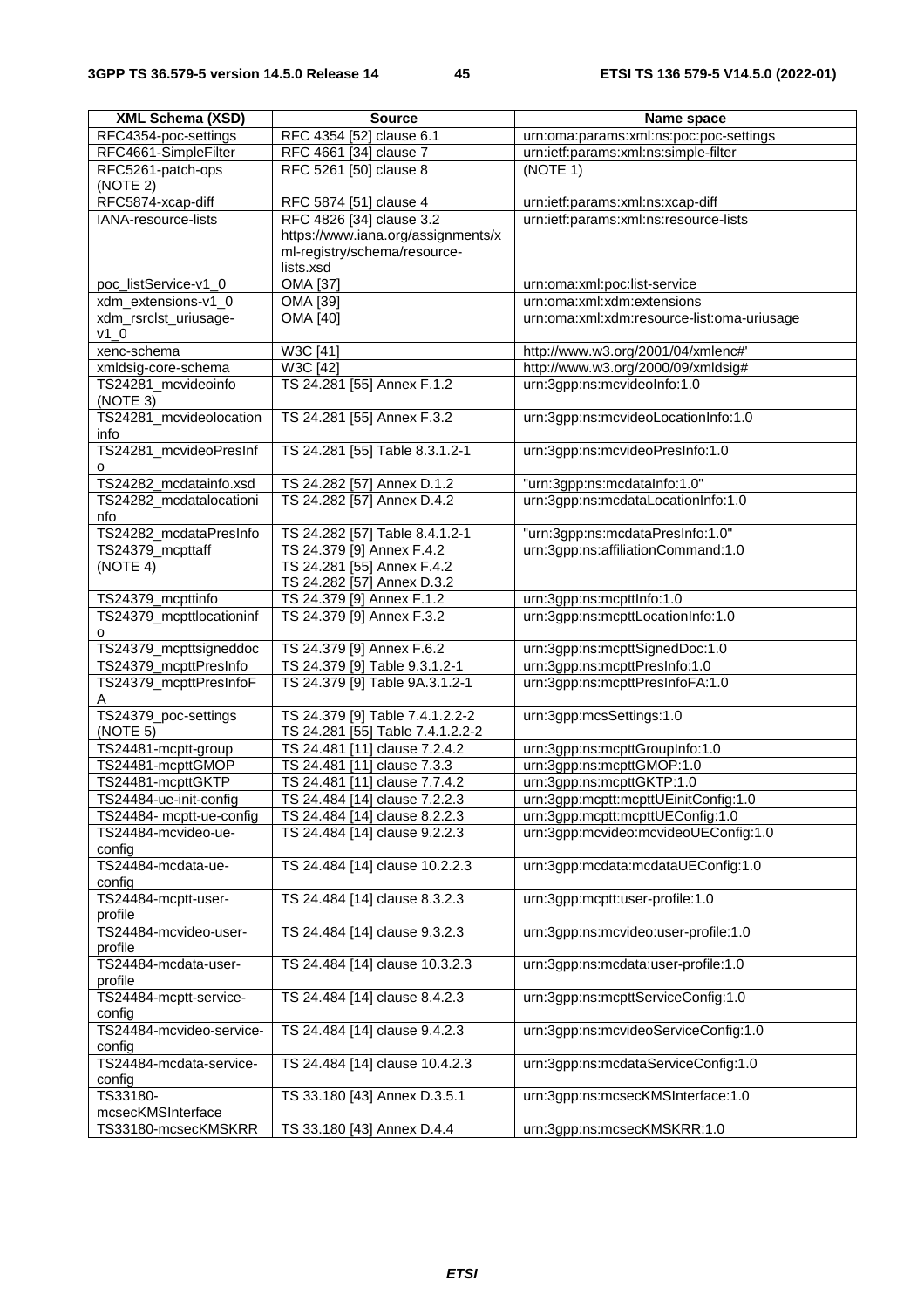NOTE 1: The schema does not define any target namespace but is referred to as "urn:ietf:params:xml:schema:patchops" e.g. in the original include statement in urn:ietf:params:xml:ns:xcap-diff. NOTE 2: The XML schema in RFC 5261 [50] clause 8 is specified as DTD with ENTITY declarations being referred by the pattern of the schema. These references are resolved in RFC5261-patch-ops in order to get schema definitions which can be processed by TTCN-3 compilers. NOTE 3: The schema specifies import of non-existing namespace urn:3gpp:ns:mcvideoGKTP:1.0. Assumption: urn:3gpp:ns:mcpttGKTP:1.0 to be imported instead NOTE 4: The schemata in TS 24.379 [9] F.4.2, TS 24.281 [55] F.4.2 and TS 24.282 [57] Annex D.1.2 are effectively the same apart from the namespace prefix ("mcpttaff" vs. "mcvideoaff" vs. "mcdataaff"). Assumption: The namespace prefix does not matter in XML documents, in general any prefix can be used.  $\Rightarrow$  TS24379\_mcpttaff is used for MCPTT, MCVideo and MCData. NOTE 5: The schemata in TS 24.379 [9] Table 7.4.1.2.2-2 and TS 24.281 [55] Table 7.4.1.2.2-2 are the same.  $\Rightarrow$  TS24379 poc-settings is used for MCPTT and MCVideo.

In order to avoid ambiguities and unexpected side effects due to tool specific behaviour the schemaLocation in xs:import statements of XSD files are modified to use local references rather than references to internet locations.

The schemaLocations of imported namespaces are shown in table D.1-2. The schemaLocations of included namespaces are shown in table D.1-3.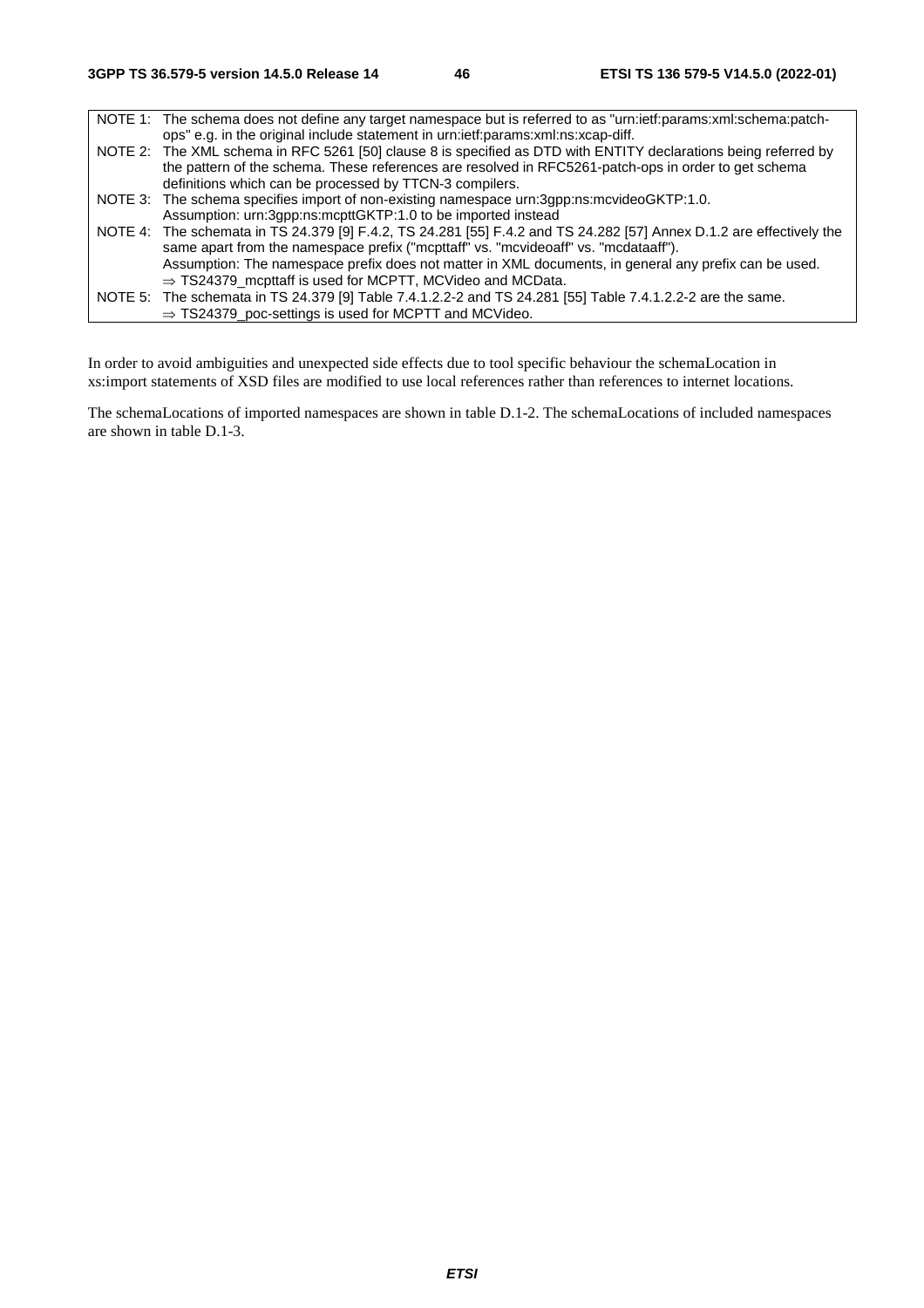**Table D.1-2: schemaLocation of imported namespaces**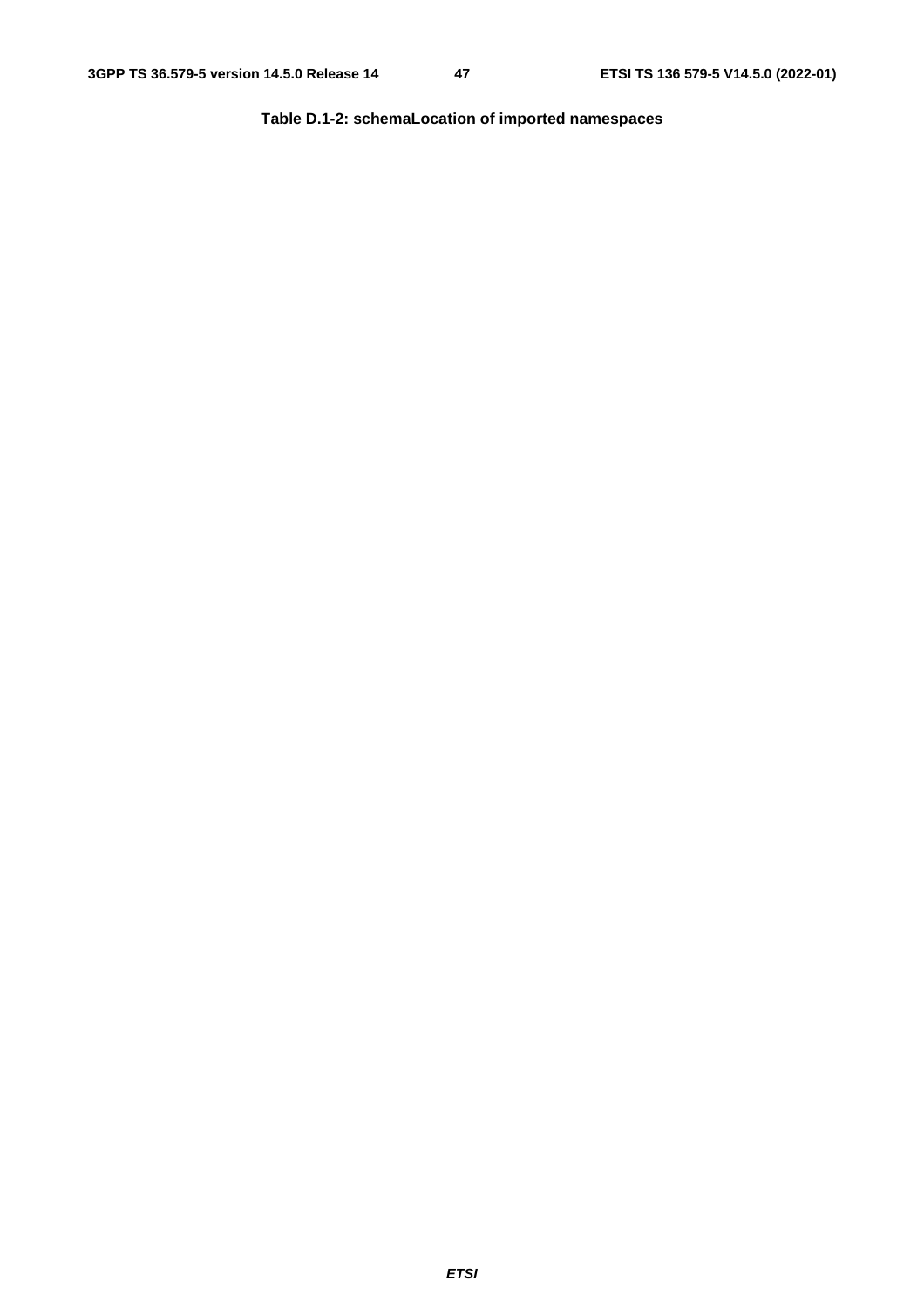| <b>XML Schema</b>            | Imported name                                 | <b>Original schemaLocation</b>                                             | <b>Modified</b>                                                |
|------------------------------|-----------------------------------------------|----------------------------------------------------------------------------|----------------------------------------------------------------|
|                              | space                                         |                                                                            | schemaLocation                                                 |
| RFC4354-poc-settings         | http://www.w3.or<br>g/XML/1998/nam<br>espace  | http://www.w3.org/2001/xml.xsd                                             | .//Common/IMS_XSD/x<br>ml.xsd                                  |
| RFC4661-SimpleFilter         | http://www.w3.or<br>g/XML/1998/nam<br>espace  | http://www.w3.org/2001/xml.xsd                                             | //Common/IMS_XSD/x<br>ml.xsd                                   |
| IANA-resource-lists          | http://www.w3.or<br>g/XML/1998/nam<br>espace  | http://www.w3.org/2001/xml.xsd                                             | //Common/IMS_XSD/x<br>ml.xsd                                   |
| poc_listService-v1_0         | urn:ietf:params:x<br>ml:ns:common-<br>policy  | http://www.iana.org/assignments/xml-<br>registry/schema/common-policy.xsd  | //Common/IMS_XSD/R<br>FC4745-common-<br>policy.xsd<br>(NOTE 1) |
| poc_listService-v1_0         | urn:ietf:params:x<br>ml:ns:resource-<br>lists | http://www.iana.org/assignments/xml-<br>registry/schema/resource-lists.xsd | IANA-resource-lists.xsd<br>(NOTE 2)                            |
| xdm_extensions-v1_0          | http://www.w3.or<br>g/XML/1998/nam<br>espace  | http://www.w3.org/2001/03/xml.xsd                                          | //Common/IMS_XSD/x<br>ml.xsd                                   |
| xenc-schema                  | http://www.w3.or<br>g/2000/09/xmldsi<br>a#    | xmldsig-core-schema.xsd                                                    | (no change needed)                                             |
| TS24282 mcdatainfo.xsd       | http://www.w3.or<br>g/2001/04/xmlen<br>c#     | http://www.w3.org/TR/xmlenc-<br>core/xenc-schema.xsd                       | xenc-schema.xsd                                                |
| TS24379_mcpttsigneddoc       | http://www.w3.or<br>g/2000/09/xmldsi<br>a#    | http://www.w3.org/TR/xmldsig-<br>core/xmldsig-core-schema.xsd              | xmldsig-core-schema.xsd                                        |
| TS24484-ue-init-config       | http://www.w3.or<br>g/XML/1998/nam<br>espace  | http://www.w3.org/2001/xml.xsd                                             | //Common/IMS_XSD/x<br>ml.xsd                                   |
| TS24484- mcptt-ue-config     | http://www.w3.or<br>g/XML/1998/nam<br>espace  | http://www.w3.org/2001/xml.xsd                                             | //Common/IMS_XSD/x<br>ml.xsd                                   |
| TS24484-mcvideo-ue-config    | http://www.w3.or<br>g/XML/1998/nam<br>espace  | http://www.w3.org/2001/xml.xsd                                             | //Common/IMS_XSD/x<br>ml.xsd                                   |
| TS24484-mcdata-ue-config     | http://www.w3.or<br>g/XML/1998/nam<br>espace  | http://www.w3.org/2001/xml.xsd                                             | //Common/IMS_XSD/x<br>ml.xsd                                   |
| TS24484-mcptt-user-profile   | g/XML/1998/nam<br>espace                      | http://www.w3.or http://www.w3.org/2001/xml.xsd                            | //Common/IMS_XSD/x<br>ml.xsd                                   |
| TS24484-mcptt-user-profile   | urn:ietf:params:x<br>ml:ns:common-<br>policy  | http://www.iana.org/assignments/xml-<br>registry/schema/common-policy.xsd  | //Common/IMS_XSD/R<br>FC4745-common-<br>policy.xsd<br>(NOTE 1) |
| TS24484-mcvideo-user-profile | http://www.w3.or<br>g/XML/1998/nam<br>espace  | http://www.w3.org/2001/xml.xsd                                             | //Common/IMS_XSD/x<br>ml.xsd                                   |
| TS24484-mcvideo-user-profile | urn:ietf:params:x<br>ml:ns:common-<br>policy  | http://www.iana.org/assignments/xml-<br>registry/schema/common-policy.xsd  | //Common/IMS_XSD/R<br>FC4745-common-<br>policy.xsd<br>(NOTE 1) |
| TS24484-mcdata-user-profile  | http://www.w3.or<br>g/XML/1998/nam<br>espace  | http://www.w3.org/2001/xml.xsd                                             | //Common/IMS_XSD/x<br>ml.xsd                                   |
| TS24484-mcdata-user-profile  | urn:ietf:params:x<br>ml:ns:common-<br>policy  | http://www.iana.org/assignments/xml-<br>registry/schema/common-policy.xsd  | //Common/IMS_XSD/R<br>FC4745-common-<br>policy.xsd<br>(NOTE 1) |
| TS24484-mcptt-service-config | http://www.w3.or<br>g/XML/1998/nam<br>espace  | http://www.w3.org/2001/xml.xsd                                             | .//Common/IMS_XSD/x<br>ml.xsd                                  |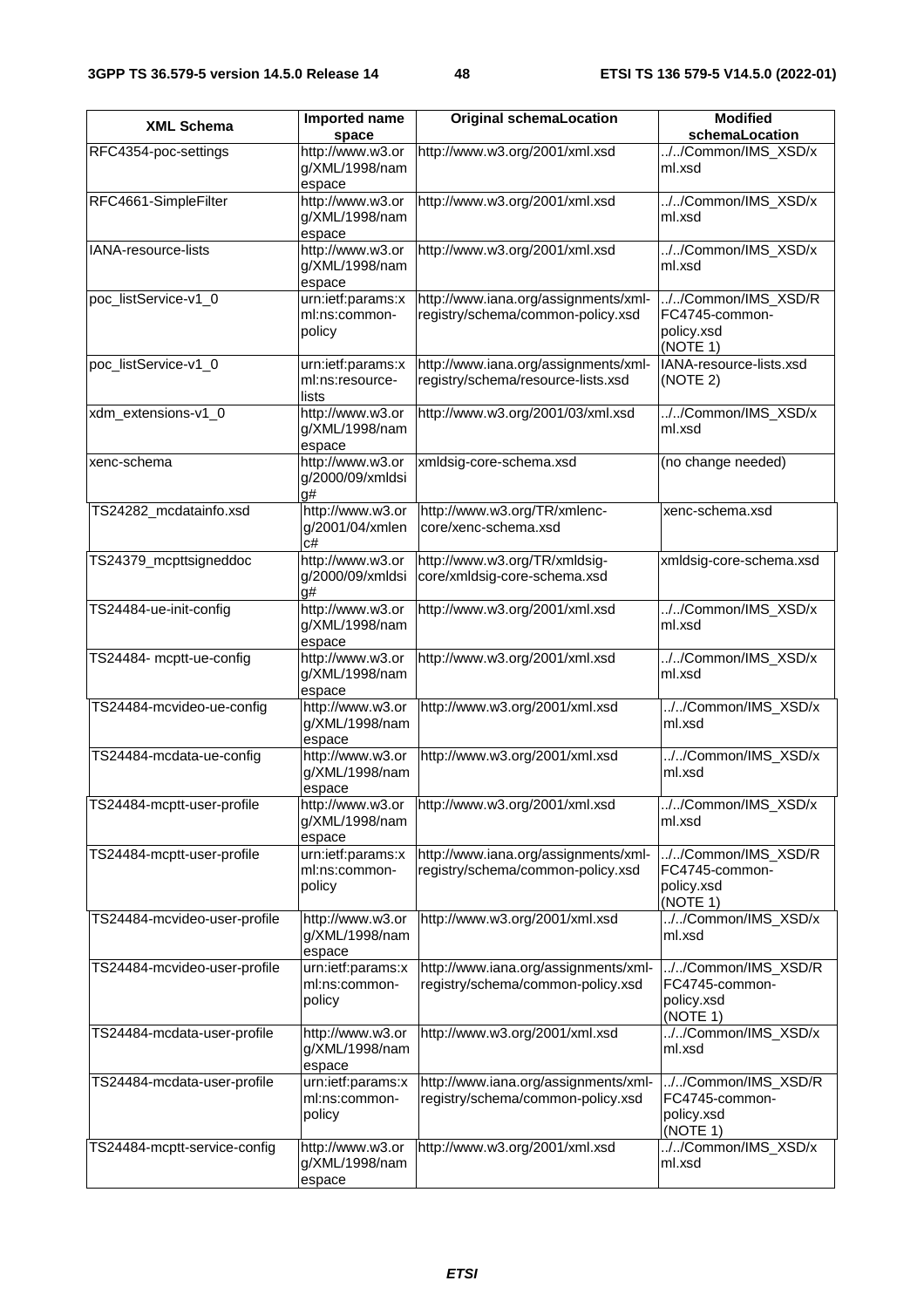| <b>XML Schema</b>                      | Imported name<br>space                       | <b>Original schemaLocation</b>                                                                                                                                                                                                                                                                                                                                                                                                                                                                                                                                                                                                                                                                                                                     | <b>Modified</b><br>schemaLocation |
|----------------------------------------|----------------------------------------------|----------------------------------------------------------------------------------------------------------------------------------------------------------------------------------------------------------------------------------------------------------------------------------------------------------------------------------------------------------------------------------------------------------------------------------------------------------------------------------------------------------------------------------------------------------------------------------------------------------------------------------------------------------------------------------------------------------------------------------------------------|-----------------------------------|
| TS24484-mcdata-service-config          | http://www.w3.or<br>g/XML/1998/nam<br>espace | http://www.w3.org/2001/xml.xsd                                                                                                                                                                                                                                                                                                                                                                                                                                                                                                                                                                                                                                                                                                                     | //Common/IMS_XSD/x<br>lml.xsd     |
| anchor not being mandatory in the RFC. |                                              | NOTE 1: The namespace urn:ietf:params:xml:ns:common-policy is specified in RFC 4745 and at<br>http://www.iana.org/assignments/xml-registry/schema/common-policy.xsd with difference in the minOccurs<br>for identityType and validityType. Nevertheless for use in TTCN there shall be only one schema as part 9 of<br>the TTCN-3 language [31] does not support different variants of one and the same namespace. In addition<br>according to DIFF1 for RFC 4745 it seems that the RFC's variant is newer than the IANA's variant.<br>NOTE 2: The namespace urn: ietf: params: xml: ns: resource-lists is specified in RFC 4826 and at<br>http://www.iana.org/assignments/xml-registry/schema/resource-lists.xsd with the difference of attribute |                                   |

### **Table D.1-3: schemaLocation of included namespaces**

| <b>XML Schema</b> | <b>Included</b><br>schema                        | <b>Original schemaLocation</b>     | <b>Modified</b><br>schemaLocation |
|-------------------|--------------------------------------------------|------------------------------------|-----------------------------------|
| RFC5874-xcap-diff | urn:ietf:params:x<br>m:schema:patch lops<br>-ops | lurn:ietf:params:xml:schema:patch- | RFC5261-patch-ops.xsd             |

# D.2 Common TTCN-3 Libraries

The same LibSip modules are used as according to TS 34.229-3 [28] annex G.0.2 and the same additional LibSip\_MessageBodyTypes as according to TS 34.229-3 [28] annex G.1 and G.2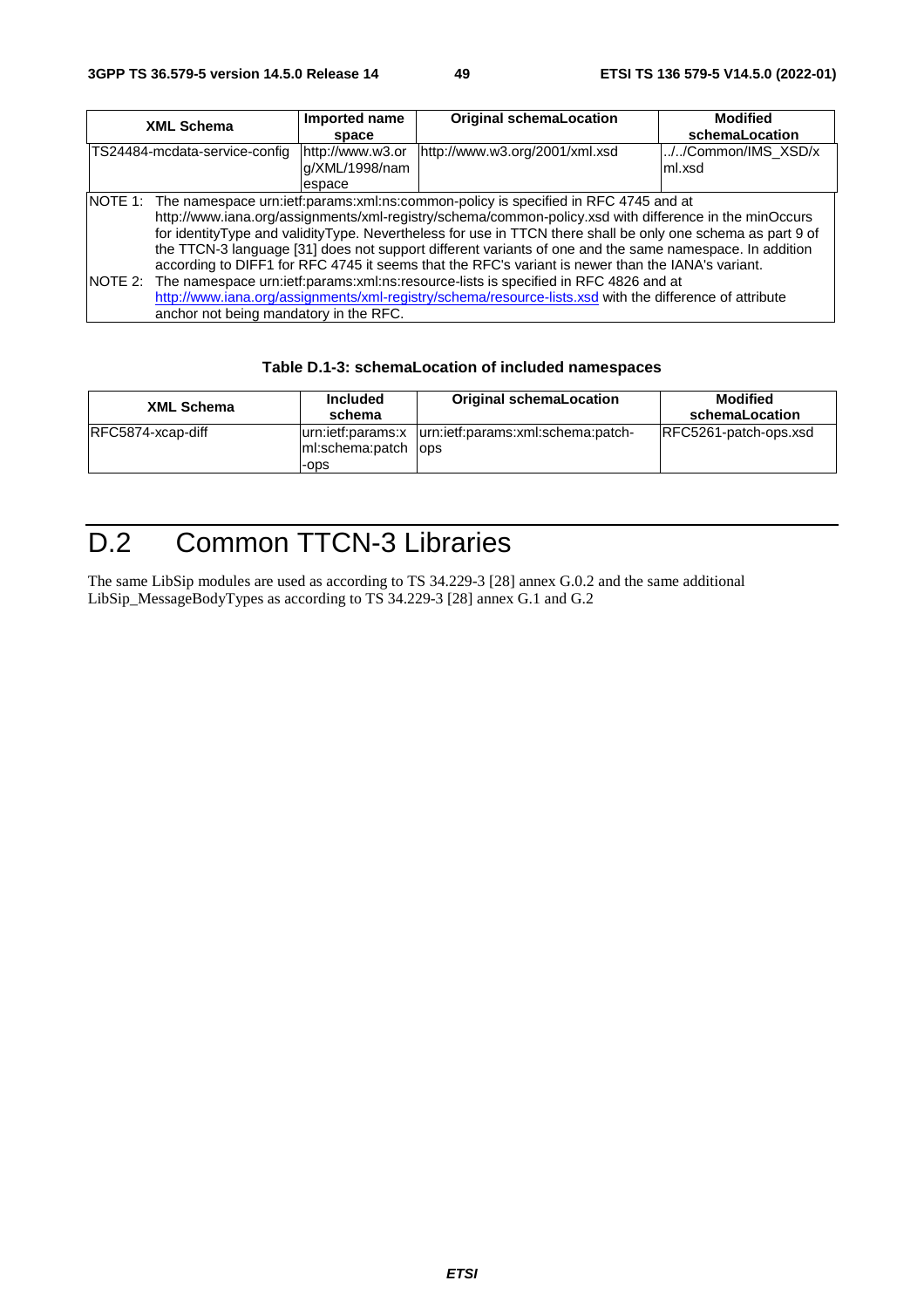# <span id="page-50-0"></span>Annex E (normative): TTCN-3 Definitions for the MCX IPCAN test model

# E.0 Introduction

The present Annex E specifies the TTCN-3 type definitions used at the system interface to configure and control the SS. The type definitions are specific for the MCX IPCAN test model.

In case of discrepancy between the content of the present Annex E and the equivalent TTCN-3 definitions / semantic requirements found in the TTCN modules provided as attachments to the present specification, the latter shall take precedence.

NOTE: This annex is automatically generated from the TTCN-3 modules provided as attachment to the present specification and containing the listed TTCN-3 type definitions.

# E.1 MCX\_IPCAN\_ASP\_TypeDefs

#### **MCX\_IPCAN\_ASP\_TypeDefs: Basic Type Definitions**

| TTCN-3 Basic Types    |                 |                                    |
|-----------------------|-----------------|------------------------------------|
| MCX_IPCAN_AbsoluteCel | integer (-1500) | absolute cell power (dBm); same as |
| <b>IPower_Type</b>    |                 | AbsoluteCellPower Type             |

#### **MCX\_IPCAN\_EpsBearerIdList\_Type**

| TTCN-3 Record of Type                |                                |  |
|--------------------------------------|--------------------------------|--|
| <b>Name</b>                          | MCX_IPCAN_EpsBearerIdList_Type |  |
| <b>Comment</b>                       |                                |  |
| record of MCX IPCAN EpsBearerId Type |                                |  |

#### **MCX\_IPCAN\_PacketFilterDirection\_Type**

| TTCN-3 Enumerated Type |                                                               |  |
|------------------------|---------------------------------------------------------------|--|
| <b>Name</b>            | <b>MCX IPCAN PacketFilterDirection Type</b>                   |  |
| <b>Comment</b>         | packet filter direction according to TS 24.008 Table 10.5.162 |  |
| downlinkOnly           |                                                               |  |
| uplinkOnly             |                                                               |  |
| bidirectional          |                                                               |  |

#### **MCX\_IPCAN\_PacketFilterComponentPortRange\_Type**

| TTCN-3 Record Type |                                               |  |  |
|--------------------|-----------------------------------------------|--|--|
| <b>Name</b>        | MCX_IPCAN_PacketFilterComponentPortRange_Type |  |  |
| <b>Comment</b>     |                                               |  |  |
| Low                | integer                                       |  |  |
| Hiah               | integer                                       |  |  |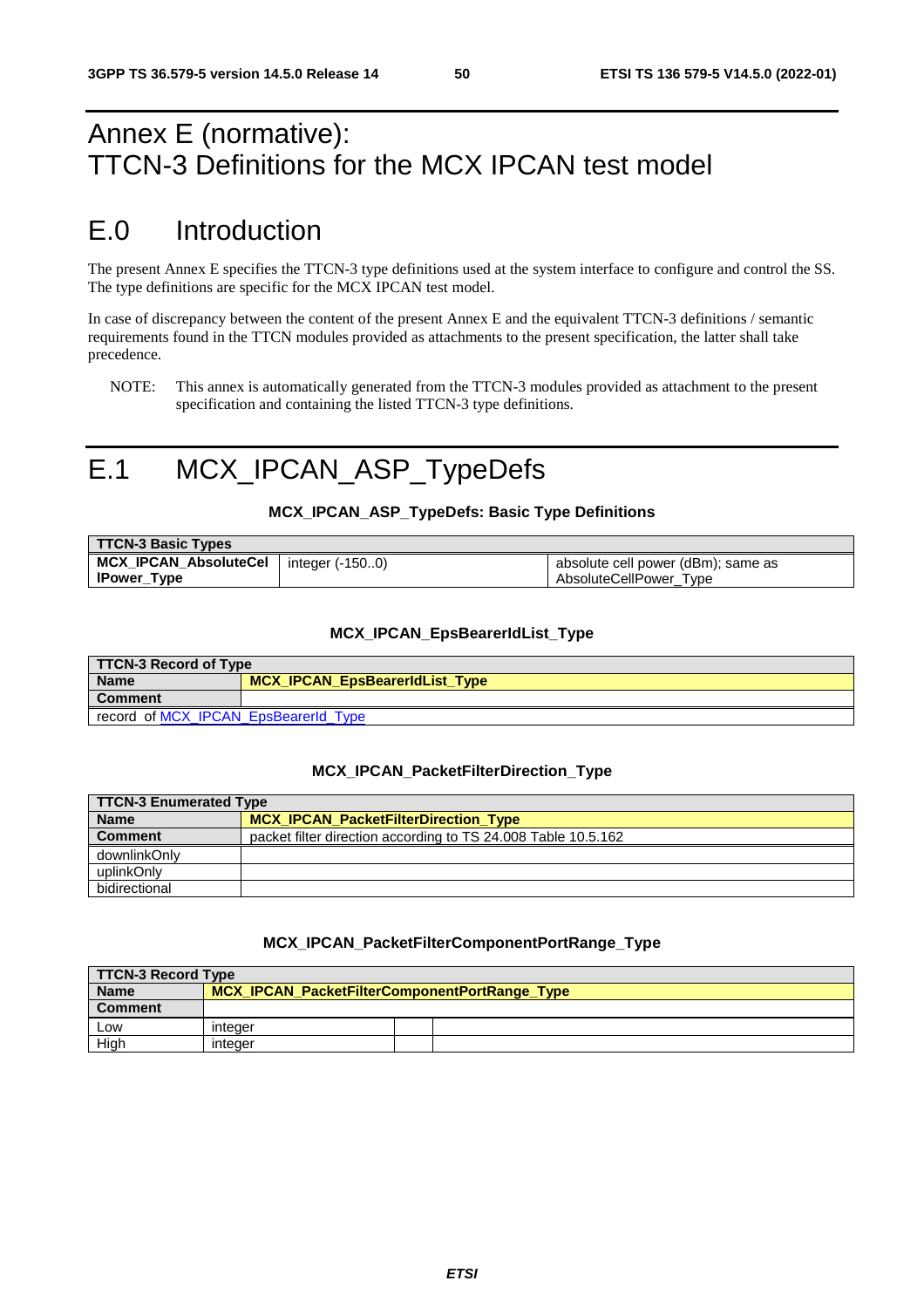<span id="page-51-0"></span>

| <b>TTCN-3 Union Type</b> |                                             |                                                  |
|--------------------------|---------------------------------------------|--------------------------------------------------|
| <b>Name</b>              | <b>MCX IPCAN PacketFilterComponent Type</b> |                                                  |
| <b>Comment</b>           | TS 24.008 Table 10.5.162                    |                                                  |
| Protocol                 | integer                                     | Protocol identifier/Next header type: 17 for UDP |
| SingleRemoteP            | integer                                     |                                                  |
| ort                      |                                             |                                                  |
| <b>RemotePortRa</b>      | MCX_IPCAN_PacketFilterCompo                 |                                                  |
| nge                      | nentPortRange Type                          |                                                  |

#### **MCX\_IPCAN\_PacketFilterComponent\_Type**

#### **MCX\_IPCAN\_PacketFilterComponentList\_Type**

| TTCN-3 Record of Type                          |                                                 |  |
|------------------------------------------------|-------------------------------------------------|--|
| <b>Name</b>                                    | <b>MCX IPCAN PacketFilterComponentList Type</b> |  |
| <b>Comment</b>                                 |                                                 |  |
| record of MCX IPCAN PacketFilterComponent Type |                                                 |  |

### **MCX\_IPCAN\_PacketFilter\_Type**

|                  | <b>TTCN-3 Record Type</b>          |  |
|------------------|------------------------------------|--|
| <b>Name</b>      | <b>MCX IPCAN PacketFilter Type</b> |  |
| <b>Comment</b>   |                                    |  |
| <b>Direction</b> | <b>MCX IPCAN PacketFilterD</b>     |  |
|                  | irection Type                      |  |
| ComponentList    | <b>MCX IPCAN PacketFilterC</b>     |  |
|                  | omponentList Type                  |  |

### **MCX\_IPCAN\_PacketFilterList\_Type**

| TTCN-3 Record of Type                 |                                        |  |
|---------------------------------------|----------------------------------------|--|
| <b>Name</b>                           | <b>MCX IPCAN PacketFilterList Type</b> |  |
| <b>Comment</b>                        |                                        |  |
| record of MCX IPCAN PacketFilter Type |                                        |  |

#### **MCX\_IPCAN\_ASP\_DedicatedEpsBearerInfo\_Type**

|                  | <b>TTCN-3 Record Type</b>                 |  |                                           |
|------------------|-------------------------------------------|--|-------------------------------------------|
| <b>Name</b>      | MCX_IPCAN_ASP_DedicatedEpsBearerInfo_Type |  |                                           |
| <b>Comment</b>   |                                           |  |                                           |
| EpsBearerId      | <b>MCX IPCAN EpsBearerId</b>              |  | EPS bearer id of the dedicated EPS bearer |
|                  | Type                                      |  |                                           |
| PacketFilterList | MCX_IPCAN_PacketFilterLi                  |  |                                           |
|                  | <i><u><b>I</b></u></i> vpe                |  |                                           |

### **MCX\_IPCAN\_IPv4IPv6Address\_Type**

| TTCN-3 Record Type |                                |  |  |
|--------------------|--------------------------------|--|--|
| <b>Name</b>        | MCX_IPCAN_IPv4IPv6Address_Type |  |  |
| <b>Comment</b>     |                                |  |  |
| IP <sub>v4</sub>   | charstring                     |  |  |
| IP <sub>v6</sub>   | charstring                     |  |  |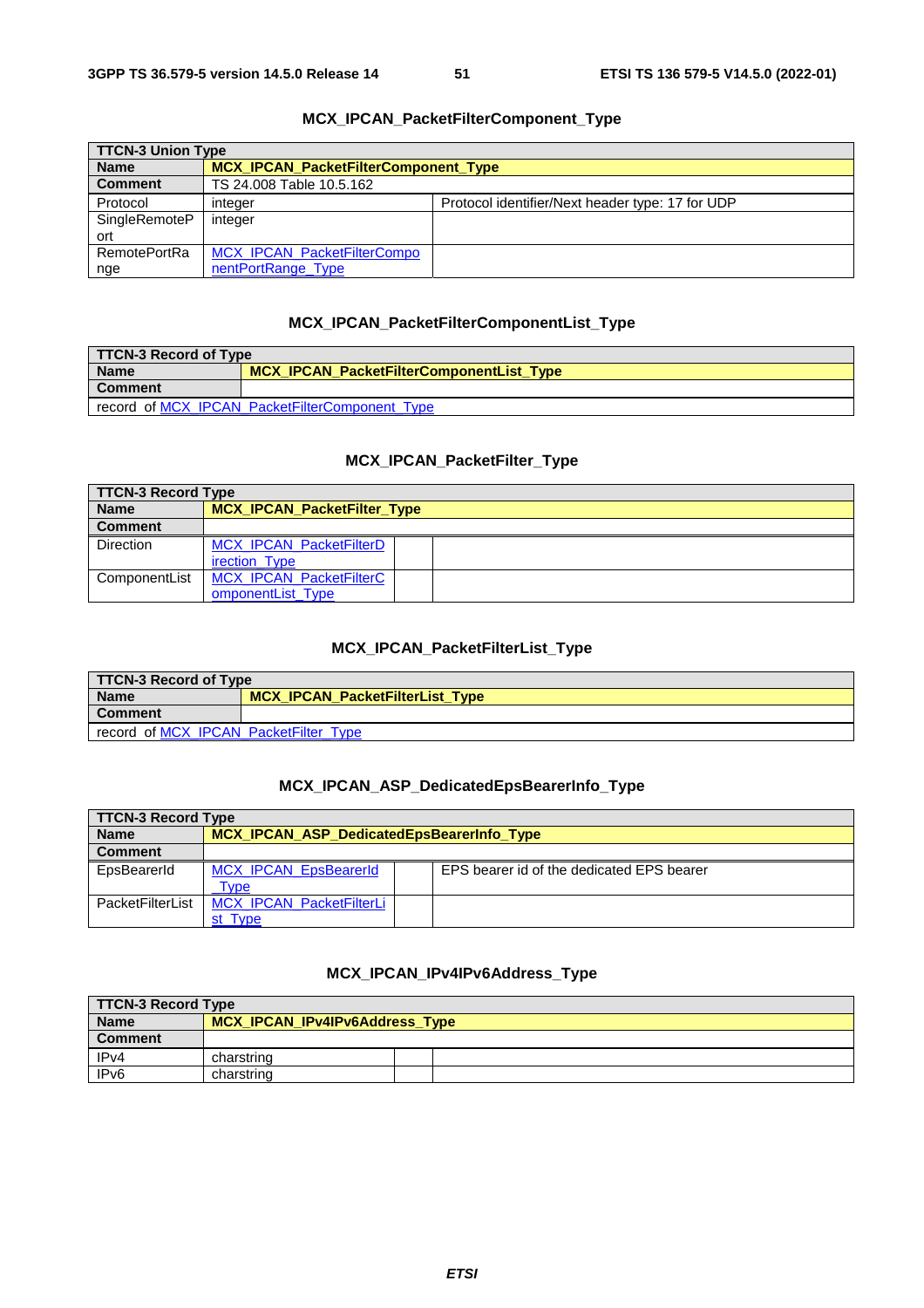<span id="page-52-0"></span>

| <b>TTCN-3 Record Type</b> |                                |     |                                                            |
|---------------------------|--------------------------------|-----|------------------------------------------------------------|
| <b>Name</b>               | <b>MCX IPCAN PDN Info Type</b> |     |                                                            |
| <b>Comment</b>            |                                |     |                                                            |
| PdnType                   | <b>MCX Registration PDN Ty</b> |     | MCX, IMS or INTERNET                                       |
|                           | pe                             |     |                                                            |
| EpsBearerId               | MCX_IPCAN_EpsBearerId          |     | EPS bearer id of the PDN's default EPS bearer              |
|                           | <b>Type</b>                    |     |                                                            |
| <b>IPAddressNW</b>        | MCX IPCAN IPv4IPv6Add          | opt | not present for MCX PDN as the IP signalling is handled by |
|                           | ress Type                      |     | TTCN                                                       |
| <b>IPAddressUE</b>        | MCX IPCAN IPv4IPv6Add          | opt | not present for MCX PDN as the IP signalling is handled by |
|                           | ress Type                      |     | TTCN                                                       |

### **MCX\_IPCAN\_PDN\_Info\_Type**

#### **MCX\_IPCAN\_PDN\_InfoList\_Type**

| TTCN-3 Record of Type                         |                                                              |  |  |
|-----------------------------------------------|--------------------------------------------------------------|--|--|
| <b>Name</b>                                   | <b>MCX IPCAN PDN InfoList Type</b>                           |  |  |
| <b>Comment</b>                                | list of PDNs to be connected to during Idle Update procedure |  |  |
| record length (13) of MCX_IPCAN_PDN_Info_Type |                                                              |  |  |

#### **MCX\_IPCAN\_ASP\_CommonReqPart\_Type**

| TTCN-3 Record Type |                                         |  |  |
|--------------------|-----------------------------------------|--|--|
| <b>Name</b>        | <b>MCX IPCAN ASP CommonRegPart Type</b> |  |  |
| <b>Comment</b>     |                                         |  |  |
| CellId             | <b>EUTRA CellId Type</b>                |  |  |
| CnfFlag            | boolean                                 |  |  |

### **MCX\_IPCAN\_Init\_Type**

| TTCN-3 Record Type |                                                                       |  |  |  |
|--------------------|-----------------------------------------------------------------------|--|--|--|
| <b>Name</b>        | MCX_IPCAN_Init_Type                                                   |  |  |  |
| <b>Comment</b>     | Initialisation of the system simulator.                               |  |  |  |
|                    | CellId : eutra_Cell_NonSpecific                                       |  |  |  |
|                    | Reference implementation: f_EUTRA_Init with p_SysinfoCombination:=c1, |  |  |  |
|                    | p_HandleULDataUM:=HANDLE_UM_DATA, p_UseBigGrants:=USE_BIG_GRANTS      |  |  |  |

#### **MCX\_IPCAN\_CellConfig\_Type**

| TTCN-3 Record Type |                                                  |  |  |  |
|--------------------|--------------------------------------------------|--|--|--|
| <b>Name</b>        | <b>MCX IPCAN CellConfig Type</b>                 |  |  |  |
| <b>Comment</b>     | Create a cell and send out system information.   |  |  |  |
|                    | CellId : cell id of the cell to be created       |  |  |  |
|                    | Reference implementation: f EUTRA CellConfig Def |  |  |  |

### **MCX\_IPCAN\_CellPower\_Type**

| <b>TTCN-3 Record Type</b> |                                                |  |  |
|---------------------------|------------------------------------------------|--|--|
| <b>Name</b>               | <b>MCX IPCAN CellPower Type</b>                |  |  |
| <b>Comment</b>            | Set the cell power of a cell.                  |  |  |
|                           | CellId : cell id of the cell                   |  |  |
|                           | Reference implementation: f EUTRA SetCellPower |  |  |
| AbsoluteCellPo            | <b>MCX IPCAN AbsoluteCell</b>                  |  |  |
| wer                       | Power Type                                     |  |  |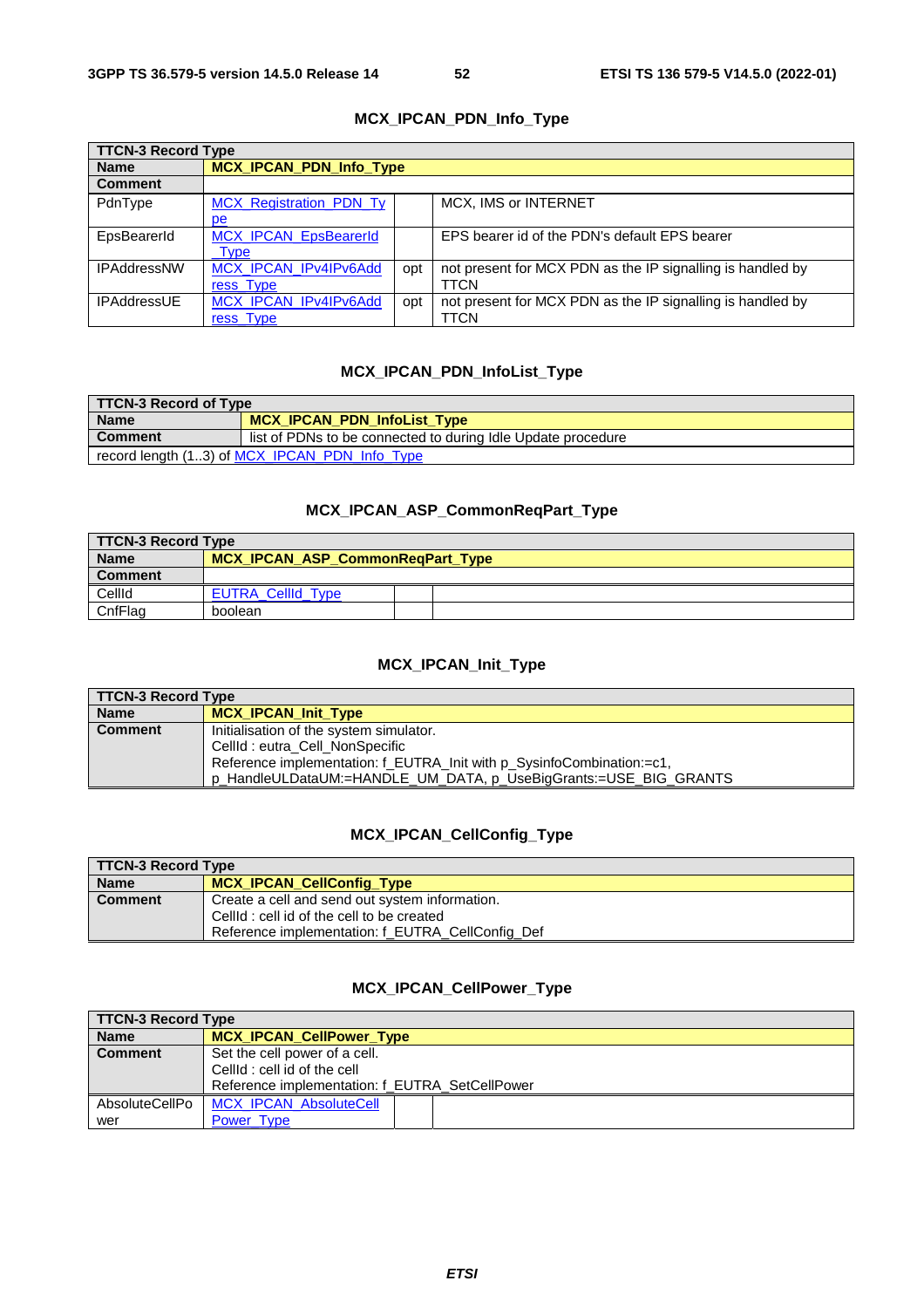<span id="page-53-0"></span>

| <b>TTCN-3 Record Type</b> |                                                                                                                                                                                                                                                                                                                                                                                                                                                               |  |                                                                                                                                                          |
|---------------------------|---------------------------------------------------------------------------------------------------------------------------------------------------------------------------------------------------------------------------------------------------------------------------------------------------------------------------------------------------------------------------------------------------------------------------------------------------------------|--|----------------------------------------------------------------------------------------------------------------------------------------------------------|
| <b>Name</b>               | <b>MCX IPCAN InitialRegistration Type</b>                                                                                                                                                                                                                                                                                                                                                                                                                     |  |                                                                                                                                                          |
| <b>Comment</b>            | Perform initial registration procedure according to TS 36.579-1 clause 5.4.1A and Table 5.4.2.3-1<br>steps 2 - 16A to bring the UE into state 3 according to Figure 4.5.1-1 in TS 36.508.<br>As described in clause 5.4.1A of TS 36.579-1 after switch on the UE may register to an internet PDN,<br>an IMS PDN and the MCX PDN.<br>NOTE: The UE does not need to register to MCX during initial registration after switch-on.<br>CellId: cell id of the cell |  |                                                                                                                                                          |
| PdnList                   | <b>MCX IPCAN PDN InfoList</b><br><b>Type</b>                                                                                                                                                                                                                                                                                                                                                                                                                  |  | list of PDNs the UE is expected to connect to during Idle Update<br>procedure; the list may or may not contain MCX                                       |
| DefaultAPN                | octetstring                                                                                                                                                                                                                                                                                                                                                                                                                                                   |  | APN to be used for the PDN (if any) for which the UE does not<br>provide an APN; APN encoded according to 23.003 clause 9.1<br>and RFC 1035 clause 4.1.2 |

### **MCX\_IPCAN\_InitialRegistration\_Type**

# **MCX\_IPCAN\_AdditionalRegistrationMCX\_Type**

| <b>TTCN-3 Record Type</b>                                                                                                                                                                                                                                                                                                                           |  |  |  |
|-----------------------------------------------------------------------------------------------------------------------------------------------------------------------------------------------------------------------------------------------------------------------------------------------------------------------------------------------------|--|--|--|
| <b>MCX IPCAN AdditionalRegistrationMCX Type</b>                                                                                                                                                                                                                                                                                                     |  |  |  |
| Procedure used, if the UE is configured not to connect automatically to the MCX PDN after switch-on:<br>In this case after initial registration the UE gets triggered from TTCN by an MMI command to start<br>MCX registration and this procedure is started to perform steps 19 - 26 of TS 36.579-1 Table 5.4.2.3-<br>CellId : cell id of the cell |  |  |  |
| <b>MCX IPCAN EpsBearerId</b><br>Type                                                                                                                                                                                                                                                                                                                |  |  |  |
|                                                                                                                                                                                                                                                                                                                                                     |  |  |  |

### **MCX\_IPCAN\_RRCConnectionSetupMO\_Type**

| <b>TTCN-3 Record Type</b> |                                                                                                       |  |                                                             |
|---------------------------|-------------------------------------------------------------------------------------------------------|--|-------------------------------------------------------------|
| <b>Name</b>               | <b>MCX IPCAN RRCConnectionSetupMO Type</b>                                                            |  |                                                             |
| <b>Comment</b>            | MO RRC connection establishment (TS 36.508 cl. 4.5.3.3 steps 3-9) for DedicatedEpsBearers == $\{\}$ ; |  |                                                             |
|                           | for DedicatedEpsBearers != {} steps 2 - 8 of the Generic Test Procedure for MCPTT radio bearer        |  |                                                             |
|                           | establishment for use of pre-established session according to 36.579-1 clause 5.4.13 apply.           |  |                                                             |
|                           | CellId : cell id of the cell                                                                          |  |                                                             |
|                           | Reference implementation: f EUTRA ServiceRequestAndActivate SRB2 DRB (for                             |  |                                                             |
|                           | DedicatedEpsBearers == $\{\}\$                                                                        |  |                                                             |
| DedicatedEpsB             | <b>MCX_IPCAN_EpsBearerId</b>                                                                          |  | list of dedicated EPS bearers for which the DRBs need to be |
| earers                    | List Type                                                                                             |  | established for a pre-established session                   |

# **MCX\_IPCAN\_RRCConnectionSetupMT\_Type**

| <b>TTCN-3 Record Type</b> |                                                                                                        |                                                             |  |
|---------------------------|--------------------------------------------------------------------------------------------------------|-------------------------------------------------------------|--|
| <b>Name</b>               | <b>MCX IPCAN RRCConnectionSetupMT Type</b>                                                             |                                                             |  |
| <b>Comment</b>            | MT RRC connection establishment (TS 36.508 cl. 4.5.3.3 steps 1-9) for DedicatedEpsBearers == $\{ \}$ ; |                                                             |  |
|                           | for DedicatedEpsBearers != {} the Generic Test Procedure for MCPTT radio bearer establishment for      |                                                             |  |
|                           | use of pre-established session according to 36.579-1 clause 5.4.13 applies.                            |                                                             |  |
|                           | CellId : cell id of the cell                                                                           |                                                             |  |
|                           | Reference implementation: f_EUTRA_RbEst_Def (for DedicatedEpsBearers == {})                            |                                                             |  |
| DedicatedEpsB             | <b>MCX IPCAN EpsBearerId</b>                                                                           | list of dedicated EPS bearers for which the DRBs need to be |  |
| earers                    | List Type                                                                                              | established for a pre-established session                   |  |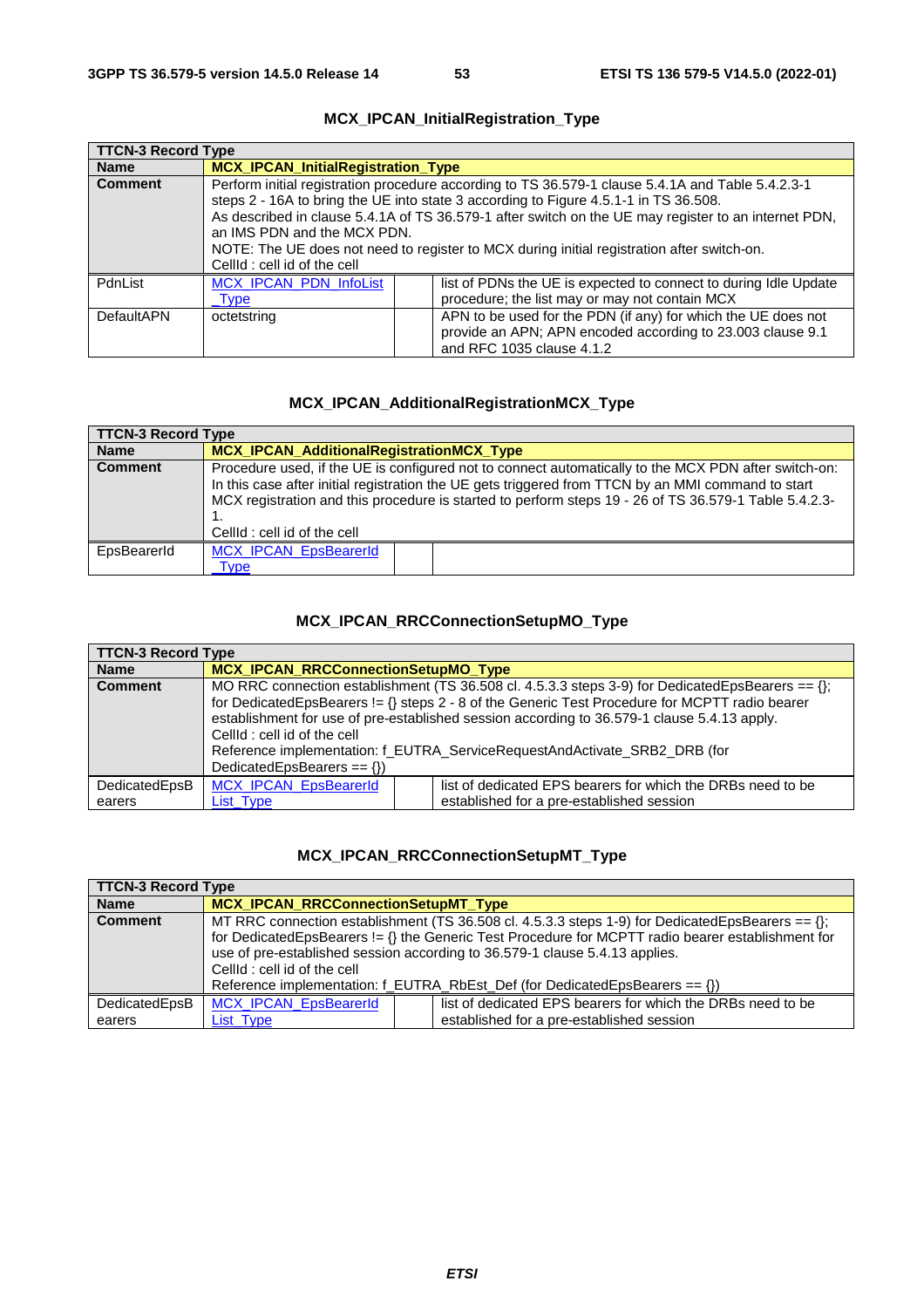<span id="page-54-0"></span>

| <b>TTCN-3 Record Type</b> |                                                                      |     |                               |
|---------------------------|----------------------------------------------------------------------|-----|-------------------------------|
| <b>Name</b>               | <b>MCX IPCAN ActivateDedicatedEpsBearerMCX Type</b>                  |     |                               |
| <b>Comment</b>            | Establish dedicated EPS bearer(s) for the MCX PDN                    |     |                               |
|                           | CellId : cell id of the cell                                         |     |                               |
|                           | Reference implementation: f EUTRA ActivateDedicatedEpsBearer Speech, |     |                               |
|                           | f_EUTRA_ActivateDedicatedEpsBearer_SpeechVideo                       |     |                               |
| EpsBearerSpe              | <b>MCX IPCAN ASP Dedicat</b>                                         |     |                               |
| ech                       | edEpsBearerInfo Type                                                 |     |                               |
| EpsBearerVide             | <b>MCX IPCAN ASP Dedicat</b>                                         | opt | present in case of video call |
| O                         | edEpsBearerInfo Type                                                 |     |                               |
|                           |                                                                      |     |                               |

### **MCX\_IPCAN\_ActivateDedicatedEpsBearerMCX\_Type**

### **MCX\_IPCAN\_DeactivateDedicatedEpsBearerMCX\_Type**

| <b>TTCN-3 Record Type</b> |                                                               |     |                                                               |
|---------------------------|---------------------------------------------------------------|-----|---------------------------------------------------------------|
| <b>Name</b>               | <b>MCX IPCAN DeactivateDedicatedEpsBearerMCX Type</b>         |     |                                                               |
| <b>Comment</b>            | Deactivate dedicated EPS bearer(s) for the MCX PDN            |     |                                                               |
|                           | CellId : cell id of the cell                                  |     |                                                               |
|                           | Reference implementation: f EUTRA DeactivateEPS BearerContext |     |                                                               |
| EpsBearerIdSp             | MCX_IPCAN_EpsBearerId                                         | opt | may be not present if only the video bearer shall be released |
| eech                      | Type                                                          |     |                                                               |
| EpsBearerIdVid            | <b>MCX IPCAN EpsBearerId</b>                                  | opt | present in case of video call                                 |
| eo                        | Type                                                          |     |                                                               |

### **MCX\_IPCAN\_RRCConnectionRelease\_Type**

| TTCN-3 Record Type |                                                         |  |
|--------------------|---------------------------------------------------------|--|
| <b>Name</b>        | <b>MCX IPCAN RRCConnectionRelease Type</b>              |  |
| <b>Comment</b>     | Relase RRC connection                                   |  |
|                    | CellId: cell id of the cell                             |  |
|                    | Reference implementation: f EUTRA RRC ConnectionRelease |  |

### **MCX\_IPCAN\_Release\_Type**

| <b>TTCN-3 Record Type</b> |                                                    |  |
|---------------------------|----------------------------------------------------|--|
| <b>Name</b>               | MCX_IPCAN_Release_Type                             |  |
| <b>Comment</b>            | Release all configuration at the system simulator; |  |
|                           | CellId: eutra_Cell_NonSpecific                     |  |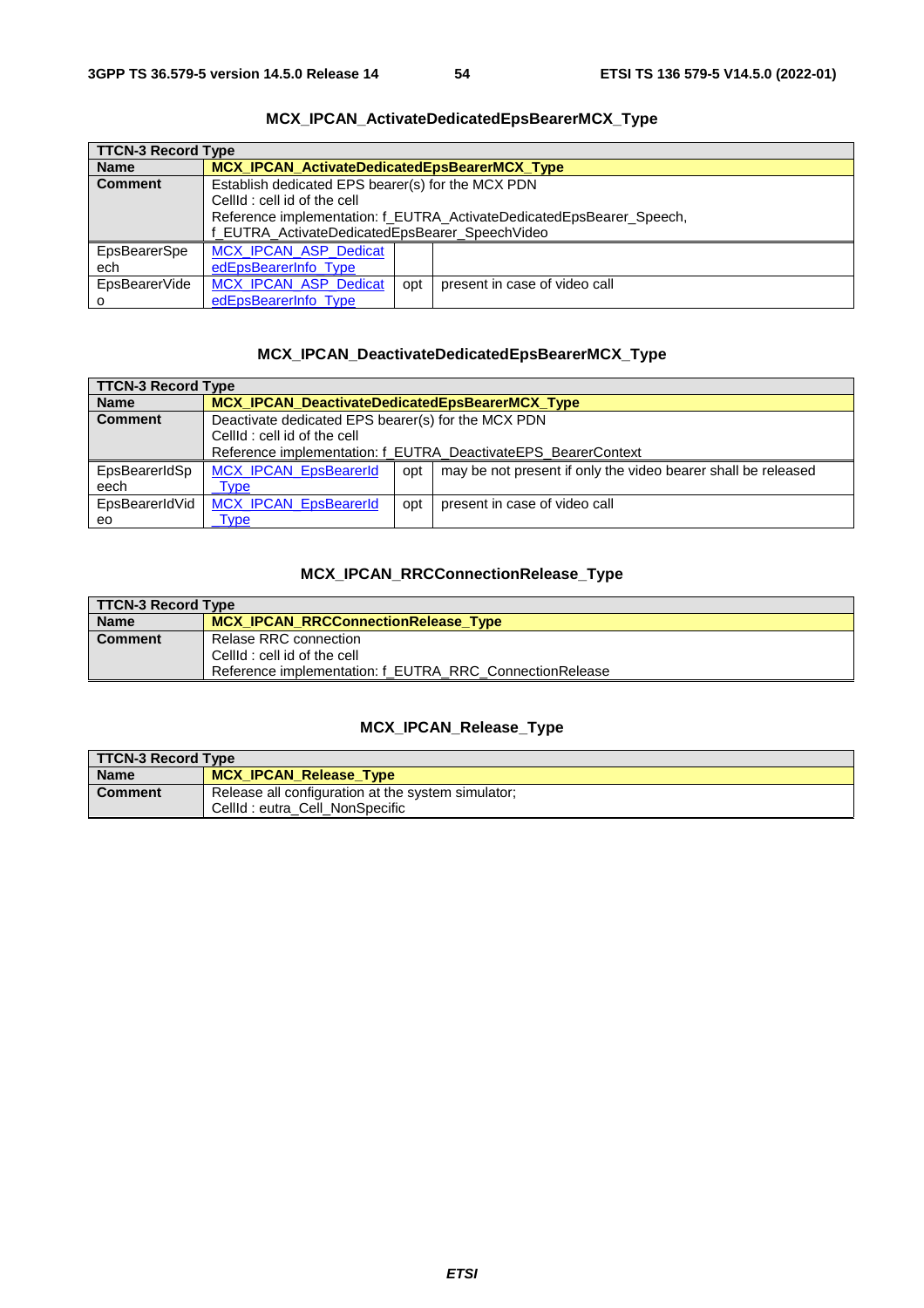<span id="page-55-0"></span>

| <b>TTCN-3 Union Type</b> |                                      |  |
|--------------------------|--------------------------------------|--|
| <b>Name</b>              | <b>MCX_IPCAN_SystemRequest_Type</b>  |  |
| <b>Comment</b>           |                                      |  |
| Init                     | <b>MCX IPCAN Init Type</b>           |  |
| CellConfig               | <b>MCX IPCAN CellConfig Type</b>     |  |
| CellPower                | MCX_IPCAN_CellPower_Type             |  |
| InitialRegistrati        | <b>MCX IPCAN InitialRegistration</b> |  |
| on                       | <b>Type</b>                          |  |
| AdditionalRegis          | MCX_IPCAN_AdditionalRegistrati       |  |
| trationMCX               | onMCX Type                           |  |
| <b>RRCConnectio</b>      | <b>MCX_IPCAN_RRCConnectionSet</b>    |  |
| nSetupMO                 | upMO Type                            |  |
| <b>RRCConnectio</b>      | MCX_IPCAN_RRCConnectionSet           |  |
| nSetupMT                 | upMT Type                            |  |
| ActivateDedicat          | <b>MCX IPCAN ActivateDedicatedE</b>  |  |
| edEpsBearerM             | psBearerMCX Type                     |  |
| CX.                      |                                      |  |
| <b>DeactivateDedi</b>    | <b>MCX IPCAN DeactivateDedicate</b>  |  |
| catedEpsBeare            | dEpsBearerMCX Type                   |  |
| rMCX                     |                                      |  |
| <b>RRCConnectio</b>      | <b>MCX_IPCAN_RRCConnectionRel</b>    |  |
| nRelease                 | ease Type                            |  |
| Release                  | <b>MCX IPCAN Release Type</b>        |  |

### **MCX\_IPCAN\_SystemRequest\_Type**

### **MCX\_IPCAN\_SYSTEM\_CTRL\_REQ**

| <b>TTCN-3 Record Type</b> |                                  |  |  |
|---------------------------|----------------------------------|--|--|
| <b>Name</b>               | <b>MCX IPCAN SYSTEM CTRL REQ</b> |  |  |
| <b>Comment</b>            |                                  |  |  |
| Common                    | <b>MCX IPCAN ASP Commo</b>       |  |  |
|                           | nReqPart_Type                    |  |  |
| Request                   | <b>MCX IPCAN SystemRequ</b>      |  |  |
|                           | est_Type                         |  |  |

### **MCX\_IPCAN\_InitConfirmation\_Type**

| TTCN-3 Record Type |                                        |  |
|--------------------|----------------------------------------|--|
| <b>Name</b>        | <b>MCX IPCAN InitConfirmation Type</b> |  |
| Comment            |                                        |  |
| RanType            | <b>IPCAN RAN Type</b>                  |  |

### **MCX\_IPCAN\_SystemConfirmation\_Type**

| TTCN-3 Union Type |                                      |                                                                   |  |
|-------------------|--------------------------------------|-------------------------------------------------------------------|--|
| <b>Name</b>       | MCX_IPCAN_SystemConfirmation_Type    |                                                                   |  |
| <b>Comment</b>    |                                      |                                                                   |  |
| Init              | <b>MCX IPCAN InitConfirmation Ty</b> | Confirmation for Init request: carries the RAN Type               |  |
|                   | pe                                   |                                                                   |  |
| Other             | Null Type                            | Confirmation for any other request                                |  |
| Error             | charstring                           | Error indication when the corresponding request causes error;     |  |
|                   |                                      | the charstring may be used to provide information about the error |  |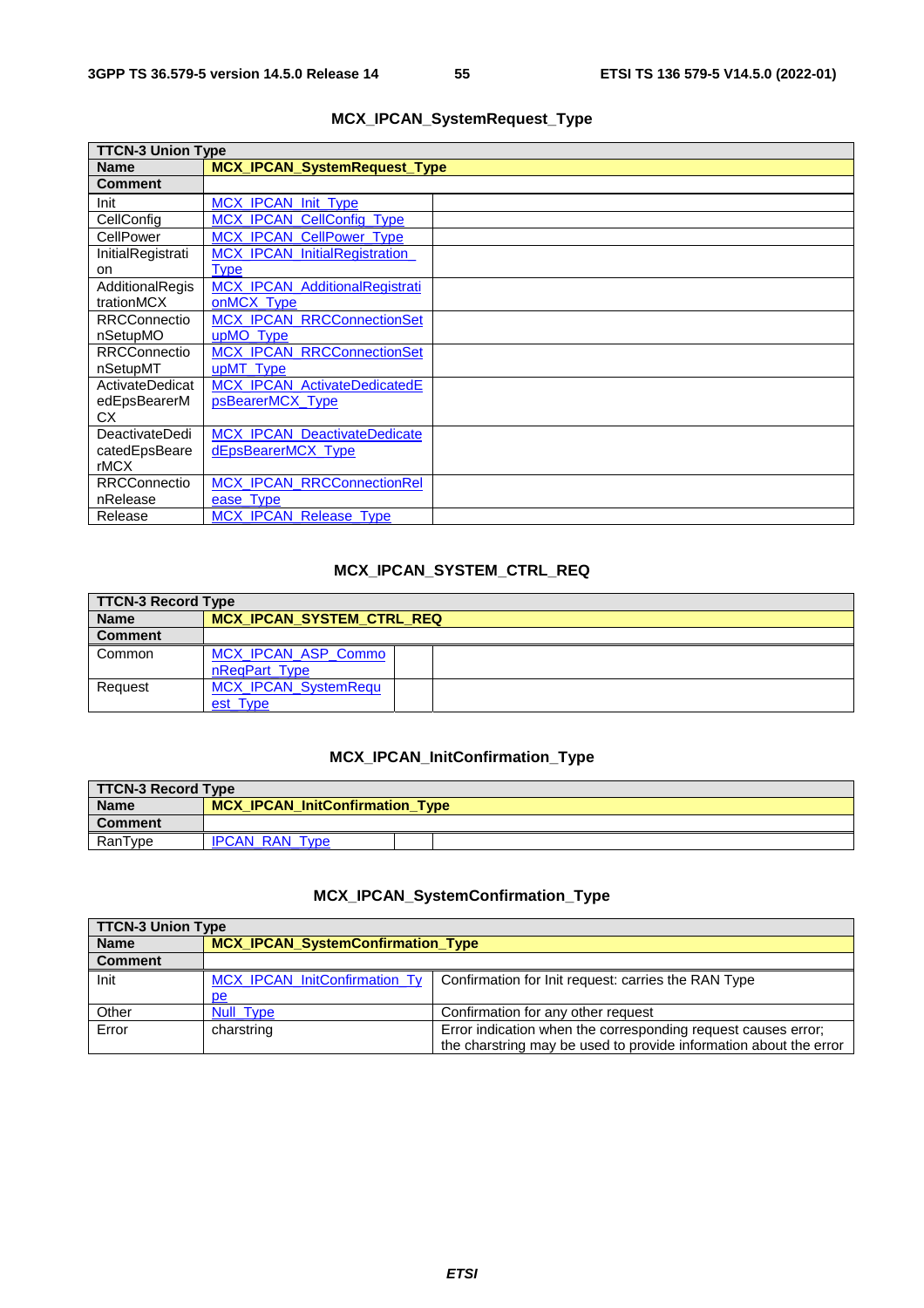#### **MCX\_IPCAN\_SYSTEM\_CTRL\_CNF**

<span id="page-56-0"></span>

| TTCN-3 Record Type |                                  |  |
|--------------------|----------------------------------|--|
| <b>Name</b>        | <b>MCX IPCAN SYSTEM CTRL CNF</b> |  |
| <b>Comment</b>     |                                  |  |
| Confirmation       | <b>MCX IPCAN SystemConfir</b>    |  |
|                    | mation Type                      |  |

#### **MCX\_IPCAN\_SYSTEM\_PORT**

| TTCN-3 Port Type |                              |  |
|------------------|------------------------------|--|
| <b>Name</b>      | <b>MCX IPCAN SYSTEM PORT</b> |  |
| <b>Comment</b>   |                              |  |
| out              | MCX IPCAN SYSTEM CTRL R      |  |
|                  | EC                           |  |
| in               | MCX IPCAN SYSTEM CTRL C      |  |
|                  | <b>NF</b>                    |  |

# E.2 MCX\_CommonDefs

#### **MCX\_CommonDefs: Basic Type Definitions**

| <b>TTCN-3 Basic Types</b>    |                  |                                            |
|------------------------------|------------------|--------------------------------------------|
| <b>MCX IPCAN EpsBearerId</b> | integer $(5.13)$ | EPS bearer id: the associated DRB Id shall |
| Type                         |                  | always be EpsBearerId - 4                  |

#### **MCX\_Registration\_PDN\_Type**

| <b>TTCN-3 Enumerated Type</b> |                                                                                                                                                                                                                                                                                                                                                                         |  |
|-------------------------------|-------------------------------------------------------------------------------------------------------------------------------------------------------------------------------------------------------------------------------------------------------------------------------------------------------------------------------------------------------------------------|--|
| <b>Name</b>                   | <b>MCX Registration PDN Type</b>                                                                                                                                                                                                                                                                                                                                        |  |
| <b>Comment</b>                | Type definition for PIXITs px_MCX_InitialRegistration_TypeOfPDN1,<br>px_MCX_InitialRegistration_TypeOfPDN2, px_MCX_InitialRegistration_TypeOfPDN3;<br>(see TS 36.579-1 clause 5.4.1A)<br>NOTE: 'ims', 'internet', 'mcx' and 'none' cannot be used as 'none' is a keyword; 'IMS',<br>'INTERNET', 'MCX' and 'NONE' cannot be used as 'IMS' is a port name of various PTCs |  |
| imsPDN                        |                                                                                                                                                                                                                                                                                                                                                                         |  |
| internetPDN                   |                                                                                                                                                                                                                                                                                                                                                                         |  |
| mcxPDN                        |                                                                                                                                                                                                                                                                                                                                                                         |  |
| noPDN                         |                                                                                                                                                                                                                                                                                                                                                                         |  |

# E.3 CommonDefs

### **CommonDefs: Basic Type Definitions**

| FTAN A<br><b>Basic</b><br><b>vpes</b><br>'∪N<br>-ა |                  |                                                               |
|----------------------------------------------------|------------------|---------------------------------------------------------------|
| <b>Null</b><br>V <sub>pe</sub><br>__               | boolean<br>(true | tvpeless'. "<br>' fields in<br>unions<br>dummy<br>tor<br>tvpe |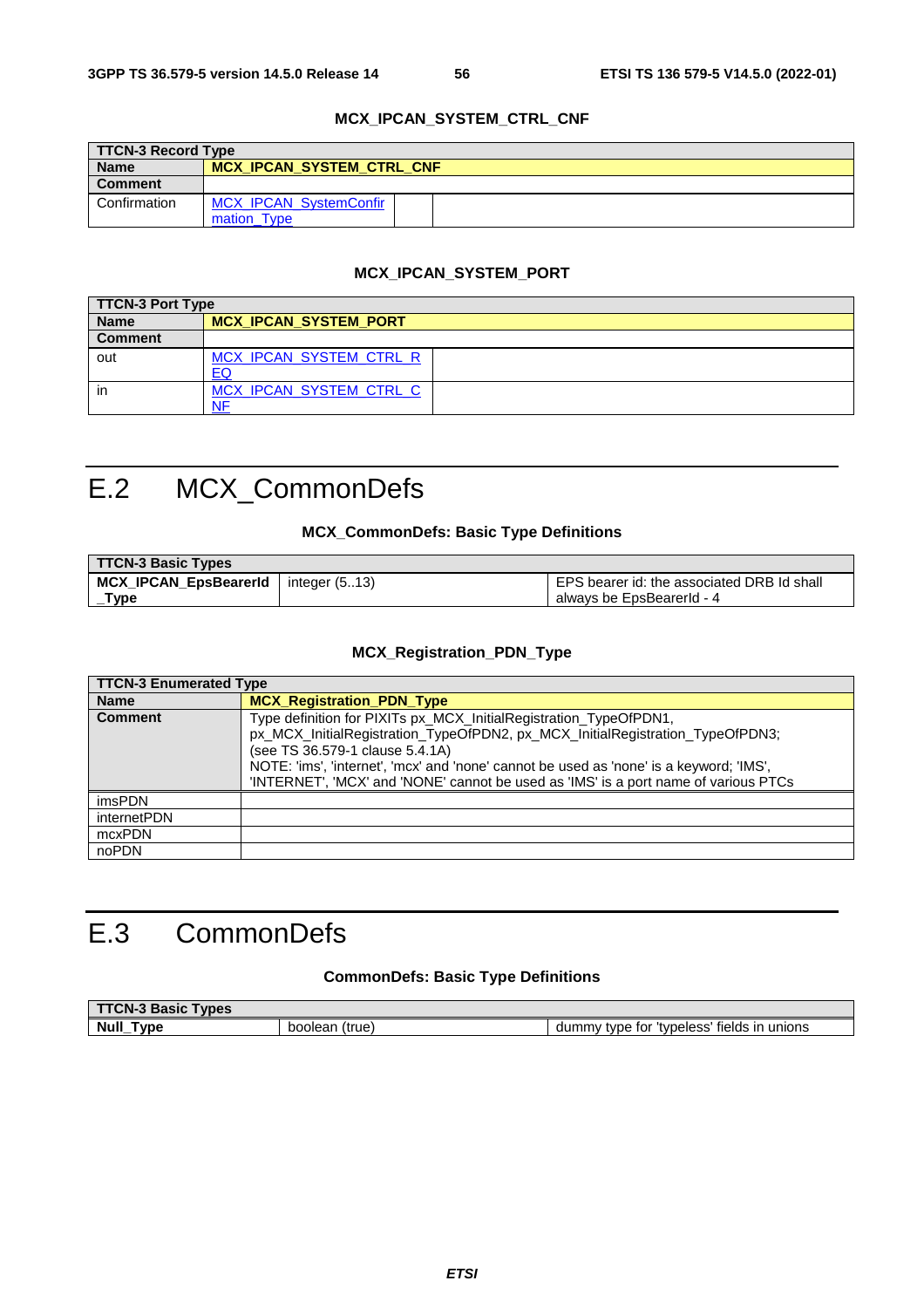$\overline{\phantom{0}}$ 

<span id="page-57-0"></span>

| <b>TTCN-3 Enumerated Type</b> |                   |  |  |  |  |
|-------------------------------|-------------------|--|--|--|--|
| <b>Name</b>                   | EUTRA_CellId_Type |  |  |  |  |
| <b>Comment</b>                |                   |  |  |  |  |
| eutra_Cell_NonSpecif          |                   |  |  |  |  |
| ic                            |                   |  |  |  |  |
| eutra_Cell1                   |                   |  |  |  |  |
| eutra_Cell2                   |                   |  |  |  |  |
| eutra_Cell3                   |                   |  |  |  |  |
| eutra_Cell4                   |                   |  |  |  |  |
| eutra_Cell6                   |                   |  |  |  |  |
| eutra_Cell10                  |                   |  |  |  |  |
| eutra_Cell11                  |                   |  |  |  |  |
| eutra_Cell12                  |                   |  |  |  |  |
| eutra_Cell13                  |                   |  |  |  |  |
| eutra_Cell14                  |                   |  |  |  |  |
| eutra_Cell23                  |                   |  |  |  |  |
| eutra_Cell <sub>28</sub>      |                   |  |  |  |  |
| eutra_Cell29                  |                   |  |  |  |  |
| eutra_Cell30                  |                   |  |  |  |  |
| eutra_Cell31                  |                   |  |  |  |  |
| eutra_CellA                   |                   |  |  |  |  |
| eutra_CellB                   |                   |  |  |  |  |
| eutra_CellC                   |                   |  |  |  |  |
| eutra_CellD                   |                   |  |  |  |  |
| eutra_CellE                   |                   |  |  |  |  |
| eutra_CellG                   |                   |  |  |  |  |
| eutra_CellH                   |                   |  |  |  |  |
| eutra_Celll                   |                   |  |  |  |  |
| eutra_CellJ                   |                   |  |  |  |  |
| eutra_CellK                   |                   |  |  |  |  |
| eutra_CellL                   |                   |  |  |  |  |
| eutra_CellM                   |                   |  |  |  |  |

### **EUTRA\_CellId\_Type**

# **IPCAN\_RAN\_Type**

| <b>TTCN-3 Enumerated Type</b> |                                                       |  |  |  |
|-------------------------------|-------------------------------------------------------|--|--|--|
| <b>Name</b>                   | <b>IPCAN_RAN_Type</b>                                 |  |  |  |
| <b>Comment</b>                | radio access network technology used by the IPCAN PTC |  |  |  |
| <b>GERAN</b>                  |                                                       |  |  |  |
| UTRAN_FDD                     |                                                       |  |  |  |
| UTRAN_TDD                     |                                                       |  |  |  |
| EUTRA_FDD                     |                                                       |  |  |  |
| EUTRA TDD                     |                                                       |  |  |  |
| <b>WLAN</b>                   |                                                       |  |  |  |
| <b>NR</b>                     |                                                       |  |  |  |

# E.4 References to TTCN-3

 $\blacksquare$ 

| <b>References to TTCN-3</b> |                                              |           |  |  |
|-----------------------------|----------------------------------------------|-----------|--|--|
| MCX_IPCAN_ASP_T             | lpcanModel_IPCAN/MCX_IPCAN_ASP_TypeDefs.ttcn | Rev 30470 |  |  |
| vpeDefs                     |                                              |           |  |  |
| <b>MCX CommonDefs</b>       | Common/MCX CommonDefs.ttcn                   | Rev 30470 |  |  |
| CommonDefs                  | Common/CommonDefs.ttcn                       | Rev 30456 |  |  |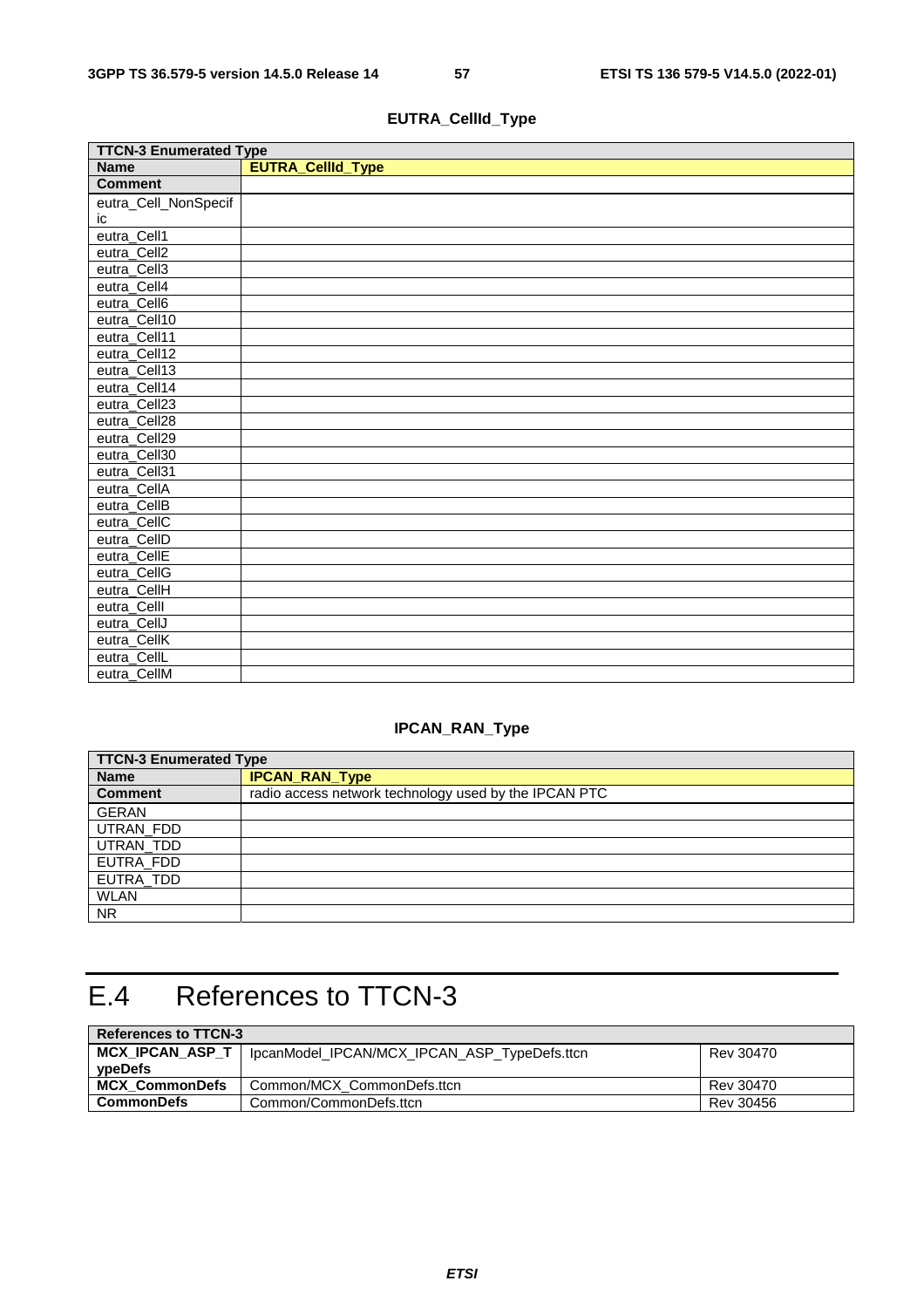# Annex F (informative): Change history

| <b>Change history</b> |                |                  |                |              |                          |                                                                    |                  |
|-----------------------|----------------|------------------|----------------|--------------|--------------------------|--------------------------------------------------------------------|------------------|
| Date                  | <b>Meeting</b> | <b>TDoc</b>      | <b>CR</b>      | R            | Cat                      | Subject/Comment                                                    | <b>New</b>       |
| 2017-02               | <b>RAN5#74</b> | R5-171302        |                | ev           |                          | Introduction of TS 36.579-5.                                       | version<br>0.0.1 |
| 2018-03               | <b>RAN5#78</b> | R5-180687        | $\blacksquare$ | ä,           | $\overline{\phantom{a}}$ | Implements changes agreed in                                       | 0.1.0            |
|                       |                |                  |                |              |                          | R5-180618 "MCPTT: Initial Test Model"                              |                  |
|                       |                |                  |                |              |                          | R5-180657 "Various updates to 36579-5"                             |                  |
| 2018-03               | <b>RAN#79</b>  | RP-180130        |                |              |                          | Draft version for information purposes to the RAN Plenary          | 1.0.0            |
| 2018-05               | <b>RAN5#79</b> | R5-182437        | ä,             | ä,           | $\blacksquare$           | Implements changes agreed in                                       | 2.0.0            |
|                       |                |                  |                |              |                          | R5-183163                                                          |                  |
|                       |                |                  |                |              |                          | R5-183164                                                          |                  |
| 2018-06               | <b>RAN#80</b>  | RP-180655        |                |              |                          | put under revision control as v13.0.0 with small editorial changes | 13.0.0           |
| 2018-09               | <b>RAN#81</b>  | R5-184081        | 0001           |              | F                        | <b>MCPTT: Test Model updates</b>                                   | 13.1.0           |
| 2018-12               | <b>RAN#82</b>  | R5-192380        | 0002           | 1            | F                        | Routine maintenance for TS 36.579-5                                | 13.2.0           |
| 2019-06               | <b>RAN#84</b>  | R5-195221        | 0003           | 1            | F                        | Routine maintenance for TS 36.579-5                                | 13.3.0           |
| 2019-06               | <b>RAN#84</b>  | R5-195222        | 0004           | $\mathbf{1}$ | F                        | Introduction of MCPTT test model over IP                           | 13.3.0           |
| 2019-12               | <b>RAN#86</b>  | R5-199050        | 0005           | 1            | F                        | Routine maintenance for TS 36.579-5                                | 13.4.0           |
| 2020-03               | <b>RAN#87</b>  | R5-201152        | 0006           | 1            | F                        | Routine maintenance for TS 36.579-5                                | 13.5.0           |
| 2020-06               | <b>RAN#88</b>  | R5-203077        | 0007           | 1            | F                        | Routine maintenance for TS 36.579-5                                | 13.6.0           |
| 2020-09               | <b>RAN#89</b>  | R5-203554        | 0008           |              | F                        | Routine maintenance for TS 36.579-5                                | 13.7.0           |
| 2020-09               | <b>RAN#89</b>  | R5-204377        | 0010           |              | F                        | Updates to introduce support for MCVideo and MCData                | 14.0.0           |
| 2020-12               | <b>RAN#90</b>  | R5-206465        | 0011           | 1            | F                        | Routine maintenance for TS 36.579-5                                | 14.1.0           |
| 2021-03               | <b>RAN#91</b>  | R5-210255        | 0012           |              | F                        | Routine maintenance for TS 36.579-5                                | 14.2.0           |
| 2021-06               | <b>RAN#92</b>  | R5-213670        | 0017           | 1            | F                        | Routine maintenance for TS 36.579-5                                | 14.3.0           |
| 2021-09               | <b>RAN#93</b>  | R5-216343        | 0019           | 1            | F                        | Routine maintenance for TS 36.579-5                                | 14.4.0           |
| 2021-09               | <b>RAN#93</b>  | R5s210779        | 0018           |              | B                        | Addition of MCPTT test case 6.1.1.2 to the MCX ATS                 | 14.4.0           |
| 2021-09               | <b>RAN#93</b>  | R5s210897        | 0013           | 1            | B                        | Addition of MCPTT test case 5.1 to the MCX ATS                     | 14.4.0           |
| 2021-09               | <b>RAN#93</b>  | R5s210899        | 0014           | 1            | B                        | Addition of MCPTT test case 6.1.1.1 to the MCX ATS                 | 14.4.0           |
| 2021-09               | <b>RAN#93</b>  | R5s211178        | 0020           | ä,           | $\overline{F}$           | Add new verified and e-mail agreed TTCN test cases in the TC lists | 14.4.0           |
|                       |                |                  |                |              |                          | in 36.579-5 (prose), Annex A                                       |                  |
| 2021-12               | <b>RAN#94</b>  | R5-216753        | 0060           |              | F                        | Routine maintenance for TS 36.579-5                                | 14.5.0           |
| 2021-12               | <b>RAN#94</b>  | R5s211359        | 0046           |              | B                        | Addition of MCPTT test case 6.2.1 to the MCX ATS                   | 14.5.0           |
| $2021 - 12$           | <b>RAN#94</b>  | R5s211361        | 0047           |              | B                        | Addition of MCPTT test case 6.2.2 to the MCX ATS                   | 14.5.0           |
| 2021-12               | <b>RAN#94</b>  | R5s211363        | 0048           |              | B                        | Addition of MCPTT test case 6.2.3 to the MCX ATS                   | 14.5.0           |
| 2021-12               | <b>RAN#94</b>  | R5s211365        | 0049           |              | B                        | Addition of MCPTT test case 6.2.4 to the MCX ATS                   | 14.5.0           |
| 2021-12               | <b>RAN#94</b>  | R5s211367        | 0050           |              | B                        | Addition of MCPTT test case 6.2.5 to the MCX ATS                   | 14.5.0           |
| 2021-12               | <b>RAN#94</b>  | R5s211369        | 0051           |              | B                        | Addition of MCPTT test case 6.2.6 to the MCX ATS                   | 14.5.0           |
| $2021 - 12$           | <b>RAN#94</b>  | R5s211371        | 0052           |              | $\overline{B}$           | Addition of MCPTT test case 6.2.7 to the MCX ATS                   | 14.5.0           |
| 2021-12               | <b>RAN#94</b>  | R5s211373        | 0053           |              | B                        | Addition of MCPTT test case 6.2.8 to the MCX ATS                   | 14.5.0           |
| 2021-12               | <b>RAN#94</b>  | R5s211377        | 0055           | ä,           | B                        | Addition of MCPTT test case 6.2.15 to the MCX ATS                  | 14.5.0           |
| 2021-12               | <b>RAN#94</b>  | R5s211381        | 0057           |              | B                        | Addition of MCPTT test case 6.2.17 to the MCX ATS                  | 14.5.0           |
| 2021-12               | <b>RAN#94</b>  | R5s211463        | 0021           | 1            | B                        | Addition of MCPTT test case 5.3 to the MCX ATS                     | 14.5.0           |
| 2021-12               | <b>RAN#94</b>  | R5s211469        | 0059           | ÷.           | F                        | Configuration of SRTP                                              | 14.5.0           |
| 2021-12               | <b>RAN#94</b>  | R5s211617        | 0023           | 1            | B                        | Addition of MCPTT test case 6.1.1.4 to the MCX ATS                 | 14.5.0           |
| $2021 - 12$           | <b>RAN#94</b>  | R5s211618        | 0024           | 1            | B                        | Addition of MCPTT test case 6.1.1.8 to the MCX ATS                 | 14.5.0           |
| 2021-12               | <b>RAN#94</b>  | <u>R5S211619</u> | 0025           | 1            | в                        | Addition of MCPTT rest case 6.1.1.9 to the MCX ATS                 | 14.5.0           |
| 2021-12               | <b>RAN#94</b>  | R5s211620        | 0026           | $\mathbf{1}$ | B                        | Addition of MCPTT test case 6.1.1.11 to the MCX ATS                | 14.5.0           |
| 2021-12               | <b>RAN#94</b>  | R5s211621        | 0027           | 1            | В                        | Addition of MCPTT test case 6.1.1.12 to the MCX ATS                | 14.5.0           |
| 2021-12               | <b>RAN#94</b>  | R5s211628        | 0028           | 1            | в                        | Addition of MCPTT test case 6.1.1.13 to the MCX ATS                | 14.5.0           |
| 2021-12               | <b>RAN#94</b>  | R5s211629        | 0029           | 1            | B                        | Addition of MCPTT test case 6.1.1.14 to the MCX ATS                | 14.5.0           |
| 2021-12               | <b>RAN#94</b>  | R5s211630        | 0030           | 1            | в                        | Addition of MCPTT test case 6.1.2.7 to the MCX ATS                 | 14.5.0           |
| 2021-12               | <b>RAN#94</b>  | R5s211631        | 0031           | 1            | в                        | Addition of MCPTT test case 6.1.2.8 to the MCX ATS                 | 14.5.0           |
| 2021-12               | <b>RAN#94</b>  | R5s211632        | 0032           | 1            | B                        | Addition of MCPTT test case 6.1.2.9 to the MCX ATS                 | 14.5.0           |
| 2021-12               | <b>RAN#94</b>  | R5s211633        | 0033           | 1            | B                        | Addition of MCPTT test case 6.1.2.10 to the MCX ATS                | 14.5.0           |
| 2021-12               | <b>RAN#94</b>  | R5s211634        | 0034           | 1            | в                        | Addition of MCPTT test case 6.1.2.11 to the MCX ATS                | 14.5.0           |
| 2021-12               | <b>RAN#94</b>  | R5s211635        | 0035           | 1            | B                        | Addition of MCPTT test case 6.1.2.12 to the MCX ATS                | 14.5.0           |
| 2021-12               | <b>RAN#94</b>  | R5s211688        | 0022           | 1            | B                        | Addition of MCPTT test case 6.1.1.3 to the MCX ATS                 | 14.5.0           |
| 2021-12               | <b>RAN#94</b>  | R5s211695        | 0061           |              | F                        | Add new verified and e-mail agreed TTCN test cases in the TC lists | 14.5.0           |
|                       |                |                  |                |              |                          | in 36.579-5 (prose), Annex A                                       |                  |